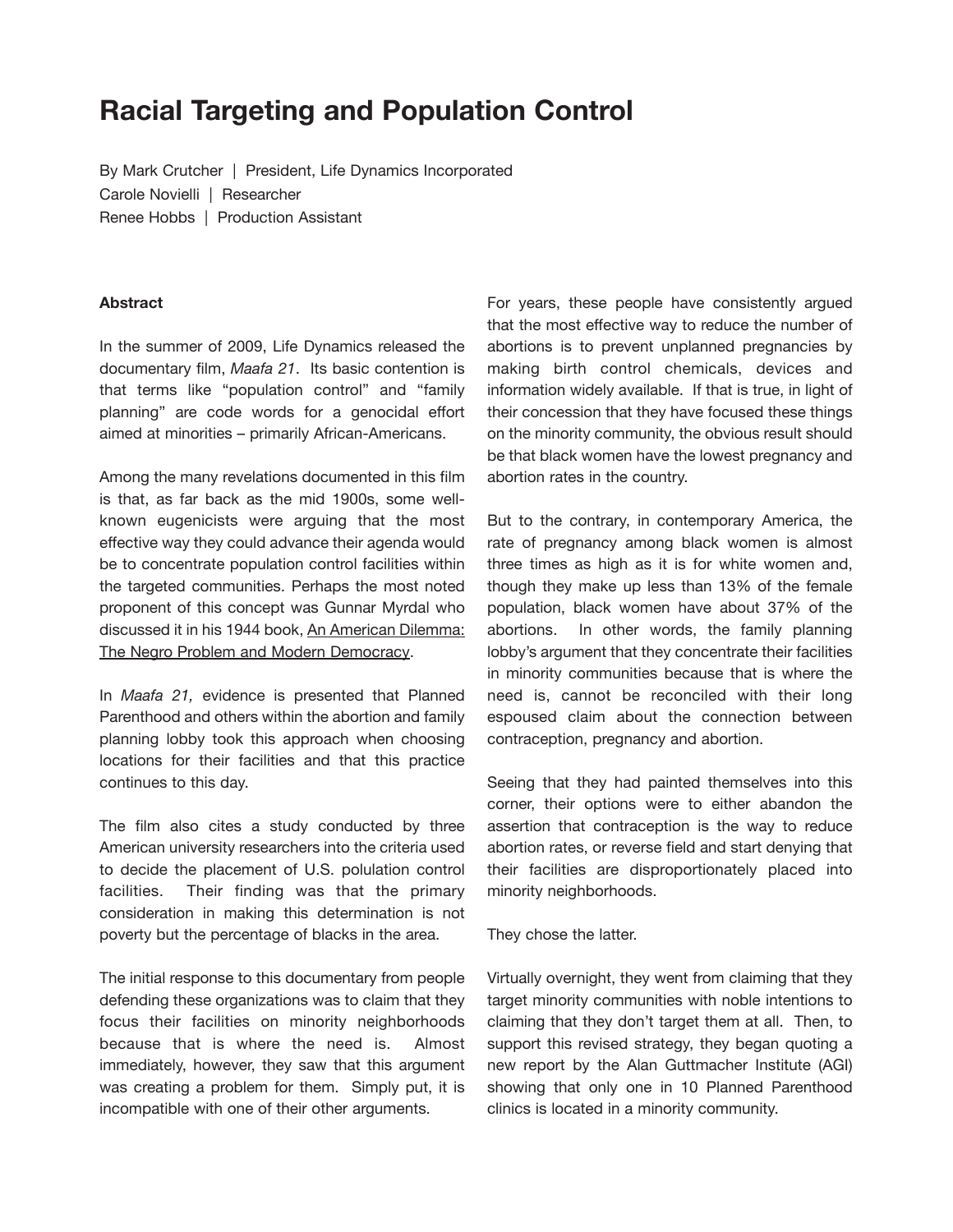Next, the media began publishing articles citing these stats in which AGI was routinely characterized as an independent entity. This was obviously done to give the stats an aura of credibility. It was also done despite the fact that the American media is fully aware that AGI is not an independent agency but is, instead, the research arm of Planned Parenthood and receives funding from Planned Parenthood. In fact, Alan Guttmacher was once the president of Planned Parenthood and vice-president of the American Eugenics Society.

In this process, the media consistently quoted AGI's stats at face value without questioning their accuracy or the methods by which they were derived.

The reality is, the research in AGI's report had been manipulated to yield pre-determined results. For example, only facilities that actually perform abortions were included. However, every Planned Parenthood facility in America either does abortions or refers for them, and in the chain of events that lead to an abortion each entity is equally responsible.

It should also be pointed out that, in *Maafa 21*, the charge is that the genocide in question is being carried out with both abortion and birth control. Given that every Planned Parenthood facility provides one or both, AGI had no legitimate rationale for excluding any of them from its data.

In a transparent effort to narrow the field even more, AGI also chose to only include facilities that perform over 400 abortions per year. Again, this was an arbitrary and inexplicable decision given that no commonly accepted principle or industry standard establishes that a facility doing 400 abortions is statistically relevant while one that does 399 is not.

To appreciate the deception being perpetrated here, imagine a hypothetical scenario in which 10 of the 12 Planned Parenthood facilities in a state are located in predominately black ZIP codes. Two of those 10 facilities perform fewer than 400 abortions per year each. The remaining eight do not do abortions but refer their clients to abortion clinics located outside

these predominately black ZIP codes. The problem is that, according to the formula used in the AGI study, not one of these Planned Parenthood facilities would show up in their report as being located in the black community despite the reality that 83% of them were located there.

Clearly, AGI was "cooking the books." They knew Planned Parenthood's denial of racial targeting could not be sustained as long as certain large segments of their facilities were included in their statistics. So AGI cobbled together this absurd formula to make those facilities become statistically invisible.

#### **Methodology**

Historically, the population control movement's eugenic efforts have been primarily focused on the African-American community and that was the underlying theme of *Maafa 21*. In our research, however, we have seen unmistakable evidence that the family planning establishment is also ratcheting up its efforts to deal with the Hispanic population.

For that reason, this report was expanded to include them as well. Our mission was to document whether the population control movement has targeted black and/or Hispanic communities by placing facilities in areas where those minority populations are disproportionately represented.

We began by creating a database of the ZIP codes for every Planned Parenthood facility in the United States. This list was generated from Planned Parenthood's website. We then used United States Census Bureau figures to establish the percentage of black and Hispanic people residing within each of these ZIP codes as well as within each state.

The resulting data allowed us to calculate how often these ZIP codes contain a higher proportion of blacks and/or Hispanics than the state in which they are located. Of equal importantance is that this data also gave us the size of those disparities. The results of those calculations are given in a chart found later in this report.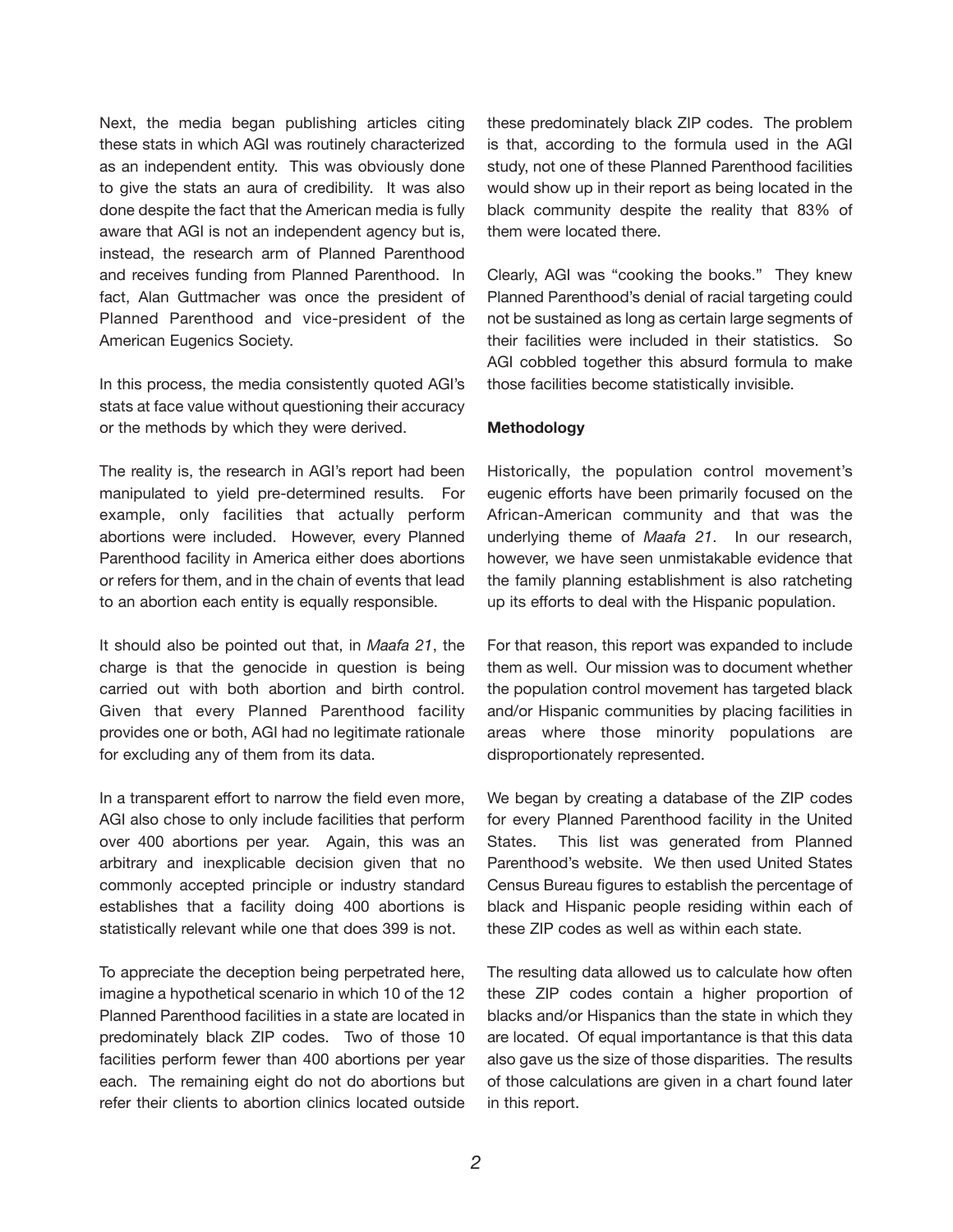Within the American population control movement, Planned Parenthood is not the only player. Their efforts are augmented by hundreds of independent abortion clinics. These facilities are found nationwide and are generally affiliated with trade associations like the National Abortion Federation or the National Coalition of Abortion Providers.

For this report, a second database was created of these facilities with their locations being subjected to the same "racial targeting" evaluation as the Planned Parenthood locations. Those results are in a second chart. (Since some Planned Parenthood facilities are also members of the National Abortion Federation or the National Coalition of Abortion Providers, we took measures to make certain that these two charts were purged of duplicates.)

#### **Accuracy**

Any study of this nature includes several factors that can lead to errors. ZIP codes change; facilities close; new facilities open; facilities move to new locations; facilities change their names; some operate under multiple names and/or addresses, etcetera. It is also true that, in the highly unstable world of abortion clinics and population control facilities, these problems are even more pronounced.

Considering the high number of potential mistakecausing areas, we made certain that once our data was gathered and calculated, it was checked, rechecked and checked again.

One aspect of this study is that, due to the high volume of entries and calculations necessary to create these charts – approximately 3000 – it would take a lot of errors to significantly alter the overall results. Fortunately, the system we employed made sure that errors simply don't exist in those numbers.

Another factor supporting the study's accuracy is the fact that it was universal. It is common and accepted practice for those conducting this kind of research to examine a "representative sample" of the whole and then issue an analysis based on data extrapolated from that sample. We did not do that and, instead, included every facility in the country. This eliminated any claim that we used "selective inclusion or selective exclusion" to control the results.

It should also be noted that all of our raw data came from the United States Census Bureau and is, thus, insulated against bias. The only limitation this source presented is that there is a lag time between when the government takes a census and when that information is compiled, analyzed and released to the public. For that reason, the latest information available to us was from the 2000 census. Although we would have preferred newer data, as a practical matter, the racial makeup of ZIP codes where these facilities are located would not change enough from one census to the next to have any material impact on our results.

The bottom line is, if there are errors, correcting them would be as likely to reinforce our findings as refute them. Additionally, in either case, they would be neither numerous enough nor large enough to substantially alter the overall findings.

#### **The Charts**

The first chart identifies the locations of Planned Parenthood population control facilities. Even though Planned Parenthood operates the largest chain of abortion clinics in the United States, it is not the case that every facility included here does abortions. However, among those that do not, every one refers for abortion, schedules abortions, or otherwise arranges abortions. In addition, each facility provides contraceptive drugs and/or devices.

As stated earlier, the second chart is for independent abortion clinics that are not affiliated with Planned Parenthood. In both charts, every state's name is followed by their overall percentage of black and Hispanic populations. The "**ZIP**" column contains the ZIP codes in which population control facilities are located in that state. If a ZIP code is listed multiple times, it means there were that many facilities in that ZIP code.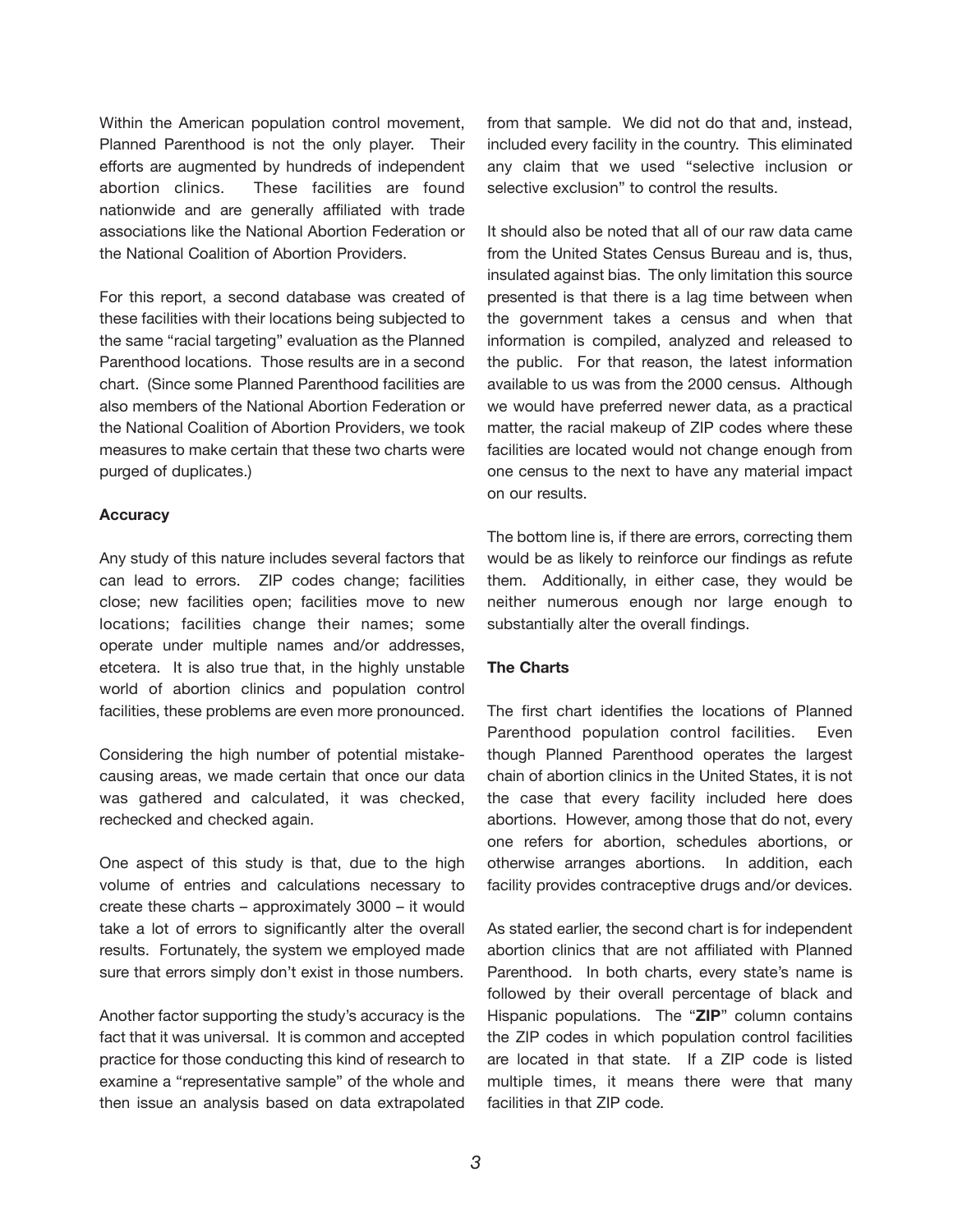The "**BLACK**" column gives the percentage of African-Americans who live in this ZIP code and the "**COMP**" column compares this percentage against the state's overall percentage of African-Americans. When the "**COMP**" column is blank, it means that this ZIP code did not exceed the state's percentage of black population. The last two columns provide the same data for the Hispanic population.

As an example of how these charts work, the state of Florida shows to have a black population of 14.6%. In that state, Planned Parenthood has a facility in ZIP code 33617 which has a black population of 23.5%. This means that this facility is located in a ZIP code with an African-American population that is 187.6% that of the state.

In reviewing this data, there are several things to keep in mind. The first is that the issue is not whether a ZIP code is *predominately* black or Hispanic but whether it is *disproportionately* black or Hispanic. Second, any infrequent or small gaps between the percentage of minorities in a ZIP code and the percentage of minorities in the corresponding state can be dismissed as "statistically meaningless."

But when those gaps are common enough or large enough that they cannot be rationally attributed to random chance, they constitute a pattern that could have only been created by design and intention.

The question then becomes: at what point does a gap stop being insignificant and start being significant? Given the subjective nature of that question, the deciding principle has to be common sense. If a ZIP code's percentage of black or Hispanic population is 102% of the state's percentage, no reasonable person would consider that an indicator of racial targeting.

However, when a state has multiple population control facilities in ZIP codes with minority populations that exceed 125% of the state's overall minority population, common sense says that racial targeting is the plausible explanation.

As the charts in this report will show, such a pattern is readily identifiable in the locations of America's family planning and population control facilities. It should also be pointed out that these patterns are routinely considered indicative of racial targeting when it comes to other issues.

For example, African-Americans suffer far more of the health problems associated with tobacco use than does the white population. Civil rights leaders have long contended that this is a direct result of the fact that large tobacco companies target a disproportionate percentage of their advertising and promotional efforts on the black community. In just one of many examples of this, research conducted relative to a lawsuit in Baltimore, Maryland, documented that 76% of the billboards in black neighborhoods featured tobacco advertising while that number was only 20% in white neighborhoods.

A parallel situation has also been identified with alcohol. The catastrophic social and health problems associated with alcoholism are found in the black community to a much higher extent than they are in the white community. And again, black leaders have spent years pointing out that a primary cause of this is the fact that liquor merchandisers place a disproportionate percentage of their retail outlets in black neighborhoods. The visual evidence of this can be seen, first hand, by driving through predominately minority neighborhoods in almost any decent-sized city in America.

It is also claimed that the alcohol content of some beverages marketed in these areas is measurably higher than the alcohol content of similar products sold elsewhere, and that certain cheap high-alcoholcontent products are sold only in liquor stores and convenience stores in black neighborhoods.

There are many other examples of this sort of racial targeting. Moreover, the disastrous effects it has had on the targeted communities are easy to see.

The encouraging thing is that, in recent years, some of the corporations responsible for this have been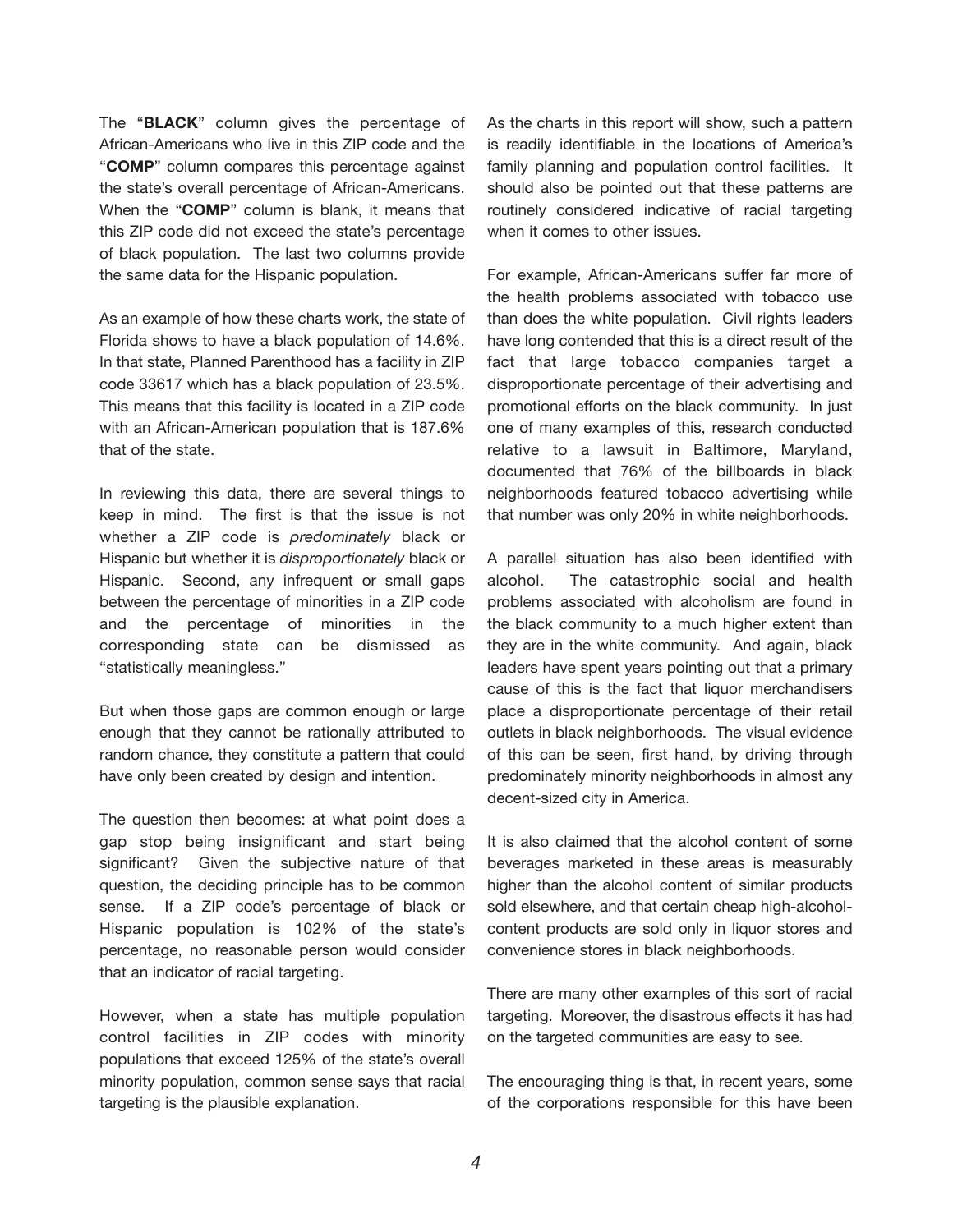dragged into the public spotlight by the news media. A few have even found themselves in lawsuits and Congressional hearings.

The glaring exception is America's family planning industry. Despite having more potential to destroy the minority community than these corporations, they have been left free to push their eugenics agenda without scrutiny.

As the following charts show, when it comes to racial targeting, these people are not amateurs.

#### **CHART 1 – PLANNED PARENTHOOD LOCATIONS**

**NOTE:** In this chart as well as the one that follows, some ZIP codes show a percentage of minorities that exceeds 100%. This occured because a small number of Hispanics identify themselves as both black and Hispanic and are, therefore, counted twice by the Census Bureau. This phenomenon is rare and was identified in fewer than 10 of the ZIP codes included in this study.

 $\overline{1}$ 

Black Population 26.0%

| ALABAMA<br><b>Hispanic Population</b><br>1.7% |              |             |                                                                       |              |
|-----------------------------------------------|--------------|-------------|-----------------------------------------------------------------------|--------------|
| <b>ZIP</b>                                    | <b>BLACK</b> | <b>COMP</b> | <b>HISPANIC</b>                                                       | <b>COMP</b>  |
| 35205                                         | 40.0%        | 153.8%      | 2.6%                                                                  | 152.9%       |
| 36609                                         | 28.4%        | 109.2%      | 2.1%                                                                  | 123.5%       |
|                                               |              |             |                                                                       |              |
| ALASKA                                        |              |             | <b>Black Population</b><br><b>Hispanic Population</b>                 | 3.5%<br>4.1% |
| <b>ZIP</b>                                    | <b>BLACK</b> | <b>COMP</b> | <b>HISPANIC</b>                                                       | <b>COMP</b>  |
| 99508                                         | 9.0%         | 257.1%      | 7.6%                                                                  | 185.3%       |
| 99669                                         | 0.3%         |             | 2.2%                                                                  |              |
| 99701                                         | 7.8%         | 222.8%      | 4.4%                                                                  | 107.3%       |
|                                               |              |             |                                                                       |              |
| 99801                                         | 0.8%         |             | 3.4%                                                                  |              |
| 99835                                         | 0.3%         |             | 3.3%                                                                  |              |
| <b>ARIZONA</b><br><b>ZIP</b>                  | <b>BLACK</b> | <b>COMP</b> | Black Population 3.1%<br>Hispanic Population 25.3%<br><b>HISPANIC</b> | <b>COMP</b>  |
| 85031                                         | 4.9%         | 158.0%      | 62.8%                                                                 | 248.2%       |
| 85032                                         | 1.7%         |             | 19.1%                                                                 |              |
| 85204                                         | 2.4%         |             | 30.0%                                                                 | 118.5%       |
| 85224                                         | 3.5%         | 112.9%      | 15.1%                                                                 |              |
| 85251                                         | 1.6%         |             | 13.5%                                                                 |              |
| 85281                                         | 3.0%         |             | 25.2%                                                                 |              |
| 85304                                         | 2.8%         |             | 12.1%                                                                 |              |
| 85338                                         | 3.5%         | 112.9%      | 19.8%                                                                 |              |
| 85364                                         | 2.7%         |             | 55.1%                                                                 | 217.7%       |

**ALABAMA**

| <b>ARIZONA</b> [continued] |              |             |                 |             |  |
|----------------------------|--------------|-------------|-----------------|-------------|--|
| <b>ZIP</b>                 | <b>BLACK</b> | <b>COMP</b> | <b>HISPANIC</b> | <b>COMP</b> |  |
| 85705                      | $3.5\%$      | 112.9%      | 32.4%           | 128.0%      |  |
| 85712                      | 4.0%         | 129.0%      | 19.3%           |             |  |
| 85713                      | 6.2%         | 200.0%      | 62.1%           | 254.4%      |  |
| 86001                      | 1.7%         |             | 12.2%           |             |  |
| 86305                      | 0.3%         |             | 5.3%            |             |  |

|            | Black Population 15.7%<br><b>ARKANSAS</b><br>Hispanic Population 3.2% |             |                 |             |
|------------|-----------------------------------------------------------------------|-------------|-----------------|-------------|
| <b>ZIP</b> | <b>BLACK</b>                                                          | <b>COMP</b> | <b>HISPANIC</b> | <b>COMP</b> |
| 72204      | 69.1%                                                                 | 440.1%      | 3.1%            |             |
| 72703      | 4.1%                                                                  |             | 4.1%            | 128.1%      |

| Black Population 6.7%<br><b>CALIFORNIA</b><br>Hispanic Population 32.4% |              |             |                 |             |
|-------------------------------------------------------------------------|--------------|-------------|-----------------|-------------|
| <b>ZIP</b>                                                              | <b>BLACK</b> | <b>COMP</b> | <b>HISPANIC</b> | <b>COMP</b> |
| 90003                                                                   | 32.2%        | 480.5%      | 66.4%           | 204.9%      |
| 90007                                                                   | 12.8%        | 191.0%      | 58.2%           | 179.6%      |
| 90016                                                                   | 47.9%        | 714.9%      | 44.2%           | 136.4%      |
| 90022                                                                   | 0.5%         |             | 96.3%           | 297.2%      |
| 90029                                                                   | $2.8\%$      |             | 61.0%           | 188.2%      |
| 90033                                                                   | 1.5%         |             | 92.3%           | 284.8%      |
| 90033                                                                   | 1.5%         |             | 92.3%           | 284.8%      |
| 90041                                                                   | 2.3%         |             | 38.6%           | 119.1%      |
| 90260                                                                   | 11.5%        | 171.6%      | 50.0%           | 154.3%      |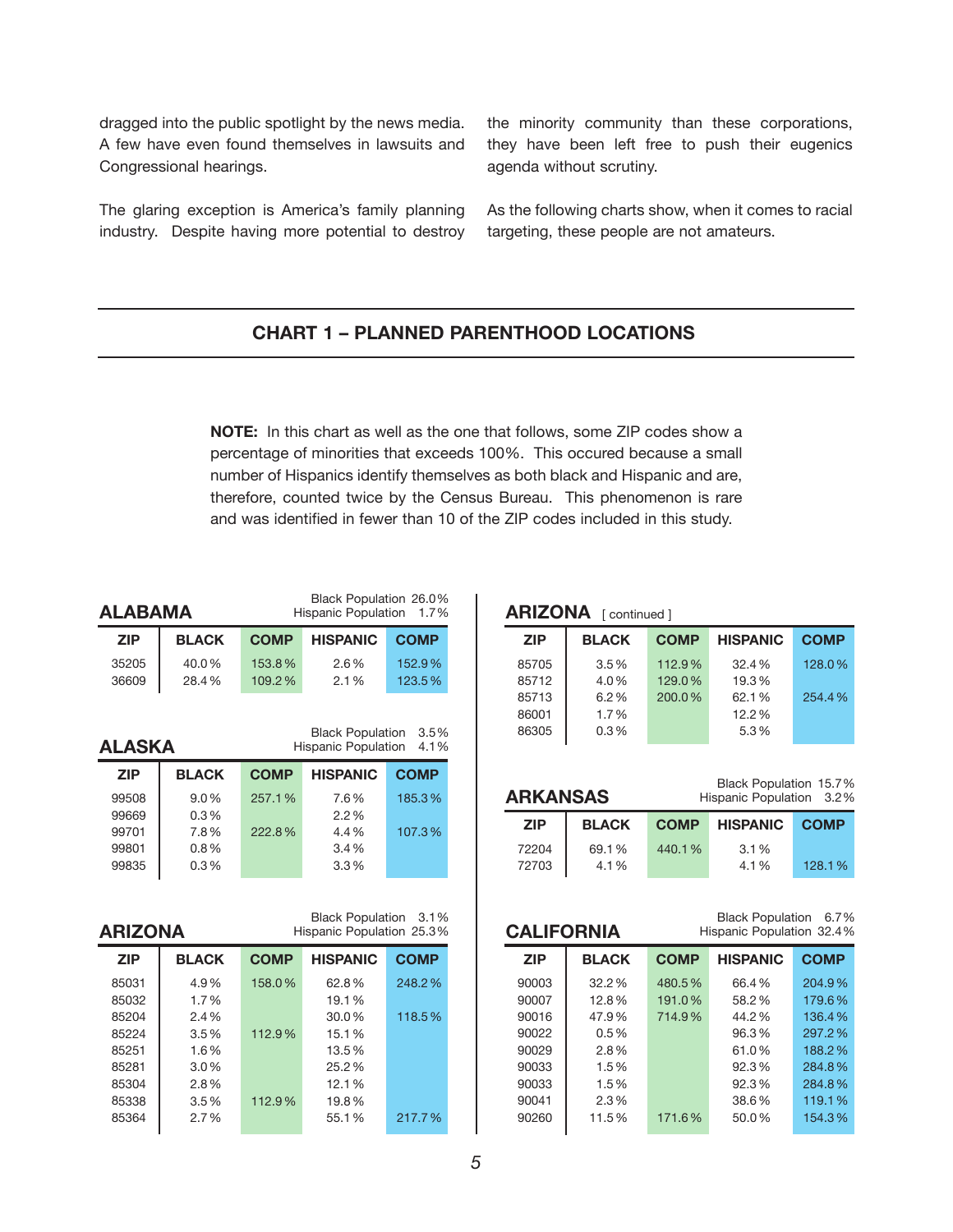| <b>CALIFORNIA</b> [continued] |  |  |  |
|-------------------------------|--|--|--|
| <b>COMP</b>                   |  |  |  |
|                               |  |  |  |
| 211.1%                        |  |  |  |
|                               |  |  |  |
| 133.9%                        |  |  |  |
| 113.8%                        |  |  |  |
| 183.3%                        |  |  |  |
|                               |  |  |  |
| 181.4%                        |  |  |  |
|                               |  |  |  |
| 220.6%                        |  |  |  |
| 180.5%                        |  |  |  |
| 102.4%                        |  |  |  |
| 102.1%                        |  |  |  |
| 186.4%                        |  |  |  |
|                               |  |  |  |
| 149.6%                        |  |  |  |
|                               |  |  |  |
| 149.3%                        |  |  |  |
|                               |  |  |  |
|                               |  |  |  |
|                               |  |  |  |
|                               |  |  |  |
|                               |  |  |  |
|                               |  |  |  |
|                               |  |  |  |
| 300.0%                        |  |  |  |
|                               |  |  |  |
| 137.3%                        |  |  |  |
|                               |  |  |  |
| 139.8%                        |  |  |  |
| 127.1%                        |  |  |  |
|                               |  |  |  |
|                               |  |  |  |
| 104.3%                        |  |  |  |
| 228.3%                        |  |  |  |
| 101.8%                        |  |  |  |
|                               |  |  |  |
| 148.4%                        |  |  |  |
|                               |  |  |  |
|                               |  |  |  |
| 126.2%                        |  |  |  |
| 164.8%                        |  |  |  |
|                               |  |  |  |
| 150.9%                        |  |  |  |
| 125.3%                        |  |  |  |
| 260.8%                        |  |  |  |
| 108.0%                        |  |  |  |
|                               |  |  |  |
|                               |  |  |  |
| 142.2%                        |  |  |  |
|                               |  |  |  |
| 122.8%                        |  |  |  |
|                               |  |  |  |
|                               |  |  |  |
|                               |  |  |  |
| 104.6%                        |  |  |  |
|                               |  |  |  |

| <b>CALIFORNIA</b> [continued] |              |             |                 |             |
|-------------------------------|--------------|-------------|-----------------|-------------|
| ZIP                           | <b>BLACK</b> | <b>COMP</b> | <b>HISPANIC</b> | <b>COMP</b> |
| 94590                         | 25.3%        | 377.6%      | 22.1%           |             |
| 94596                         | 1.4%         |             | 7.7%            |             |
| 94804                         | 44.6%        | 665.6%      | 22.6%           |             |
| 94806                         | 23.2%        | 346.2%      | 35.5%           | 109.5%      |
| 94941                         | 1.1%         |             | 3.7%            |             |
| 95020                         | 1.6%         |             | 51.1%           | 157.7%      |
| 95023                         | 1.1%         |             | 49.5%           | 152.7%      |
| 95060                         | 1.6%         |             | 17.9%           |             |
| 95076                         | 0.7%         |             | 63.8%           | 196.9%      |
| 95121                         | 5.0%         |             | 30.5%           |             |
| 95123                         | 4.1%         |             | 20.5%           |             |
| 95126                         | 4.7%         |             | 37.1%           | 114.5%      |
| 95127                         | $3.6\%$      |             | 53.6%           | 165.4%      |
| 95205                         | 8.7%         | 129.8%      | 58.0%           | 179.0%      |
| 95207                         | 10.1%        | 150.7%      | 23.8%           |             |
| 95336                         | 2.3%         |             | 23.9%           |             |
| 95348                         | 6.8%         | 101.4%      | 35.6%           | 109.8%      |
| 95350                         | $3.6\%$      |             | 19.8%           |             |
| 95376                         | 6.6%         |             | 27.0%           |             |
| 95405                         | 1.2%         |             | 8.8%            |             |
| 95422                         | 5.1%         |             | 11.0%           |             |
| 95503                         | 0.9%         |             | 5.4%            |             |
| 95660                         | 12.1%        | 180.5%      | 16.7%           |             |
| 95661                         | 1.3%         |             | 7.9%            |             |
| 95687                         | 12.3%        | 183.5%      | 16.4%           |             |
| 95695                         | 1.2%         |             | 35.5%           | 109.5%      |
| 95814                         | 13.6%        | 202.9%      | 19.7%           |             |
| 95816                         | 4.9%         |             | 14.1%           |             |
| 95820                         | 11.9%        | 177.6%      | 35.8%           | 110.4%      |
| 95973                         | 1.0%         |             | 10.6%           |             |
| 95991                         | 2.6%         |             | 26.0%           |             |
| 96002                         | 1.0%         |             | 5.7%            |             |
| 96093                         | 0.2%         |             | 4.3%            |             |
| 96145                         | 0.4%         |             | 3.1%            |             |
|                               |              |             |                 |             |

| Black Population 3.8%<br><b>COLORADO</b><br>Hispanic Population 17.1% |              |             |                 |             |
|-----------------------------------------------------------------------|--------------|-------------|-----------------|-------------|
| <b>ZIP</b>                                                            | <b>BLACK</b> | <b>COMP</b> | <b>HISPANIC</b> | <b>COMP</b> |
| 80003                                                                 | 1.0%         |             | 15.0%           |             |
| 80012                                                                 | 19.0%        | 500.0%      | 16.9%           |             |
| 80129                                                                 | 1.2%         |             | 8.4%            |             |
| 80134                                                                 | 0.9%         |             | 4.8%            |             |
| 80207                                                                 | 56.3%        | 1481.5%     | 15.4%           |             |
| 80218                                                                 | 6.6%         | 173.6%      | 11.4%           |             |
| 80224                                                                 | $9.5\%$      | 250.0%      | 10.5%           |             |
| 80232                                                                 | $0.9\%$      |             | 15.6%           |             |
| 80302                                                                 | 1.1%         |             | 4.7%            |             |
| 80446                                                                 | 1.3%         |             | 3.8%            |             |
| 80501                                                                 | 0.5%         |             | 22.7%           | 132.7%      |
| 80521                                                                 | 1.3%         |             | 10.8%           |             |
| 80634                                                                 | 0.7%         |             | 15.8%           |             |
| 80477                                                                 | 0.1%         |             | 3.1%            |             |
| 80907                                                                 | 2.3%         |             | 11.3%           |             |
| 80917                                                                 | 5.3%         | 139.4%      | 8.8%            |             |
| 81008                                                                 | 1.4%         |             | 30.5%           | 178.3%      |
| 81050                                                                 | 1.1%         |             | 36.5%           | 213.4%      |
|                                                                       |              |             |                 |             |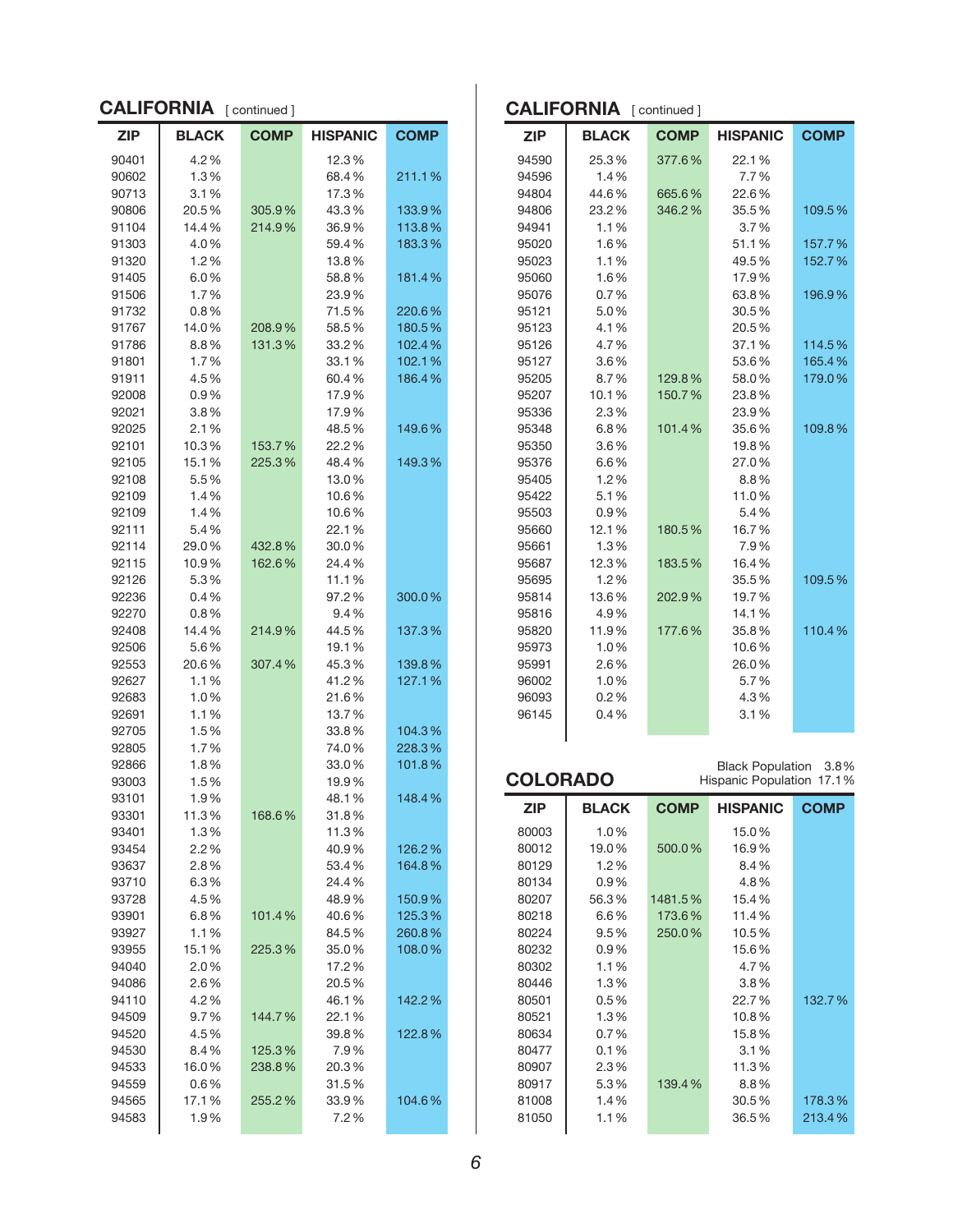| <b>COLORADO</b> [continued] |              |             |                 |             |
|-----------------------------|--------------|-------------|-----------------|-------------|
| <b>ZIP</b>                  | <b>BLACK</b> | <b>COMP</b> | <b>HISPANIC</b> | <b>COMP</b> |
| 81101                       | $1.0\%$      |             | 43.0%           | 251.4%      |
| 81201                       | $0.1\%$      |             | $8.6\%$         |             |
| 81303*                      |              |             |                 |             |
| 81321                       | 0.2%         |             | 11.3%           |             |
| 81601                       | 0.2%         |             | 15.2%           |             |

|            | <b>CONNECTICUT</b> |             | <b>Black Population</b><br><b>Hispanic Population</b> | 9.1%<br>9.4% |
|------------|--------------------|-------------|-------------------------------------------------------|--------------|
| <b>ZIP</b> | <b>BLACK</b>       | <b>COMP</b> | <b>HISPANIC</b>                                       | <b>COMP</b>  |
| 06040      | 8.4%               |             | 6.5%                                                  |              |
| 06052      | 6.6%               |             | 14.1%                                                 | 150.0%       |
| 06082      | 5.6%               |             | 3.7%                                                  |              |
| 06110      | 10.1%              | 110.9%      | 13.4%                                                 | 142.5%       |
| 06112      | 86.6%              | 951.6%      | 9.3%                                                  |              |
| 06226      | 6.1%               |             | 32.3%                                                 | 343.6%       |
| 06239      | 1.6%               |             | 2.6%                                                  |              |
| 06320      | 18.6%              | 204.3%      | 19.7%                                                 | 209.5%       |
| 06360      | 6.3%               |             | 5.5%                                                  |              |
| 06451      | 6.0%               |             | 22.1%                                                 | 235.1%       |
| 06475      | 1.0%               |             | 1.9%                                                  |              |
| 06484      | 1.1%               |             | 3.5%                                                  |              |
| 06511      | 46.1%              | 506.5%      | 11.2%                                                 | 119.1%       |
| 06604      | 26.7%              | 293.4%      | 32.4%                                                 | 344.6%       |
| 06708      | 7.7%               |             | 12.0%                                                 | 127.6%       |
| 06790      | 22.1%              | 242.8%      | 3.3%                                                  |              |
| 06810      | 7.0%               |             | 21.1%                                                 | 224.4%       |
| 06902      | 23.6%              | 259.3%      | 25.1%                                                 | 267.0%       |

| Black Population 19.2%<br><b>DELAWARE</b><br>Hispanic Population 4.8% |              |             |                 |             |
|-----------------------------------------------------------------------|--------------|-------------|-----------------|-------------|
| <b>ZIP</b>                                                            | <b>BLACK</b> | <b>COMP</b> | <b>HISPANIC</b> | <b>COMP</b> |
| 19711                                                                 | 5.6%         |             | 4.4%            |             |
| 19801                                                                 | 82.9%        | 431.7%      | 6.7%            | 139.5%      |
| 19901                                                                 | 28.5%        | 148.4%      | 4.4%            |             |
| 19971                                                                 | 5.9%         |             | 2.2%            |             |

| Black Population 14.6%    |  |
|---------------------------|--|
| Hispanic Population 16.8% |  |

| <b>ZIP</b> | <b>BLACK</b> | <b>COMP</b> | <b>HISPANIC</b> | <b>COMP</b> |
|------------|--------------|-------------|-----------------|-------------|
| 32207      | 20.9%        | 143.2%      | 4.7%            |             |
| 32250      | 4.4%         |             | 2.9%            |             |
| 32304      | 36.5%        | 250.0%      | $6.0\%$         |             |
| 32601      | 23.5%        | 160.9%      | 6.7%            |             |
| 32805      | 78.8%        | 539.7%      | 5.0%            |             |
| 32817      | 5.0%         |             | 20.3%           | 120.8%      |
| 32960      | 5.4%         |             | 6.2%            |             |
| 33024      | $9.8\%$      |             | 30.8%           | 183.3%      |
| 33145      | $1.6\%$      |             | 84.9%           | 505.3%      |
| 33161      | 56.3%        | 385.6%      | 21.3%           | 126.7%      |
|            |              |             |                 |             |

## **FLORIDA** [ continued ]

| <b>ZIP</b> | <b>BLACK</b> | <b>COMP</b> | <b>HISPANIC</b> | <b>COMP</b> |
|------------|--------------|-------------|-----------------|-------------|
| 33176      | 17.9%        | 122.6%      | 40.1%           | 238.6%      |
| 33409      | 22.1%        | 151.3%      | 17.1%           | 101.7%      |
| 33434      | 1.2%         |             | 5.1%            |             |
| 33463      | 9.3%         |             | 22.2%           | 132.1%      |
| 33617      | 27.4%        | 187.6%      | 13.9%           |             |
| 33702      | $2.8\%$      |             | 5.0%            |             |
| 33803      | 5.0%         |             | 7.0%            |             |
| 33881      | 26.9%        | 184.2%      | 4.2%            |             |
| 33919      | 1.4%         |             | 4.0%            |             |
| 34103      | $0.7\%$      |             | 7.8%            |             |
| 34142      | 18.3%        | 125.3%      | 67.4%           | 401.1%      |
| 34203      | 8.9%         |             | 12.5%           |             |
| 34236      | 10.5%        |             | 15.1%           |             |
| 34994      | 12.3%        |             | 6.4%            |             |
|            |              |             |                 |             |

| <b>GEORGIA</b> |              | Black Population 28.7%<br>Hispanic Population 5.3% |                 |             |
|----------------|--------------|----------------------------------------------------|-----------------|-------------|
| <b>ZIP</b>     | <b>BLACK</b> | <b>COMP</b>                                        | <b>HISPANIC</b> | <b>COMP</b> |
| 30043          | 10.3%        |                                                    | 5.4%            | 101.8%      |
| 30062          | 8.0%         |                                                    | 4.5%            |             |
| 30303          | 76.3%        | 265.8%                                             | 5.1%            |             |
| 30901          | 86.8%        | 302.4%                                             | 1.1%            |             |
| 31405          | 49.4%        | 172.1%                                             | 2.4%            |             |

| <b>HAWAII</b> | Black Population 1.8%<br>Hispanic Population 7.2% |                 |             |
|---------------|---------------------------------------------------|-----------------|-------------|
| <b>BLACK</b>  | <b>COMP</b>                                       | <b>HISPANIC</b> | <b>COMP</b> |
| 0.2%          |                                                   | 8.2%            | 113.8%      |
| $0.4\%$       |                                                   | 7.8%            | 108.3%      |
| 1.3%          |                                                   | 3.7%            |             |
|               |                                                   |                 |             |

| Black Population 0.4%<br><b>IDAHO</b><br>Hispanic Population 7.9% |              |             |                 |             |
|-------------------------------------------------------------------|--------------|-------------|-----------------|-------------|
| <b>ZIP</b>                                                        | <b>BLACK</b> | <b>COMP</b> | <b>HISPANIC</b> | <b>COMP</b> |
| 83301                                                             | 0.2%         |             | 8.5%            | 107.5%      |
| 83703                                                             | 0.5%         | 125.0%      | 4.2%            |             |

|            | Black Population 15.1%<br><b>ILLINOIS</b><br>Hispanic Population 12.3% |             |                 |             |
|------------|------------------------------------------------------------------------|-------------|-----------------|-------------|
| <b>ZIP</b> | <b>BLACK</b>                                                           | <b>COMP</b> | <b>HISPANIC</b> | <b>COMP</b> |
| 60462      | $0.6\%$                                                                |             | 4.0%            |             |
| 60504      | 7.5%                                                                   |             | 7.4%            |             |
| 60603      | 2.1%                                                                   |             | 7.4%            |             |
| 60610      | 27.1%                                                                  | 179.4%      | 3.9%            |             |
| 60622      | 10.9%                                                                  |             | 45.2%           | 367.4%      |
| 60628      | 94.8%                                                                  | 627.8%      | 3.1%            |             |
| 60636      | 97.8%                                                                  | 647.6%      | 1.2%            |             |
|            |                                                                        |             |                 |             |

\* Statistics for this ZIP code were not available.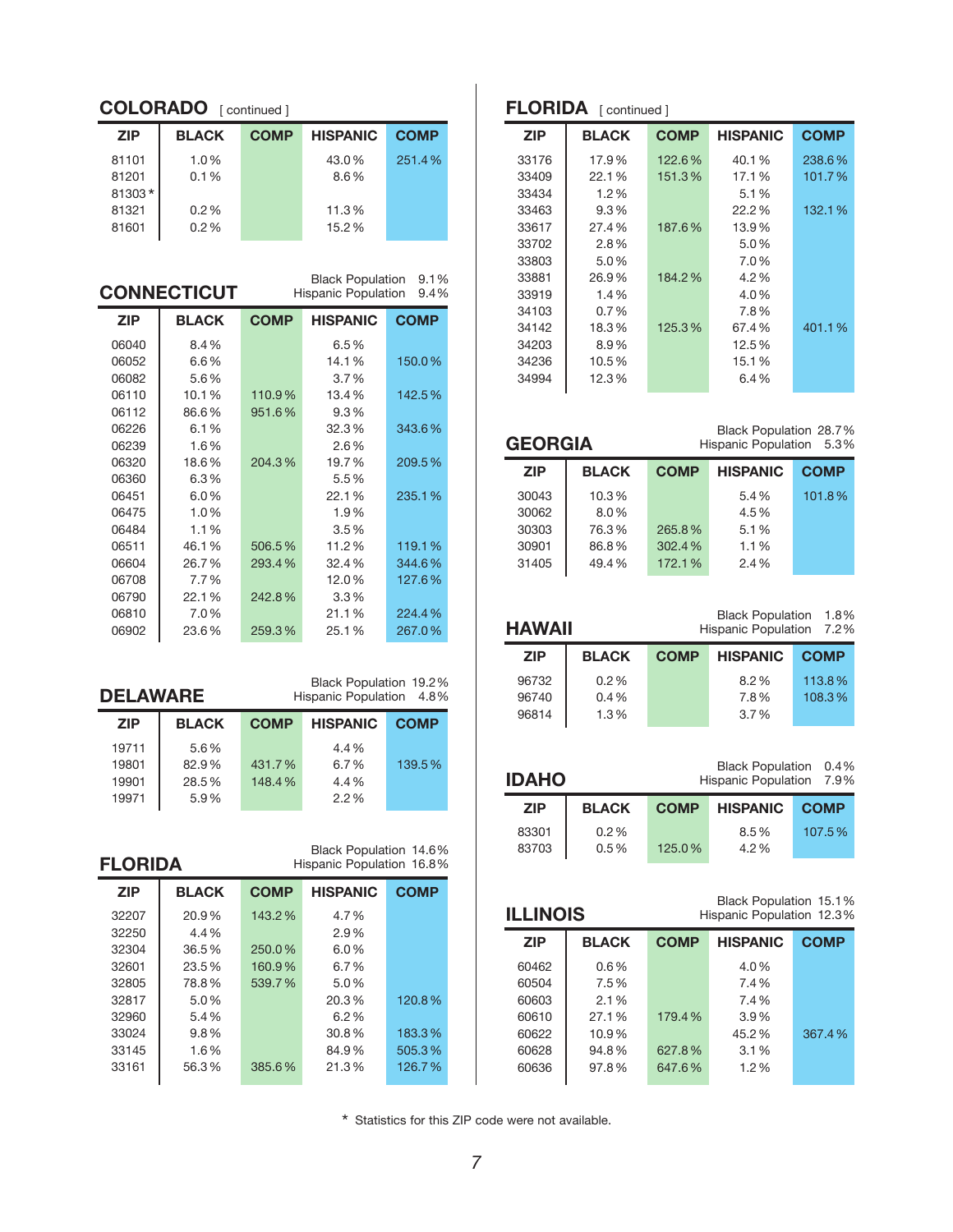| <b>ILLINOIS</b> [continued] |              |             |                 |             |  |
|-----------------------------|--------------|-------------|-----------------|-------------|--|
| <b>ZIP</b>                  | <b>BLACK</b> | <b>COMP</b> | <b>HISPANIC</b> | <b>COMP</b> |  |
| 60651                       | 70.6%        | 467.5%      | 26.8%           | 217.8%      |  |
| 60660                       | 17.8%        | 117.8%      | 20.8%           | 169.1%      |  |
| 61350                       | $1.1\%$      |             | 4.5%            |             |  |
| 61554                       | 2.0%         |             | 1.2%            |             |  |
| 61603                       | 32.1%        | 212.5%      | 4.9%            |             |  |
| 61701                       | $10.0\%$     |             | $3.7\%$         |             |  |
| 61820                       | 16.1%        | 106.6%      | 5.5%            |             |  |
| 62226                       | 14.5%        |             | 1.5%            |             |  |
| 62401                       | $0.3\%$      |             | 1.0%            |             |  |
| 62526                       | 15.3%        | 101.3%      | 1.3%            |             |  |
| 62703                       | 32.8%        | 217.2%      | $1.2\%$         |             |  |

**INdIaNa**

Black Population 8.4% Hispanic Population 3.5%

| <b>ZIP</b> | <b>BLACK</b> | <b>COMP</b> | <b>HISPANIC</b> | <b>COMP</b> |
|------------|--------------|-------------|-----------------|-------------|
| 46123      | 0.4%         |             | 1.4%            |             |
| 46208      | 68.1%        | 810.7%      | 1.0%            |             |
| 46227      | 2.5%         |             | 3.3%            |             |
| 46229      | 19.8%        | 235.7%      | 2.8%            |             |
| 46250      | 7.5%         |             | 3.4%            |             |
| 46268      | 27.9%        | 332.1%      | 4.0%            | 114.2%      |
| 46312      | 36.1%        | 429.7%      | 51.6%           | 1474.2%     |
| 46324      | 9.3%         | 110.7%      | 17.0%           | 485.7%      |
| 46360      | 19.3%        | 229.7%      | 2.7%            |             |
| 46383      | 1.2%         |             | 3.1%            |             |
| 46408      | 55.5%        | 660.7%      | 7.4%            | 211.4%      |
| 46410      | 25.1%        | 298.8%      | 9.4%            | 268.5%      |
| 46516      | 15.9%        | 189.2%      | 14.1%           | 402.8%      |
| 46545      | 4.8%         |             | 3.2%            |             |
| 46580      | 1.1%         |             | 7.3%            | 208.5%      |
| 46804      | 2.5%         |             | 2.4%            |             |
| 47150      | 6.5%         |             | 1.3%            |             |
| 47170      | 0.1%         |             | 0.8%            |             |
| 47203      | 2.0%         |             | 1.6%            |             |
| 47250      | 1.7%         |             | 1.1%            |             |
| 47274      | 0.8%         |             | 3.6%            | 102.8%      |
| 47304      | 3.9%         |             | 1.3%            |             |
| 47374      | 7.2%         |             | 1.7%            |             |
| 47403      | 3.3%         |             | 1.4%            |             |
| 47421      | 0.5%         |             | 1.1%            |             |
| 47711      | 2.5%         |             | 0.9%            |             |
| 47807      | 16.0%        | 190.4%      | 1.6%            |             |
| 47905      | 2.2%         |             | 6.4%            | 182.8%      |

| <b>IOWA</b> |              |             | <b>Black Population</b><br><b>Hispanic Population</b> | 2.1%<br>2.8% |
|-------------|--------------|-------------|-------------------------------------------------------|--------------|
| <b>ZIP</b>  | <b>BLACK</b> | <b>COMP</b> | <b>HISPANIC</b>                                       | <b>COMP</b>  |
| 50014       | $2.5\%$      | 119.0%      | 2.1%                                                  |              |
| 50023       | 0.8%         |             | 1.1%                                                  |              |
| 50138       | 0.9%         |             | 0.8%                                                  |              |
| 50208       | 1.3%         |             | 1.3%                                                  |              |
| 50311       | 9.3%         | 442.8%      | 6.1%                                                  | 217.8%       |
| 50315       | 3.0%         | 142.8%      | $6.4\%$                                               | 228.5%       |
| 50315       | 3.0%         | 142.8%      | $6.4\%$                                               | 228.5%       |

|            | IOWA [continued] |             |                 |             |
|------------|------------------|-------------|-----------------|-------------|
| <b>ZIP</b> | <b>BLACK</b>     | <b>COMP</b> | <b>HISPANIC</b> | <b>COMP</b> |
| 50322      | 1.7%             |             | 1.8%            |             |
| 50501      | 4.4%             | 209.5%      | 2.9%            | 103.5%      |
| 50588      | 0.4%             |             | 18.3%           | 653.5%      |
| 50613      | 1.5%             |             | 1.0%            |             |
| 50801      | $0.3\%$          |             | 1.1%            |             |
| 51106      | 0.9%             |             | 4.9%            | 175.0%      |
| 51301      | 0.2%             |             | 1.3%            |             |
| 51501      | 1.3%             |             | 5.6%            | 200.0%      |
| 51566      | 0.1%             |             | 1.8%            |             |
| 52001      | 1.4%             |             | 1.9%            |             |
| 52246      | 4.7%             | 223.8%      | 2.9%            | 103.5%      |
| 52353      | 0.5%             |             | 3.9%            | 139.2%      |
| 52402      | 2.9%             | 138.0%      | 1.7%            |             |
| 52601      | 4.5%             | 214.2%      | 1.9%            |             |
| 52627      | 4.0%             | 190.4%      | 4.8%            | 171.4%      |
| 52632      | 3.4%             | 161.9%      | 1.0%            |             |
| 52641      | 2.3%             | 109.5%      | 1.5%            |             |
| 52722      | 1.5%             |             | 2.4%            |             |

| <b>KANSAS</b>  |                  | Black Population 5.7%<br>Hispanic Population 7.0% |                 |             |
|----------------|------------------|---------------------------------------------------|-----------------|-------------|
| <b>ZIP</b>     | <b>BLACK</b>     | <b>COMP</b>                                       | <b>HISPANIC</b> | <b>COMP</b> |
| 66211          | 1.5%             |                                                   | $1.2\%$         |             |
| 67214<br>67601 | 55.4%<br>$0.8\%$ | 971.9%                                            | 18.8%<br>2.6%   | 268.5%      |

| <b>KENTUCKY</b> |              | Black Population 7.3%<br>Hispanic Population |                 |             |
|-----------------|--------------|----------------------------------------------|-----------------|-------------|
| <b>ZIP</b>      | <b>BLACK</b> | <b>COMP</b>                                  | <b>HISPANIC</b> | <b>COMP</b> |
| 40203           | 62.1%        | 850.6%                                       | 1.5%            |             |
| 40475           | 5.4%         |                                              | 1.0%            |             |
| 40508           | 31.7%        | 434.2%                                       | 3.8%            | 253.3%      |

| <b>LOUISIANA</b> |              |             | Black Population 32.5%<br>Hispanic Population 2.4% |             |
|------------------|--------------|-------------|----------------------------------------------------|-------------|
| <b>ZIP</b>       | <b>BLACK</b> | <b>COMP</b> | <b>HISPANIC</b>                                    | <b>COMP</b> |
| 70115            | 51.0%        | 156.9%      | 3.2%                                               | 133.3%      |
| 70806            | 45.1%        | 138.7%      | 1.4%                                               |             |

| <b>MAINE</b> |              | <b>Black Population</b><br>0.5%<br>Hispanic Population<br>0.7% |                 |             |  |
|--------------|--------------|----------------------------------------------------------------|-----------------|-------------|--|
| <b>ZIP</b>   | <b>BLACK</b> | <b>COMP</b>                                                    | <b>HISPANIC</b> | <b>COMP</b> |  |
| 04005        | $0.6\%$      | 120.0%                                                         | 0.6%            |             |  |
| 04073        | 0.5%         |                                                                | 1.1%            | 157.1%      |  |
| 04086        | 1.3%         | 260.0%                                                         | 1.2%            | 171.4%      |  |
| 04101        | 4.6%         | 920.0%                                                         | 2.8%            | 400.0%      |  |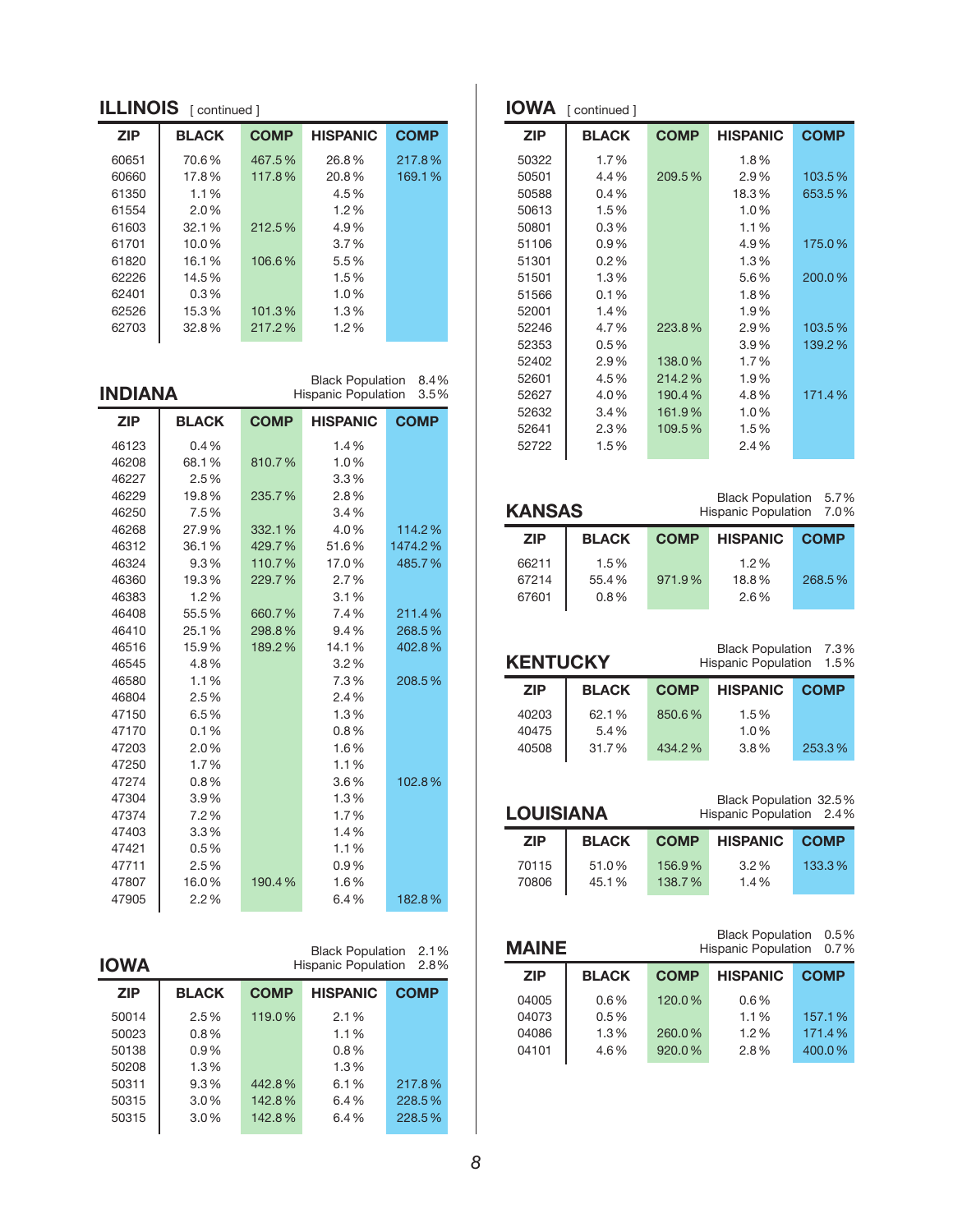| <b>MARYLAND</b>               |                      |             | Black Population 27.9%<br><b>Hispanic Population</b>  | 4.3%         |
|-------------------------------|----------------------|-------------|-------------------------------------------------------|--------------|
| <b>ZIP</b>                    | <b>BLACK</b>         | <b>COMP</b> | <b>HISPANIC</b>                                       | <b>COMP</b>  |
| 20602                         | 30.8%                | 110.3%      | 2.7%                                                  |              |
| 20879                         | 17.2%                |             | 13.1%                                                 | 304.6%       |
| 20910                         | 31.6%                | 113.2%      | 13.5%                                                 | 131.9%       |
| 21117                         | 24.9%                |             | 3.0%                                                  |              |
| 21201                         | 61.7%                | 221.1%      | 1.9%                                                  |              |
| 21234                         | 17.0%                |             | 1.5%                                                  |              |
| 21401                         | 18.2%                |             | 3.0%                                                  |              |
| 21601                         | 17.9%                |             | 2.5%                                                  |              |
| 21702                         | 10.2%                |             | 5.1%                                                  | 118.6%       |
| 21801                         | 35.4%                | 126.8%      | 2.7%                                                  |              |
|                               | <b>MASSACHUSETTS</b> |             | <b>Black Population</b><br><b>Hispanic Population</b> | 5.4%<br>6.8% |
| <b>ZIP</b>                    | <b>BLACK</b>         | <b>COMP</b> | <b>HISPANIC</b>                                       | <b>COMP</b>  |
|                               |                      |             |                                                       |              |
| 01107                         | 8.1%                 | 150.0%      | 75.9%                                                 | 1116.1%      |
| 01420                         | $3.6\%$              |             | 15.0%                                                 | 220.5%       |
| 01609                         | 6.3%                 | 116.6%      | 15.5%                                                 | 227.9%       |
| 01752                         | 2.2%                 |             | 6.1%                                                  |              |
| 01757                         | 1.3%                 |             | 4.4%                                                  |              |
| 02144                         | 4.8%                 |             | 3.7%                                                  |              |
| 02215                         | 3.7%                 |             | 7.2%                                                  | 105.8%       |
|                               |                      |             |                                                       |              |
|                               |                      |             | Black Population 14.2%                                |              |
|                               |                      |             | <b>Hispanic Population</b>                            | 3.3%         |
| <b>MICHIGAN</b><br><b>ZIP</b> | <b>BLACK</b>         | <b>COMP</b> | <b>HISPANIC</b>                                       | <b>COMP</b>  |
| 48093                         | 1.5%                 |             | 1.0%                                                  |              |
| 48103                         | 7.3%                 |             | 2.5%                                                  |              |
| 48104                         | 5.2%                 |             | 3.6%                                                  | 109.0%       |
| 48114                         | 0.4%                 |             | 1.0%                                                  |              |

 29.5% 207.7% 2.5% 75.1% 528.8% 1.9% 2.9% 2.3% 18.4% 129.5% 2.1%

6.0% 3.0%

0.2% 2.3%

13.5% 2.6%

 57.1% 402.1% 2.6% 4.5% 2.9%

 7.0% 2.2% 6.3% 3.1% 49307 6.5% 1.5%<br>49442 22.9% 161.2% 5.5%

49519 \* <mark>|</mark><br>49686 | 0.3 % 1.6 % | 1.6 %

7.2% 7.8% 236.3%

13.7% 4.1% 124.2%

13.3% 10.7% 324.2%

7.4% 4.1% 124.2%

0.9% 8.6% 260.6%

22.2% 156.3% 15.3% 463.6%

22.9% 161.2% 5.5% 166.6%

#### **MICHIGAN** [ continued ]

| <b>ZIP</b>     | <b>BLACK</b> | <b>COMP</b> | <b>HISPANIC</b>    | <b>COMP</b> |
|----------------|--------------|-------------|--------------------|-------------|
| 49770<br>49855 | 0.2%<br>2.4% |             | $1.0\%$<br>$0.7\%$ |             |

Black Population 3.5%

| <b>MINNESOTA</b> |              |             | Diack Diplomation 0.0 /0<br>Hispanic Population | 2.9%        |
|------------------|--------------|-------------|-------------------------------------------------|-------------|
| <b>ZIP</b>       | <b>BLACK</b> | <b>COMP</b> | <b>HISPANIC</b>                                 | <b>COMP</b> |
| 55060            | 1.3%         |             | 4.0%                                            | 137.9%      |
| 55066            | 1.2%         |             | 1.2%                                            |             |
| 55113            | 2.8%         |             | 2.0%                                            |             |
| 55116            | 4.6%         | 131.4%      | 4.8%                                            | 165.5%      |
| 55124            | 2.0%         |             | 2.0%                                            |             |
| 55125            | 2.7%         |             | 2.2%                                            |             |
| 55344            | 5.3%         | 151.4%      | 3.1%                                            | 106.8%      |
| 55404            | 27.9%        | 797.1%      | 15.6%                                           | 537.9%      |
| 55408            | 16.1%        | 460.0%      | 15.5%                                           | 534.4%      |
| 55445            | 8.9%         | 254.2%      | 1.5%                                            |             |
| 55744            | 0.2%         |             | 0.6%                                            |             |
| 55792            | 0.4%         |             | 0.8%                                            |             |
| 55811            | 1.5%         |             | 1.1%                                            |             |
| 55901            | 2.5%         |             | 2.3%                                            |             |
| 56001            | 1.6%         |             | 2.0%                                            |             |
| 56007            | 0.3%         |             | 8.4%                                            | 289.6%      |
| 56031            | 0.4%         |             | 2.7%                                            |             |
| 56201            | 0.8%         |             | 13.5%                                           | 465.5%      |
| 56304            | 3.6%         | 102.8%      | 1.5%                                            |             |
| 56308            | 0.2%         |             | 0.6%                                            |             |
| 56401            | 0.4%         |             | 0.8%                                            |             |
| 56560            | 0.7%         |             | 4.2%                                            | 144.8%      |
| 56601            | 0.4%         |             | 0.9%                                            |             |
| 56701            | 0.2%         |             | 1.3%                                            |             |

| MISSISSIPPI |              | Black Population 36.3%<br>Hispanic Population 1.4% |                 |             |
|-------------|--------------|----------------------------------------------------|-----------------|-------------|
| <b>ZIP</b>  | <b>BLACK</b> | <b>COMP</b>                                        | <b>HISPANIC</b> | <b>COMP</b> |
| 39401       | 49.6%        | 136.6%                                             | 1.3%            |             |

| Black Population 11.2%<br><b>MISSOURI</b><br>Hispanic Population 2.1% |              |             |                 |             |
|-----------------------------------------------------------------------|--------------|-------------|-----------------|-------------|
| <b>ZIP</b>                                                            | <b>BLACK</b> | <b>COMP</b> | <b>HISPANIC</b> | <b>COMP</b> |
| 63033                                                                 | 43.4%        | 387.5%      | $1.2\%$         |             |
| 63088                                                                 | $3.5\%$      |             | 2.3%            | 109.5%      |
| 63108                                                                 | 44.8%        | 400.0%      | 1.9%            |             |
| 63108                                                                 | 44.8%        | 400.0%      | 1.9%            |             |
| 63118                                                                 | 52.7%        | 470.5%      | $3.7\%$         | 176.1%      |
| 63376                                                                 | $2.4\%$      |             | 1.5%            |             |
| 64030                                                                 | 33.5%        | 299.1%      | 4.3%            | 204.7%      |
| 64050                                                                 | $2.7\%$      |             | 4.0%            | 190.4%      |
| 64093                                                                 | 5.1%         |             | 2.2%            | 104.7%      |
| 64110                                                                 | 55.9%        | 499.1%      | 3.4%            | 161.9%      |
|                                                                       |              |             |                 |             |

\* Statistics for this ZIP code were not available.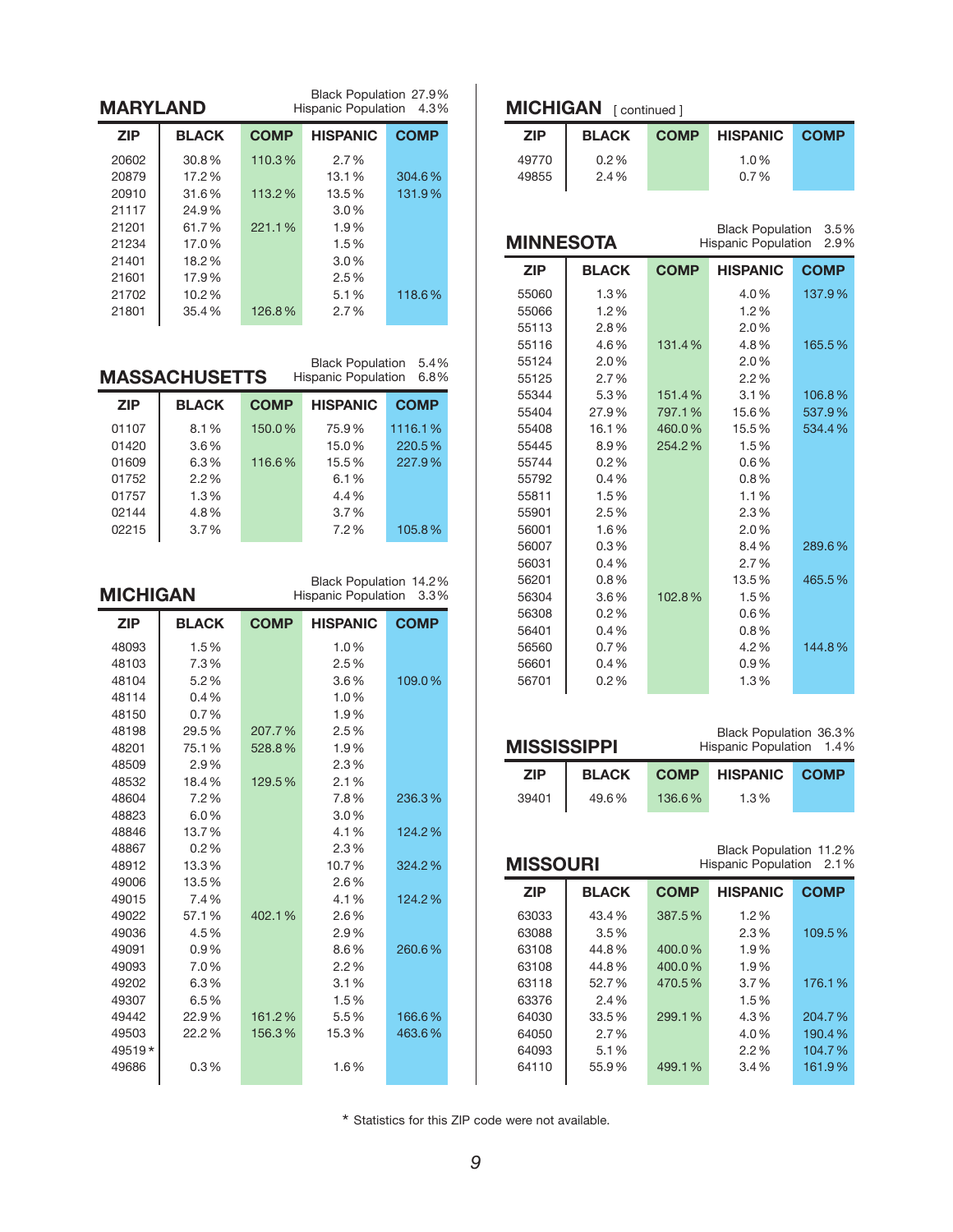#### **MISSOURI** [ continued ]

| <b>ZIP</b> | <b>BLACK</b> | <b>COMP</b> | <b>HISPANIC</b> | <b>COMP</b> |
|------------|--------------|-------------|-----------------|-------------|
| 64119      | 1.9%         |             | 3.8%            | 180.9%      |
| 64801      | 2.6%         |             | 2.3%            | 109.5%      |
| 65049      | 0.1%         |             | 1.2%            |             |
| 65109      | 6.7%         |             | 1.5%            |             |
| 65203      | 10.3%        |             | 2.0%            |             |
| 65401      | 1.9%         |             | 1.4%            |             |
| 65807      | 3.1%         |             | 2.3%            | 109.5%      |

| MONTANA    |              |             | <b>Black Population</b><br><b>Hispanic Population</b> | 0.3%<br>2.0% |
|------------|--------------|-------------|-------------------------------------------------------|--------------|
| <b>ZIP</b> | <b>BLACK</b> | <b>COMP</b> | <b>HISPANIC</b>                                       | <b>COMP</b>  |
| 59102      | $0.3\%$      |             | 2.3%                                                  | 115.0%       |
| 59105      | $0.4\%$      | 133.3%      | 2.6%                                                  | 130.0%       |
| 59254      | 0.1%         |             | 1.1%                                                  |              |
| 59254      | 0.1%         |             | 1.1%                                                  |              |
| 59255      | 0.1%         |             | 1.0%                                                  |              |
| 59323      | $0.7\%$      | 233.3%      | 3.0%                                                  | 150.0%       |
| 59327      | 0.1%         |             | 1.3%                                                  |              |
| 59401      | 1.0%         | 333.3%      | $2.7\%$                                               | 135.0%       |
| 59422      | 0.1%         |             | $1.2\%$                                               |              |
| 59442      | 0.2%         |             | $0.6\%$                                               |              |
| 59601      | 0.2%         |             | 1.6%                                                  |              |
| 59802      | $0.3\%$      |             | 1.8%                                                  |              |
|            |              |             |                                                       |              |

## **NeBraSKa**

Black Population 4.0% Hispanic Population 5.5%

| <b>ZIP</b> | <b>BLACK</b> | <b>COMP</b> | <b>HISPANIC</b> | <b>COMP</b> |
|------------|--------------|-------------|-----------------|-------------|
| 68134      | 7.4%         | 185.0%      | 2.5%            |             |
| 68137      | 1.2%         |             | $2.7\%$         |             |
| 68506      | $1.2\%$      |             | 1.8%            |             |
| 68510      | $2.8\%$      |             | $3.4\%$         |             |

### **Nevada**

Black Population 6.8% Hispanic Population 19.7%

| <b>ZIP</b> | <b>BLACK</b> | <b>COMP</b> | <b>HISPANIC</b> | <b>COMP</b> |
|------------|--------------|-------------|-----------------|-------------|
| 89032      | 26.7%        | 392.6%      | 17.6%           |             |
| 89102      | 7.5%         | 110.2%      | 38.0%           | 192.8%      |
| 89121      | 6.4%         |             | 18.9%           |             |
| 89502      | 2.5%         |             | 33.6%           | 170.5%      |
| 89503      | 1.8%         |             | 9.9%            |             |

| 0.7%<br><b>Black Population</b><br><b>NEW HAMPSHIRE</b><br><b>Hispanic Population</b><br>1.7% |              |             |                 |             |  |
|-----------------------------------------------------------------------------------------------|--------------|-------------|-----------------|-------------|--|
| <b>ZIP</b>                                                                                    | <b>BLACK</b> | <b>COMP</b> | <b>HISPANIC</b> | <b>COMP</b> |  |
| 03038                                                                                         | 0.9%         | 128.5%      | 1.9%            | 111.7%      |  |
| 03104                                                                                         | 1.9%         | 271.4%      | 2.8%            | 164.7%      |  |
| 03431                                                                                         | 0.4%         |             | 0.8%            |             |  |
| 03743                                                                                         | 0.3%         |             | 0.5%            |             |  |
| 03784                                                                                         | 1.1%         | 157.1%      | 2.6%            | 152.9%      |  |
| 03833                                                                                         | 0.5%         |             | 0.9%            |             |  |

|            | Black Population 13.6%<br><b>NEW JERSEY</b><br>Hispanic Population 13.3% |             |                 |             |
|------------|--------------------------------------------------------------------------|-------------|-----------------|-------------|
| <b>ZIP</b> | <b>BLACK</b>                                                             | <b>COMP</b> | <b>HISPANIC</b> | <b>COMP</b> |
| 07018      | 90.9%                                                                    | 668.3%      | 4.1%            |             |
| 07042      | 43.5%                                                                    | 319.8%      | 5.7%            |             |
| 07060      | 34.6%                                                                    | 254.4%      | 29.9%           | 224.8%      |
| 07102      | 65.5%                                                                    | 481.6%      | 22.8%           | 171.4%      |
| 07105      | 5.6%                                                                     |             | 35.2%           | 264.6%      |
| 07201      | 33.4%                                                                    | 245.5%      | 44.5%           | 334.5%      |
| 07442      | 1.6%                                                                     |             | 5.7%            |             |
| 07505      | 40.9%                                                                    | 300.7%      | 46.9%           | 352.6%      |
| 07601      | 24.6%                                                                    | 180.8%      | 25.9%           | 194.7%      |
| 07631      | 39.0%                                                                    | 286.7%      | 21.8%           | 163.9%      |
| 07702      | 0.5%                                                                     |             | 1.9%            |             |
| 07728      | 6.9%                                                                     |             | 9.9%            |             |
| 07730      | 1.1%                                                                     |             | 5.8%            |             |
| 07860      | 1.6%                                                                     |             | 2.5%            |             |
| 07960      | 10.4%                                                                    |             | 13.7%           | 103.0%      |
| 08010      | 23.3%                                                                    | 171.3%      | 6.1%            |             |
| 08031      | 1.7%                                                                     |             | 3.9%            |             |
| 08103      | 69.8%                                                                    | 513.2%      | 26.4%           | 198.4%      |
| 08401      | 44.2%                                                                    | 325.0%      | 24.9%           | 187.2%      |
| 08608      | 52.1%                                                                    | 383.0%      | 32.9%           | 247.3%      |
| 08628      | 17.7%                                                                    | 130.1%      | 4.8%            |             |
| 08690      | 1.3%                                                                     |             | 2.3%            |             |
| 08822      | 1.3%                                                                     |             | 3.7%            |             |
| 08835      | 0.5%                                                                     |             | 5.4%            |             |
| 08861      | 9.7%                                                                     |             | 67.7%           | 509.0%      |
| 08865      | 2.2%                                                                     |             | 3.7%            |             |
| 08884      | 1.5%                                                                     |             | 4.4%            |             |
| 08901      | 23.0%                                                                    | 169.1%      | 39.0%           | 293.2%      |

| <b>NEW MEXICO</b> |              |             | Black Population 1.9%<br>Hispanic Population 42.1% |             |
|-------------------|--------------|-------------|----------------------------------------------------|-------------|
| <b>ZIP</b>        | <b>BLACK</b> | <b>COMP</b> | <b>HISPANIC</b>                                    | <b>COMP</b> |
| 87108             | 4.4%         | 231.5%      | 45.5%                                              | 108.0%      |
| 87108             | 4.4%         | 231.5%      | 45.5%                                              | 108.0%      |
| 87112             | 2.8%         | 147.3%      | 27.5%                                              |             |
| 87124             | $2.6\%$      | 136.8%      | 28.2%                                              |             |
| 87401             | 0.8%         |             | 18.8%                                              |             |
| 87505             | 0.7%         |             | 52.5%                                              | 124.7%      |
|                   |              |             |                                                    |             |

Black Population 15.9% Hispanic Population 15.1%

| <b>ZIP</b> | <b>BLACK</b> | <b>COMP</b> | <b>HISPANIC</b> | <b>COMP</b> |
|------------|--------------|-------------|-----------------|-------------|
| 10012      | 2.9%         |             | 7.5%            |             |
| 10301      | 23.9%        | 150.3%      | 18.3%           | 121.1%      |
| 10451      | 46.1%        | 289.9%      | 55.0%           | 364.2%      |
| 10509      | 2.1%         |             | 7.9%            |             |
| 10550      | 69.3%        | 435.8%      | 11.6%           |             |
| 10607      | 32.5%        | 204.4%      | 12.6%           |             |
| 10701      | 28.6%        | 179.8%      | 34.3%           | 227.1%      |
| 10801      | 27.7%        | 174.2%      | 27.8%           | 184.1%      |
| 10924      | 6.1%         |             | 7.1%            |             |
| 10940      | 11.9%        |             | 19.7%           | 130.4%      |
| 10977      | 33.4%        | 210.0%      | 11.4%           |             |
| 11201      | 20.7%        | 130.1%      | 14.4%           |             |
|            |              |             |                 |             |

**New yorK**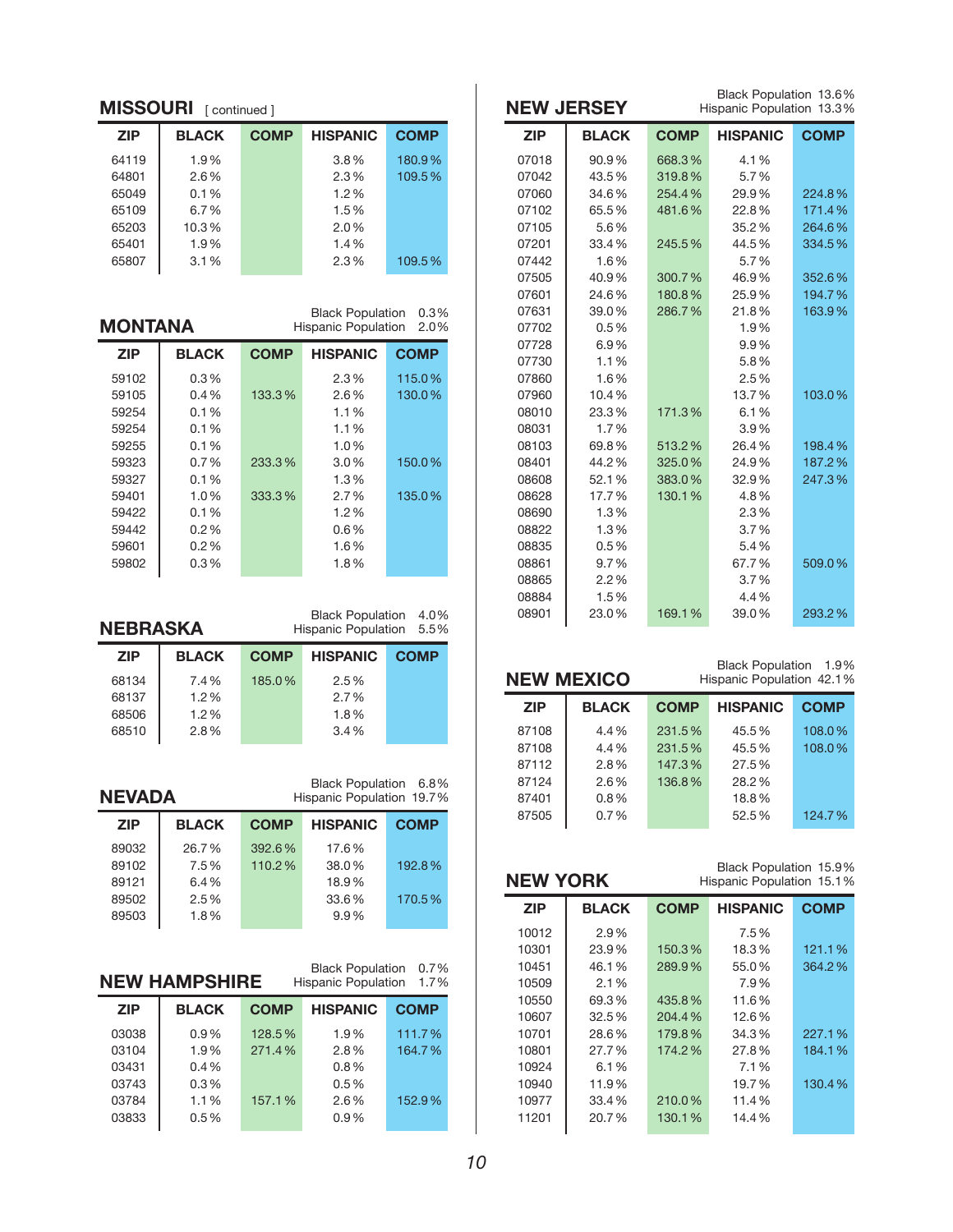| <b>NEW YORK</b> [continued] |               |             |                 |             |
|-----------------------------|---------------|-------------|-----------------|-------------|
| <b>ZIP</b>                  | <b>BLACK</b>  | <b>COMP</b> | <b>HISPANIC</b> | <b>COMP</b> |
| 11542                       | 6.2%          |             | 19.4%           | 128.4%      |
| 11550                       | 50.9%         | 320.1%      | 31.0%           | 205.2%      |
| 11743                       | 6.4%          |             | 4.8%            |             |
| 11758                       | 4.5%          |             | 4.5%            |             |
| 11772                       | 5.1%          |             | 14.0%           |             |
| 11787                       | 0.7%          |             | 3.4%            |             |
| 11795                       | $0.3\%$       |             | 3.4%            |             |
| 11901                       | 20.4%         | 128.3%      | 9.0%            |             |
| 11930                       | 1.5%          |             | 5.0%            |             |
| 12010                       | 1.6%          |             | 11.0%           |             |
| 12043                       | 1.7%          |             | 2.2%            |             |
| 12065                       | 1.5%          |             | 1.7%            |             |
| 12095                       | 4.7%<br>9.7%  |             | 3.1%<br>3.6%    |             |
| 12180<br>12206              | 48.0%         | 301.8%      | 6.7%            |             |
| 12307                       | 43.2%         | 271.6%      | 13.2%           |             |
| 12401                       | 9.3%          |             | 5.1%            |             |
| 12534                       | 12.1%         |             | 4.9%            |             |
| 12550                       | 21.6%         | 135.8%      | 24.2%           | 160.2%      |
| 12601                       | 26.6%         | 167.2%      | 8.6%            |             |
| 12701                       | 20.2%         | 127.0%      | 16.9%           | 111.9%      |
| 12801                       | 1.3%          |             | 1.4%            |             |
| 12832                       | 0.4%          |             | 0.5%            |             |
| 12866                       | 2.6%          |             | 1.7%            |             |
| 12883                       | 0.5%          |             | 0.4%            |             |
| 12901                       | 1.9%          |             | 1.7%            |             |
| 12953                       | 17.1%         | 107.5%      | 10.3%           |             |
| 12983                       | $0.6\%$       |             | $0.9\%$         |             |
| 13210                       | 22.1%         | 138.9%      | 4.4%            |             |
| 13350                       | 1.0%          |             | $1.2\%$         |             |
| 13367                       | 0.5%          |             | 0.7%            |             |
| 13421                       | 0.7%          |             | $0.8\%$         |             |
| 13440                       | 6.1%          |             | 3.9%            |             |
| 13502                       | 8.1%          |             | $3.8\%$         |             |
| 13601<br>13617              | 5.2%<br>2.5%  |             | 3.6%<br>1.3%    |             |
| 13669                       | 6.9%          |             | 4.4%            |             |
| 13815                       | 1.0%          |             | 1.0%            |             |
| 13820                       | 4.0%          |             | 3.2%            |             |
| 13838                       | $0.8\%$       |             | 1.5%            |             |
| 13856                       | 0.4%          |             | 1.1%            |             |
| 13901                       | 4.9%          |             | 2.1%            |             |
| 14020                       | 4.1%          |             | 1.9%            |             |
| 14120                       | $0.4\%$       |             | 1.0%            |             |
| 14214                       | 37.5 %        | 235.8%      | 2.8%            |             |
| 14224                       | 0.5%          |             | 0.8%            |             |
| 14301                       | 19.4%         | 122.0%      | 2.7%            |             |
| 14304                       | 2.4%          |             | 1.0%            |             |
| 14424                       | 1.0%          |             | 1.1%            |             |
| 14605                       | 59.1%         | 371.6%      | 31.7%           | 209.9%      |
| 14626                       | 3.1%          |             | 2.5%            |             |
| 14830                       | 2.4%          |             | 0.7%            |             |
| 14843                       | 1.7%          |             | 1.1%            |             |
| 14850                       | 4.6%          |             | 3.9%            |             |
| 14891<br>14901              | 0.7%<br>16.7% |             | 0.7%<br>3.9%    |             |
|                             |               | 105.0%      |                 |             |

| Black Population 21.6%<br>NORTH CAROLINA<br>Hispanic Population<br>4.7% |              |             |                 |             |
|-------------------------------------------------------------------------|--------------|-------------|-----------------|-------------|
| <b>ZIP</b>                                                              | <b>BLACK</b> | <b>COMP</b> | <b>HISPANIC</b> | <b>COMP</b> |
| 27103                                                                   | 17.5%        |             | $8.2\%$         | 174.4%      |
| 27408                                                                   | 6.7%         |             | $1.4\%$         |             |
| 27514                                                                   | $9.2\%$      |             | $3.3\%$         |             |
| 27603                                                                   | 21.5%        |             | 8.4%            | 178.7%      |
| 27704                                                                   | 52.0%        | 240.7%      | 4.9%            | 104.2%      |
| 28205                                                                   | 39.8%        | 184.2%      | 12.6%           | 268.0%      |
| 28303                                                                   | 37.2%        | 172.2%      | 7.0%            | 148.9%      |
| 28401                                                                   | 51.6%        | 238.8%      | $2.7\%$         |             |
| 28801                                                                   | 44.8%        | 207.4%      | 2.5%            |             |
|                                                                         |              |             |                 |             |

**north dakota**

Hispanic Population 1.2%

[ There are no Planned Parenthood facilities in this state. ]

| <b>OHIO</b> |              |             | Black Population 11.5%<br>Hispanic Population | 1.9%        |
|-------------|--------------|-------------|-----------------------------------------------|-------------|
| <b>ZIP</b>  | <b>BLACK</b> | <b>COMP</b> | <b>HISPANIC</b>                               | <b>COMP</b> |
| 43015       | 3.4%         |             | 1.0%                                          |             |
| 43113       | 1.8%         |             | 0.7%                                          |             |
| 43201       | 20.9%        | 181.7%      | 2.8%                                          | 147.3%      |
| 43213       | 24.4%        | 212.1%      | 3.3%                                          | 173.6%      |
| 43222       | 13.1%        | 113.9%      | 2.2%                                          | 115.7%      |
| 43528       | 7.1%         |             | 2.7%                                          | 142.1%      |
| 43604       | 39.7%        | 345.2%      | 10.7%                                         | 563.1%      |
| 44052       | 19.1%        | 166.0%      | 16.8%                                         | 884.2%      |
| 44103       | 79.1%        | 687.8%      | 4.3%                                          | 226.3%      |
| 44109       | 7.0%         |             | 19.7%                                         | 1036.8%     |
| 44116       | 0.4%         |             | 1.2%                                          |             |
| 44139       | 6.1%         |             | 0.7%                                          |             |
| 44146       | 38.8%        | 337.3%      | 1.3%                                          |             |
| 44240       | 6.0%         |             | 0.9%                                          |             |
| 44256       | 1.6%         |             | 0.9%                                          |             |
| 44266       | 3.2%         |             | 0.7%                                          |             |
| 44302       | 41.8%        | 363.4%      | 1.9%                                          |             |
| 44410       | 0.9%         |             | 0.6%                                          |             |
| 44507       | 62.1%        | 540.0%      | 6.3%                                          | 331.5%      |
| 44691       | 2.5%         |             | 0.8%                                          |             |
| 44709       | 5.4%         |             | 0.9%                                          |             |
| 44833       | 0.2%         |             | 0.8%                                          |             |
| 44906       | 5.7%         |             | 1.2%                                          |             |
| 45011       | 8.9%         |             | 2.7%                                          | 142.1%      |
| 45044       | 11.6%        | 100.8%      | 1.1%                                          |             |
| 45219       | 42.3%        | 367.8%      | 1.5%                                          |             |
| 45238       | 5.1%         |             | 0.7%                                          |             |
| 45245       | 0.8%         |             | 0.9%                                          |             |
| 45246       | 23.6%        | 205.2%      | 4.4%                                          | 231.5%      |
| 45324       | 6.7%         |             | 1.7%                                          |             |
| 45402       | 38.4%        | 333.9%      | 1.9%                                          |             |
| 45504       | 3.5%         |             | 0.9%                                          |             |
| 45701       | 3.2%         |             | 1.3%                                          |             |

Black Population 0.6%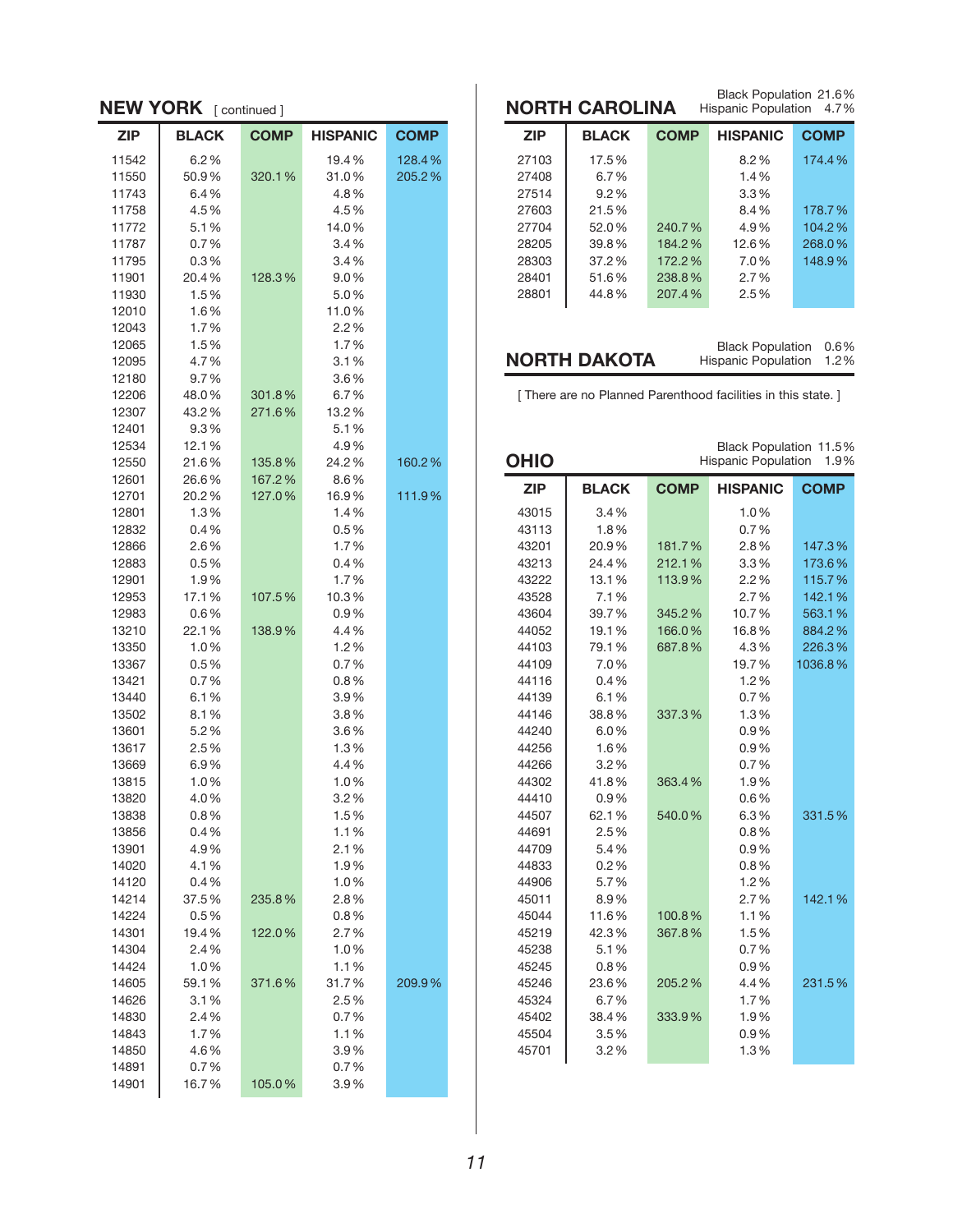|            | 7.6%<br><b>Black Population</b><br>OKLAHOMA<br><b>Hispanic Population</b><br>5.2% |             |                 |             |  |
|------------|-----------------------------------------------------------------------------------|-------------|-----------------|-------------|--|
| <b>ZIP</b> | <b>BLACK</b>                                                                      | <b>COMP</b> | <b>HISPANIC</b> | <b>COMP</b> |  |
| 73013      | $6.2\%$                                                                           |             | 2.4%            |             |  |
| 73069      | 3.2%                                                                              |             | 4.9%            |             |  |
| 73103      | 20.0%                                                                             | 263.1%      | 5.2%            |             |  |
| 73110      | 19.7%                                                                             | 259.2%      | 4.4%            |             |  |
| 73139      | 5.5%                                                                              |             | 11.0%           | 211.5%      |  |
| 74012      | 4.1%                                                                              |             | 4.0%            |             |  |
| 74105      | 7.6%                                                                              |             | 5.0%            |             |  |
| 74107      | 9.5%                                                                              | 125.0%      | 4.3%            |             |  |
| 74120      | 8.1%                                                                              | 106.5%      | 10.9%           | 209.6%      |  |

**oregon**

Black Population 1.6% Hispanic Population 8.0%

Black Population 10.0%

| <b>ZIP</b> | <b>BLACK</b> | <b>COMP</b> | <b>HISPANIC</b> | <b>COMP</b> |
|------------|--------------|-------------|-----------------|-------------|
| 97005      | 2.0%         | 125.0%      | 21.5%           | 268.7%      |
| 97015      | 1.2%         |             | 4.0%            |             |
| 97030      | 1.9%         | 118.7%      | 10.2%           | 127.5%      |
| 97030      | 1.9%         | 118.7%      | 10.2%           | 127.5%      |
| 97128      | $0.6\%$      |             | 13.4%           | 167.5%      |
| 97206      | 1.7%         | 106.2%      | 6.5%            |             |
| 97212      | 14.1%        | 881.2%      | 4.2%            |             |
| 97305      | 1.0%         |             | 20.4%           | 255.0%      |
| 97401      | 1.5%         |             | 3.9%            |             |
| 97402      | 1.2%         |             | 7.2%            |             |
| 97424      | 0.1%         |             | 3.9%            |             |
| 97439      | 0.2%         |             | 2.2%            |             |
| 97477      | $0.8\%$      |             | 7.6%            |             |
| 97501      | 0.5%         |             | 12.5%           | 156.2%      |
| 97520      | $0.6\%$      |             | 3.4%            |             |
| 97526      | $0.3\%$      |             | 4.7%            |             |
| 97701      | $0.3\%$      |             | 3.7%            |             |

|            | <b>PENNSYLVANIA</b> |             | DIACK FUDUIATION 10.0%<br><b>Hispanic Population</b> | 3.2%        |  |
|------------|---------------------|-------------|------------------------------------------------------|-------------|--|
| <b>ZIP</b> | <b>BLACK</b>        | <b>COMP</b> | <b>HISPANIC</b>                                      | <b>COMP</b> |  |
| 15017      | 4.2%                |             | 0.8%                                                 |             |  |
| 15108      | 4.6%                |             | 0.9%                                                 |             |  |
| 15222      | 24.8%               | 248.0%      | 1.1%                                                 |             |  |
| 15501      | 1.1%                |             | 0.5%                                                 |             |  |
| 15601      | 1.9%                |             | 0.6%                                                 |             |  |
| 15901      | 21.8%               | 218.0%      | 2.0%                                                 |             |  |
| 16801      | 2.9%                |             | 2.3%                                                 |             |  |
| 17013      | 3.4%                |             | 1.4%                                                 |             |  |
| 17102      | 46.2%               | 462.0%      | 6.0%                                                 | 187.5%      |  |
| 17202      | 7.6%                |             | 6.4%                                                 | 200.0%      |  |
| 17325      | 2.8%                |             | 4.1%                                                 | 128.1%      |  |
| 17331      | 0.5%                |             | 1.4%                                                 |             |  |
| 17356      | 0.5%                |             | 1.0%                                                 |             |  |
| 17401      | 21.5%               | 215.0%      | 14.2%                                                | 443.7%      |  |
| 17602      | 11.5%               | 115.0%      | 24.3%                                                | 759.3%      |  |
| 18045      | 2.3%                |             | 2.3%                                                 |             |  |
| 18101      | 19.9%               | 199.0%      | 45.7%                                                | 1428.1%     |  |
| 18360      | 4.2%                |             | 4.7%                                                 | 146.8%      |  |
| 18503      | 8.7%                |             | 3.0%                                                 |             |  |
| 18701      | 5.3%                |             | 2.3%                                                 |             |  |

#### **PENNSYLVANIA** [ continued ]

| <b>ZIP</b> | <b>BLACK</b> | <b>COMP</b> | <b>HISPANIC</b> | <b>COMP</b> |
|------------|--------------|-------------|-----------------|-------------|
| 18901      | 1.7%         |             | 1.5%            |             |
| 18951      | $0.9\%$      |             | 1.6%            |             |
| 18974      | 2.9%         |             | 4.1%            |             |
| 19002      | 5.7%         |             | 1.3%            |             |
| 19007      | 14.7%        | 147.0%      | 8.9%            | 278.1%      |
| 19020      | 5.9%         |             | 4.5%            | 140.6%      |
| 19050      | 43.9%        | 439.0%      | 1.2%            |             |
| 19063      | 6.0%         |             | 1.1%            |             |
| 19087      | 2.8%         |             | 1.6%            |             |
| 19107      | 11.8%        | 118.0%      | $3.8\%$         | 118.7%      |
| 19107      | 11.8%        | 118.0%      | $3.8\%$         | 118.7%      |
| 19152      | 4.1%         |             | 4.8%            | 150.0%      |
| 19154      | 5.6%         |             | $3.2\%$         |             |
| 19311      | 5.3%         |             | 24.6%           | 768.7%      |
| 19320      | 22.8%        | 228.0%      | 4.5%            | 140.6%      |
| 19382      | 6.4%         |             | 2.5%            |             |
| 19401      | 29.9%        | 299.0%      | 8.9%            | 278.1%      |
| 19426      | 9.9%         |             | 2.4%            |             |
| 19464      | 10.9%        | 109.0%      | $3.0\%$         |             |
| 19602      | 11.0%        | 110.0%      | 43.0%           | 1343.7%     |

**rhode iSLand**

Black Population 4.5% Hispanic Population 8.7%

| <b>ZIP</b> | <b>BLACK</b> |        | <b>COMP HISPANIC COMP</b> |        |
|------------|--------------|--------|---------------------------|--------|
| 02903      | 12.4%        | 275.5% | 15.2%                     | 174.7% |

# **South CaroLina**

Black Population 29.5% Hispanic Population 2.4%

Black Population 0.6% Hispanic Population 1.4%

| <b>ZIP</b> | <b>BLACK</b> | <b>COMP</b> | <b>HISPANIC</b> | <b>COMP</b> |
|------------|--------------|-------------|-----------------|-------------|
| 29204      | 60.9%        | 206.4%      | 1.6%            |             |
| 29403      | 68.8%        | 233.2%      | 1.5%            |             |

## **South dakota**

| <b>ZIP</b> | <b>BLACK</b> | <b>COMP</b> | <b>HISPANIC</b> | <b>COMP</b> |
|------------|--------------|-------------|-----------------|-------------|
| 57106      | $0.9\%$      | 150.0%      | 1.3%            |             |
| 57702      | $0.4\%$      |             | $1.4\%$         |             |

| Black Population 16.4%<br><b>TENNESSEE</b><br>Hispanic Population 2.2% |              |             |                 |             |
|------------------------------------------------------------------------|--------------|-------------|-----------------|-------------|
| <b>ZIP</b>                                                             | <b>BLACK</b> | <b>COMP</b> | <b>HISPANIC</b> | <b>COMP</b> |
| 37203                                                                  | 53.4%        | 325.6%      | 3.2%            | 145.4%      |
| 37914                                                                  | 41.2%        | 251.2%      | 0.9%            |             |
| 38112                                                                  | 56.4%        | 343.9%      | 3.0%            | 136.3%      |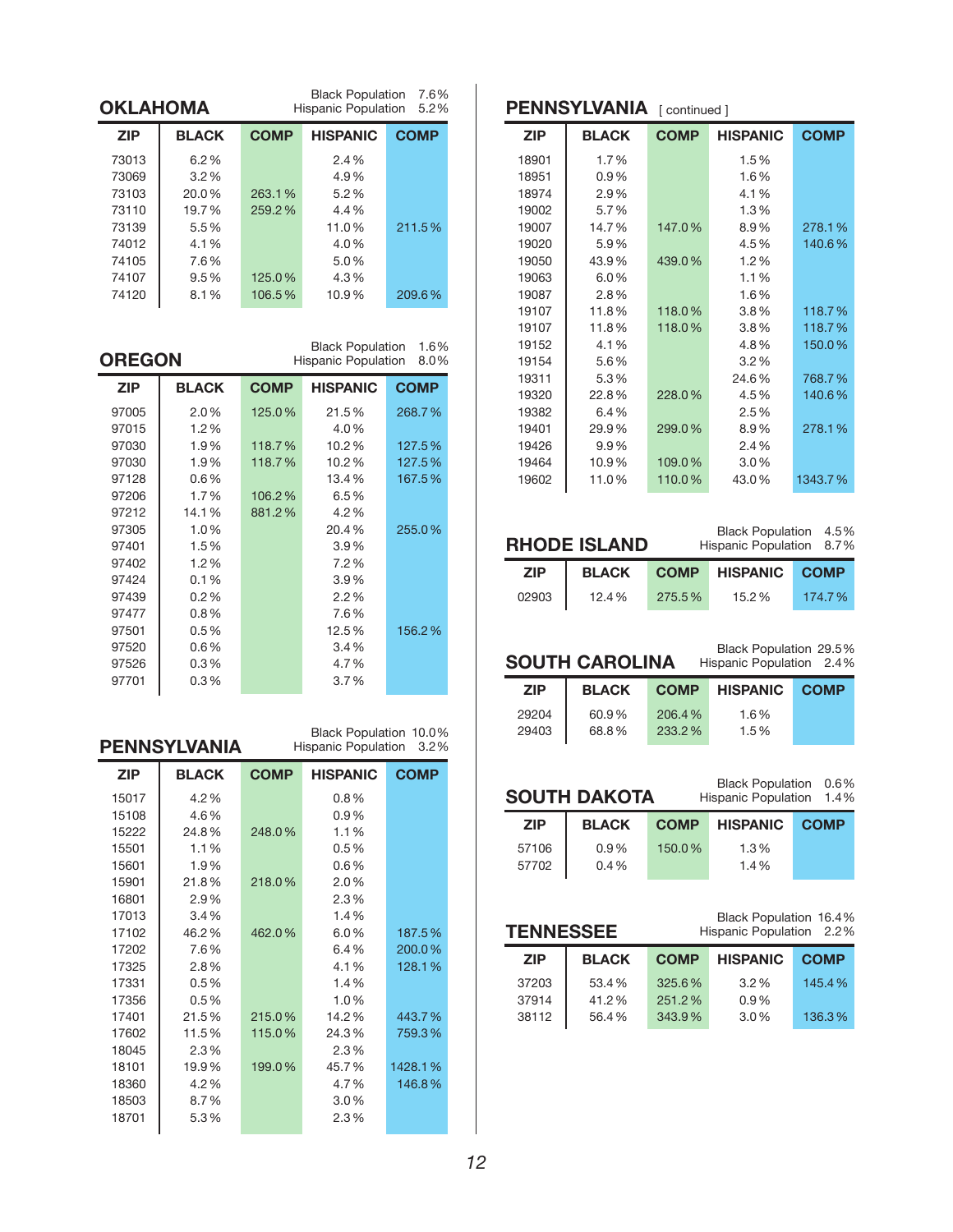| <b>ZIP</b><br><b>BLACK</b><br><b>COMP</b><br>HISPANIC<br><b>COMP</b><br>10.7%<br>121.8%<br>75041<br>39.0%<br>75062<br>9.6%<br>26.9%<br>16.5%<br>75067<br>7.9%<br>75069<br>9.5%<br>28.5%<br>75074<br>8.1%<br>27.4%<br>75074<br>8.1%<br>27.4%<br>75090<br>12.8%<br>111.3%<br>15.4%<br>75110<br>19.4%<br>168.6%<br>19.0%<br>75150<br>10.4%<br>16.1%<br>75150<br>10.4%<br>16.1%<br>75160<br>24.0%<br>208.6%<br>14.5%<br>75165<br>13.3%<br>115.6%<br>18.8%<br>27.2%<br>40.5%<br>75231<br>236.5%<br>126.5%<br>75231<br>27.2%<br>236.5%<br>40.5%<br>126.5%<br>75237<br>88.6%<br>770.4%<br>7.3%<br>75254<br>9.8%<br>40.4%<br>126.2%<br>75460<br>23.3%<br>202.6%<br>4.1%<br>10.5%<br>75701<br>21.1%<br>183.4%<br>75904<br>18.8%<br>163.4%<br>11.9%<br>124.0%<br>76010<br>16.0%<br>139.1%<br>39.7%<br>76015<br>10.1%<br>11.7%<br>76021<br>3.5%<br>6.7%<br>0.7%<br>5.5%<br>76028<br>76104<br>57.2%<br>497.3%<br>26.2%<br>76114<br>3.3%<br>27.9%<br>76116<br>10.4%<br>155.6%<br>18.6%<br>76119<br>55.5%<br>482.6%<br>23.2%<br>7.9%<br>11.5%<br>76205<br>76240<br>4.3%<br>12.4%<br>17.9%<br>76642<br>14.2%<br>76661<br>41.5%<br>360.8%<br>16.4%<br>76701<br>27.7%<br>240.8%<br>22.8%<br>76706<br>13.1%<br>113.9%<br>28.1%<br>76901<br>3.2%<br>26.5%<br>1.8%<br>86.0%<br>268.7%<br>77023<br>77037<br>3.0%<br>64.0%<br>200.0%<br>77068<br>13.0%<br>113.0%<br>13.6%<br>9.0%<br>71.3%<br>77081<br>222.8%<br>77340<br>18.7%<br>162.6%<br>13.3%<br>7.4%<br>165.9%<br>77471<br>53.1%<br>144.3%<br>16.6%<br>27.2 %<br>77477<br>77539<br>10.7%<br>22.5%<br>6.1%<br>11.0%<br>77802<br>1.9%<br>82.0%<br>78201<br>256.2%<br>2.5%<br>78212<br>61.0%<br>190.6%<br>78217<br>9.3%<br>31.1%<br>78223<br>4.3%<br>67.3%<br>210.3%<br>7.9%<br>63.7%<br>199.0%<br>78227<br>94.5%<br>78237<br>2.8%<br>295.3%<br>4.7%<br>78238<br>59.9%<br>187.1%<br>0.7%<br>79.5%<br>248.4%<br>78332<br>78363<br>$3.9\%$<br>66.2%<br>206.8%<br>$0.5\,\%$<br>84.0%<br>262.5%<br>78501<br>93.4%<br>78521<br>$0.3\,\%$<br>291.8%<br>78521<br>0.3%<br>93.4%<br>291.8%<br>78539<br>1.4%<br>89.7%<br>280.3%<br>280.3%<br>78539<br>1.4%<br>89.7%<br>78550<br>0.9%<br>74.3%<br>232.1% | <b>TEXAS</b> | Black Population 11.5%<br>Hispanic Population 32.0% |  |  |  |
|----------------------------------------------------------------------------------------------------------------------------------------------------------------------------------------------------------------------------------------------------------------------------------------------------------------------------------------------------------------------------------------------------------------------------------------------------------------------------------------------------------------------------------------------------------------------------------------------------------------------------------------------------------------------------------------------------------------------------------------------------------------------------------------------------------------------------------------------------------------------------------------------------------------------------------------------------------------------------------------------------------------------------------------------------------------------------------------------------------------------------------------------------------------------------------------------------------------------------------------------------------------------------------------------------------------------------------------------------------------------------------------------------------------------------------------------------------------------------------------------------------------------------------------------------------------------------------------------------------------------------------------------------------------------------------------------------------------------------------------------------------------------------------------------------------------------------------------------------------------------------------------------------------------------------------------------------------------------------------------------------------------------------------------------------------------------------------------------------------------------------|--------------|-----------------------------------------------------|--|--|--|
|                                                                                                                                                                                                                                                                                                                                                                                                                                                                                                                                                                                                                                                                                                                                                                                                                                                                                                                                                                                                                                                                                                                                                                                                                                                                                                                                                                                                                                                                                                                                                                                                                                                                                                                                                                                                                                                                                                                                                                                                                                                                                                                            |              |                                                     |  |  |  |
|                                                                                                                                                                                                                                                                                                                                                                                                                                                                                                                                                                                                                                                                                                                                                                                                                                                                                                                                                                                                                                                                                                                                                                                                                                                                                                                                                                                                                                                                                                                                                                                                                                                                                                                                                                                                                                                                                                                                                                                                                                                                                                                            |              |                                                     |  |  |  |
|                                                                                                                                                                                                                                                                                                                                                                                                                                                                                                                                                                                                                                                                                                                                                                                                                                                                                                                                                                                                                                                                                                                                                                                                                                                                                                                                                                                                                                                                                                                                                                                                                                                                                                                                                                                                                                                                                                                                                                                                                                                                                                                            |              |                                                     |  |  |  |
|                                                                                                                                                                                                                                                                                                                                                                                                                                                                                                                                                                                                                                                                                                                                                                                                                                                                                                                                                                                                                                                                                                                                                                                                                                                                                                                                                                                                                                                                                                                                                                                                                                                                                                                                                                                                                                                                                                                                                                                                                                                                                                                            |              |                                                     |  |  |  |
|                                                                                                                                                                                                                                                                                                                                                                                                                                                                                                                                                                                                                                                                                                                                                                                                                                                                                                                                                                                                                                                                                                                                                                                                                                                                                                                                                                                                                                                                                                                                                                                                                                                                                                                                                                                                                                                                                                                                                                                                                                                                                                                            |              |                                                     |  |  |  |
|                                                                                                                                                                                                                                                                                                                                                                                                                                                                                                                                                                                                                                                                                                                                                                                                                                                                                                                                                                                                                                                                                                                                                                                                                                                                                                                                                                                                                                                                                                                                                                                                                                                                                                                                                                                                                                                                                                                                                                                                                                                                                                                            |              |                                                     |  |  |  |
|                                                                                                                                                                                                                                                                                                                                                                                                                                                                                                                                                                                                                                                                                                                                                                                                                                                                                                                                                                                                                                                                                                                                                                                                                                                                                                                                                                                                                                                                                                                                                                                                                                                                                                                                                                                                                                                                                                                                                                                                                                                                                                                            |              |                                                     |  |  |  |
|                                                                                                                                                                                                                                                                                                                                                                                                                                                                                                                                                                                                                                                                                                                                                                                                                                                                                                                                                                                                                                                                                                                                                                                                                                                                                                                                                                                                                                                                                                                                                                                                                                                                                                                                                                                                                                                                                                                                                                                                                                                                                                                            |              |                                                     |  |  |  |
|                                                                                                                                                                                                                                                                                                                                                                                                                                                                                                                                                                                                                                                                                                                                                                                                                                                                                                                                                                                                                                                                                                                                                                                                                                                                                                                                                                                                                                                                                                                                                                                                                                                                                                                                                                                                                                                                                                                                                                                                                                                                                                                            |              |                                                     |  |  |  |
|                                                                                                                                                                                                                                                                                                                                                                                                                                                                                                                                                                                                                                                                                                                                                                                                                                                                                                                                                                                                                                                                                                                                                                                                                                                                                                                                                                                                                                                                                                                                                                                                                                                                                                                                                                                                                                                                                                                                                                                                                                                                                                                            |              |                                                     |  |  |  |
|                                                                                                                                                                                                                                                                                                                                                                                                                                                                                                                                                                                                                                                                                                                                                                                                                                                                                                                                                                                                                                                                                                                                                                                                                                                                                                                                                                                                                                                                                                                                                                                                                                                                                                                                                                                                                                                                                                                                                                                                                                                                                                                            |              |                                                     |  |  |  |
|                                                                                                                                                                                                                                                                                                                                                                                                                                                                                                                                                                                                                                                                                                                                                                                                                                                                                                                                                                                                                                                                                                                                                                                                                                                                                                                                                                                                                                                                                                                                                                                                                                                                                                                                                                                                                                                                                                                                                                                                                                                                                                                            |              |                                                     |  |  |  |
|                                                                                                                                                                                                                                                                                                                                                                                                                                                                                                                                                                                                                                                                                                                                                                                                                                                                                                                                                                                                                                                                                                                                                                                                                                                                                                                                                                                                                                                                                                                                                                                                                                                                                                                                                                                                                                                                                                                                                                                                                                                                                                                            |              |                                                     |  |  |  |
|                                                                                                                                                                                                                                                                                                                                                                                                                                                                                                                                                                                                                                                                                                                                                                                                                                                                                                                                                                                                                                                                                                                                                                                                                                                                                                                                                                                                                                                                                                                                                                                                                                                                                                                                                                                                                                                                                                                                                                                                                                                                                                                            |              |                                                     |  |  |  |
|                                                                                                                                                                                                                                                                                                                                                                                                                                                                                                                                                                                                                                                                                                                                                                                                                                                                                                                                                                                                                                                                                                                                                                                                                                                                                                                                                                                                                                                                                                                                                                                                                                                                                                                                                                                                                                                                                                                                                                                                                                                                                                                            |              |                                                     |  |  |  |
|                                                                                                                                                                                                                                                                                                                                                                                                                                                                                                                                                                                                                                                                                                                                                                                                                                                                                                                                                                                                                                                                                                                                                                                                                                                                                                                                                                                                                                                                                                                                                                                                                                                                                                                                                                                                                                                                                                                                                                                                                                                                                                                            |              |                                                     |  |  |  |
|                                                                                                                                                                                                                                                                                                                                                                                                                                                                                                                                                                                                                                                                                                                                                                                                                                                                                                                                                                                                                                                                                                                                                                                                                                                                                                                                                                                                                                                                                                                                                                                                                                                                                                                                                                                                                                                                                                                                                                                                                                                                                                                            |              |                                                     |  |  |  |
|                                                                                                                                                                                                                                                                                                                                                                                                                                                                                                                                                                                                                                                                                                                                                                                                                                                                                                                                                                                                                                                                                                                                                                                                                                                                                                                                                                                                                                                                                                                                                                                                                                                                                                                                                                                                                                                                                                                                                                                                                                                                                                                            |              |                                                     |  |  |  |
|                                                                                                                                                                                                                                                                                                                                                                                                                                                                                                                                                                                                                                                                                                                                                                                                                                                                                                                                                                                                                                                                                                                                                                                                                                                                                                                                                                                                                                                                                                                                                                                                                                                                                                                                                                                                                                                                                                                                                                                                                                                                                                                            |              |                                                     |  |  |  |
|                                                                                                                                                                                                                                                                                                                                                                                                                                                                                                                                                                                                                                                                                                                                                                                                                                                                                                                                                                                                                                                                                                                                                                                                                                                                                                                                                                                                                                                                                                                                                                                                                                                                                                                                                                                                                                                                                                                                                                                                                                                                                                                            |              |                                                     |  |  |  |
|                                                                                                                                                                                                                                                                                                                                                                                                                                                                                                                                                                                                                                                                                                                                                                                                                                                                                                                                                                                                                                                                                                                                                                                                                                                                                                                                                                                                                                                                                                                                                                                                                                                                                                                                                                                                                                                                                                                                                                                                                                                                                                                            |              |                                                     |  |  |  |
|                                                                                                                                                                                                                                                                                                                                                                                                                                                                                                                                                                                                                                                                                                                                                                                                                                                                                                                                                                                                                                                                                                                                                                                                                                                                                                                                                                                                                                                                                                                                                                                                                                                                                                                                                                                                                                                                                                                                                                                                                                                                                                                            |              |                                                     |  |  |  |
|                                                                                                                                                                                                                                                                                                                                                                                                                                                                                                                                                                                                                                                                                                                                                                                                                                                                                                                                                                                                                                                                                                                                                                                                                                                                                                                                                                                                                                                                                                                                                                                                                                                                                                                                                                                                                                                                                                                                                                                                                                                                                                                            |              |                                                     |  |  |  |
|                                                                                                                                                                                                                                                                                                                                                                                                                                                                                                                                                                                                                                                                                                                                                                                                                                                                                                                                                                                                                                                                                                                                                                                                                                                                                                                                                                                                                                                                                                                                                                                                                                                                                                                                                                                                                                                                                                                                                                                                                                                                                                                            |              |                                                     |  |  |  |
|                                                                                                                                                                                                                                                                                                                                                                                                                                                                                                                                                                                                                                                                                                                                                                                                                                                                                                                                                                                                                                                                                                                                                                                                                                                                                                                                                                                                                                                                                                                                                                                                                                                                                                                                                                                                                                                                                                                                                                                                                                                                                                                            |              |                                                     |  |  |  |
|                                                                                                                                                                                                                                                                                                                                                                                                                                                                                                                                                                                                                                                                                                                                                                                                                                                                                                                                                                                                                                                                                                                                                                                                                                                                                                                                                                                                                                                                                                                                                                                                                                                                                                                                                                                                                                                                                                                                                                                                                                                                                                                            |              |                                                     |  |  |  |
|                                                                                                                                                                                                                                                                                                                                                                                                                                                                                                                                                                                                                                                                                                                                                                                                                                                                                                                                                                                                                                                                                                                                                                                                                                                                                                                                                                                                                                                                                                                                                                                                                                                                                                                                                                                                                                                                                                                                                                                                                                                                                                                            |              |                                                     |  |  |  |
|                                                                                                                                                                                                                                                                                                                                                                                                                                                                                                                                                                                                                                                                                                                                                                                                                                                                                                                                                                                                                                                                                                                                                                                                                                                                                                                                                                                                                                                                                                                                                                                                                                                                                                                                                                                                                                                                                                                                                                                                                                                                                                                            |              |                                                     |  |  |  |
|                                                                                                                                                                                                                                                                                                                                                                                                                                                                                                                                                                                                                                                                                                                                                                                                                                                                                                                                                                                                                                                                                                                                                                                                                                                                                                                                                                                                                                                                                                                                                                                                                                                                                                                                                                                                                                                                                                                                                                                                                                                                                                                            |              |                                                     |  |  |  |
|                                                                                                                                                                                                                                                                                                                                                                                                                                                                                                                                                                                                                                                                                                                                                                                                                                                                                                                                                                                                                                                                                                                                                                                                                                                                                                                                                                                                                                                                                                                                                                                                                                                                                                                                                                                                                                                                                                                                                                                                                                                                                                                            |              |                                                     |  |  |  |
|                                                                                                                                                                                                                                                                                                                                                                                                                                                                                                                                                                                                                                                                                                                                                                                                                                                                                                                                                                                                                                                                                                                                                                                                                                                                                                                                                                                                                                                                                                                                                                                                                                                                                                                                                                                                                                                                                                                                                                                                                                                                                                                            |              |                                                     |  |  |  |
|                                                                                                                                                                                                                                                                                                                                                                                                                                                                                                                                                                                                                                                                                                                                                                                                                                                                                                                                                                                                                                                                                                                                                                                                                                                                                                                                                                                                                                                                                                                                                                                                                                                                                                                                                                                                                                                                                                                                                                                                                                                                                                                            |              |                                                     |  |  |  |
|                                                                                                                                                                                                                                                                                                                                                                                                                                                                                                                                                                                                                                                                                                                                                                                                                                                                                                                                                                                                                                                                                                                                                                                                                                                                                                                                                                                                                                                                                                                                                                                                                                                                                                                                                                                                                                                                                                                                                                                                                                                                                                                            |              |                                                     |  |  |  |
|                                                                                                                                                                                                                                                                                                                                                                                                                                                                                                                                                                                                                                                                                                                                                                                                                                                                                                                                                                                                                                                                                                                                                                                                                                                                                                                                                                                                                                                                                                                                                                                                                                                                                                                                                                                                                                                                                                                                                                                                                                                                                                                            |              |                                                     |  |  |  |
|                                                                                                                                                                                                                                                                                                                                                                                                                                                                                                                                                                                                                                                                                                                                                                                                                                                                                                                                                                                                                                                                                                                                                                                                                                                                                                                                                                                                                                                                                                                                                                                                                                                                                                                                                                                                                                                                                                                                                                                                                                                                                                                            |              |                                                     |  |  |  |
|                                                                                                                                                                                                                                                                                                                                                                                                                                                                                                                                                                                                                                                                                                                                                                                                                                                                                                                                                                                                                                                                                                                                                                                                                                                                                                                                                                                                                                                                                                                                                                                                                                                                                                                                                                                                                                                                                                                                                                                                                                                                                                                            |              |                                                     |  |  |  |
|                                                                                                                                                                                                                                                                                                                                                                                                                                                                                                                                                                                                                                                                                                                                                                                                                                                                                                                                                                                                                                                                                                                                                                                                                                                                                                                                                                                                                                                                                                                                                                                                                                                                                                                                                                                                                                                                                                                                                                                                                                                                                                                            |              |                                                     |  |  |  |
|                                                                                                                                                                                                                                                                                                                                                                                                                                                                                                                                                                                                                                                                                                                                                                                                                                                                                                                                                                                                                                                                                                                                                                                                                                                                                                                                                                                                                                                                                                                                                                                                                                                                                                                                                                                                                                                                                                                                                                                                                                                                                                                            |              |                                                     |  |  |  |
|                                                                                                                                                                                                                                                                                                                                                                                                                                                                                                                                                                                                                                                                                                                                                                                                                                                                                                                                                                                                                                                                                                                                                                                                                                                                                                                                                                                                                                                                                                                                                                                                                                                                                                                                                                                                                                                                                                                                                                                                                                                                                                                            |              |                                                     |  |  |  |
|                                                                                                                                                                                                                                                                                                                                                                                                                                                                                                                                                                                                                                                                                                                                                                                                                                                                                                                                                                                                                                                                                                                                                                                                                                                                                                                                                                                                                                                                                                                                                                                                                                                                                                                                                                                                                                                                                                                                                                                                                                                                                                                            |              |                                                     |  |  |  |
|                                                                                                                                                                                                                                                                                                                                                                                                                                                                                                                                                                                                                                                                                                                                                                                                                                                                                                                                                                                                                                                                                                                                                                                                                                                                                                                                                                                                                                                                                                                                                                                                                                                                                                                                                                                                                                                                                                                                                                                                                                                                                                                            |              |                                                     |  |  |  |
|                                                                                                                                                                                                                                                                                                                                                                                                                                                                                                                                                                                                                                                                                                                                                                                                                                                                                                                                                                                                                                                                                                                                                                                                                                                                                                                                                                                                                                                                                                                                                                                                                                                                                                                                                                                                                                                                                                                                                                                                                                                                                                                            |              |                                                     |  |  |  |
|                                                                                                                                                                                                                                                                                                                                                                                                                                                                                                                                                                                                                                                                                                                                                                                                                                                                                                                                                                                                                                                                                                                                                                                                                                                                                                                                                                                                                                                                                                                                                                                                                                                                                                                                                                                                                                                                                                                                                                                                                                                                                                                            |              |                                                     |  |  |  |
|                                                                                                                                                                                                                                                                                                                                                                                                                                                                                                                                                                                                                                                                                                                                                                                                                                                                                                                                                                                                                                                                                                                                                                                                                                                                                                                                                                                                                                                                                                                                                                                                                                                                                                                                                                                                                                                                                                                                                                                                                                                                                                                            |              |                                                     |  |  |  |
|                                                                                                                                                                                                                                                                                                                                                                                                                                                                                                                                                                                                                                                                                                                                                                                                                                                                                                                                                                                                                                                                                                                                                                                                                                                                                                                                                                                                                                                                                                                                                                                                                                                                                                                                                                                                                                                                                                                                                                                                                                                                                                                            |              |                                                     |  |  |  |
|                                                                                                                                                                                                                                                                                                                                                                                                                                                                                                                                                                                                                                                                                                                                                                                                                                                                                                                                                                                                                                                                                                                                                                                                                                                                                                                                                                                                                                                                                                                                                                                                                                                                                                                                                                                                                                                                                                                                                                                                                                                                                                                            |              |                                                     |  |  |  |
|                                                                                                                                                                                                                                                                                                                                                                                                                                                                                                                                                                                                                                                                                                                                                                                                                                                                                                                                                                                                                                                                                                                                                                                                                                                                                                                                                                                                                                                                                                                                                                                                                                                                                                                                                                                                                                                                                                                                                                                                                                                                                                                            |              |                                                     |  |  |  |
|                                                                                                                                                                                                                                                                                                                                                                                                                                                                                                                                                                                                                                                                                                                                                                                                                                                                                                                                                                                                                                                                                                                                                                                                                                                                                                                                                                                                                                                                                                                                                                                                                                                                                                                                                                                                                                                                                                                                                                                                                                                                                                                            |              |                                                     |  |  |  |
|                                                                                                                                                                                                                                                                                                                                                                                                                                                                                                                                                                                                                                                                                                                                                                                                                                                                                                                                                                                                                                                                                                                                                                                                                                                                                                                                                                                                                                                                                                                                                                                                                                                                                                                                                                                                                                                                                                                                                                                                                                                                                                                            |              |                                                     |  |  |  |
|                                                                                                                                                                                                                                                                                                                                                                                                                                                                                                                                                                                                                                                                                                                                                                                                                                                                                                                                                                                                                                                                                                                                                                                                                                                                                                                                                                                                                                                                                                                                                                                                                                                                                                                                                                                                                                                                                                                                                                                                                                                                                                                            |              |                                                     |  |  |  |
|                                                                                                                                                                                                                                                                                                                                                                                                                                                                                                                                                                                                                                                                                                                                                                                                                                                                                                                                                                                                                                                                                                                                                                                                                                                                                                                                                                                                                                                                                                                                                                                                                                                                                                                                                                                                                                                                                                                                                                                                                                                                                                                            |              |                                                     |  |  |  |
|                                                                                                                                                                                                                                                                                                                                                                                                                                                                                                                                                                                                                                                                                                                                                                                                                                                                                                                                                                                                                                                                                                                                                                                                                                                                                                                                                                                                                                                                                                                                                                                                                                                                                                                                                                                                                                                                                                                                                                                                                                                                                                                            |              |                                                     |  |  |  |
|                                                                                                                                                                                                                                                                                                                                                                                                                                                                                                                                                                                                                                                                                                                                                                                                                                                                                                                                                                                                                                                                                                                                                                                                                                                                                                                                                                                                                                                                                                                                                                                                                                                                                                                                                                                                                                                                                                                                                                                                                                                                                                                            |              |                                                     |  |  |  |
|                                                                                                                                                                                                                                                                                                                                                                                                                                                                                                                                                                                                                                                                                                                                                                                                                                                                                                                                                                                                                                                                                                                                                                                                                                                                                                                                                                                                                                                                                                                                                                                                                                                                                                                                                                                                                                                                                                                                                                                                                                                                                                                            |              |                                                     |  |  |  |
|                                                                                                                                                                                                                                                                                                                                                                                                                                                                                                                                                                                                                                                                                                                                                                                                                                                                                                                                                                                                                                                                                                                                                                                                                                                                                                                                                                                                                                                                                                                                                                                                                                                                                                                                                                                                                                                                                                                                                                                                                                                                                                                            |              |                                                     |  |  |  |
|                                                                                                                                                                                                                                                                                                                                                                                                                                                                                                                                                                                                                                                                                                                                                                                                                                                                                                                                                                                                                                                                                                                                                                                                                                                                                                                                                                                                                                                                                                                                                                                                                                                                                                                                                                                                                                                                                                                                                                                                                                                                                                                            |              |                                                     |  |  |  |
|                                                                                                                                                                                                                                                                                                                                                                                                                                                                                                                                                                                                                                                                                                                                                                                                                                                                                                                                                                                                                                                                                                                                                                                                                                                                                                                                                                                                                                                                                                                                                                                                                                                                                                                                                                                                                                                                                                                                                                                                                                                                                                                            |              |                                                     |  |  |  |

| <b>TEXAS</b> | [ continued ] |             |                 |             |
|--------------|---------------|-------------|-----------------|-------------|
| <b>ZIP</b>   | <b>BLACK</b>  | <b>COMP</b> | <b>HISPANIC</b> | <b>COMP</b> |
| 78572        | $0.3\%$       |             | 88.4%           | 276.2%      |
| 78579        | $0.0\%$       |             | 98.6%           | 308.1%      |
| 78580        | $3.0\%$       |             | 85.9%           | 268.4%      |
| 78582        | $0.2\%$       |             | 97.4%           | 304.3%      |
| 78589        | $0.3\%$       |             | 95.4%           | 298.1%      |
| 78596        | $0.2\%$       |             | 88.3%           | 275.9%      |
| 78702        | 23.7%         | 206.0%      | 67.7%           | 211.5%      |
| 78704        | 4.9%          |             | 34.0%           | 106.2%      |
| 78758        | 11.5%         |             | 32.1%           | 100.3%      |
| 79412        | 10.5%         |             | 42.9%           | 134.0%      |
| 79603        | $9.9\%$       |             | 35.5%           | 110.9%      |
| 79701        | 12.1%         | 105.2%      | 50.2%           | 156.8%      |
| 79761        | $8.7\%$       |             | 46.9%           | 146.5%      |

| UTAH       |              |             | <b>Black Population</b><br><b>Hispanic Population</b> | 0.8%<br>9.0% |
|------------|--------------|-------------|-------------------------------------------------------|--------------|
| <b>ZIP</b> | <b>BLACK</b> | <b>COMP</b> | <b>HISPANIC</b>                                       | <b>COMP</b>  |
| 84057      | $0.4\%$      |             | 10.6%                                                 | 117.7%       |
| 84060      | $0.4\%$      |             | 19.9%                                                 | 221.1%       |
| 84095      | 0.3%         |             | $3.3\%$                                               |              |
| 84102      | 1.8%         | 225.0%      | 11.9%                                                 | 132.2%       |
| 84102      | 1.8%         | 225.0%      | 11.9%                                                 | 132.2%       |
| 84119      | 1.6%         | 200.0%      | 21.3%                                                 | 236.6%       |
| 84321      | $0.5\%$      |             | 7.8%                                                  |              |
| 84403      | 1.4%         | 175.0%      | 14.6%                                                 | 162.2%       |
| 84770      | 0.3%         |             | 8.4%                                                  |              |

| <b>Black Population</b><br><b>VERMONT</b><br><b>Hispanic Population</b> |              |             |                 | 0.5%<br>0.9% |
|-------------------------------------------------------------------------|--------------|-------------|-----------------|--------------|
| <b>ZIP</b>                                                              | <b>BLACK</b> | <b>COMP</b> | <b>HISPANIC</b> | <b>COMP</b>  |
| 05201                                                                   | $0.6\%$      | 120.0%      | 1.0%            | 111.1%       |
| 05301                                                                   | $0.8\%$      | 160.0%      | 1.4%            | 155.5%       |
| 05401                                                                   | 1.8%         | $360.0\%$   | $1.4\%$         | 155.5%       |
| 05478                                                                   | $0.3\%$      |             | 0.7%            |              |
| 05495                                                                   | $0.5\%$      |             | 1.0%            | 111.1%       |
| 05641                                                                   | $0.3\%$      |             | 1.6%            | 177.7%       |
| 05655                                                                   | $0.4\%$      |             | 0.8%            |              |
| 05701                                                                   | $0.4\%$      |             | $0.8\%$         |              |
| 05753                                                                   | 0.9%         | 180.0%      | 1.9%            | 211.1%       |
| 05855                                                                   | $0.6\%$      | 120.0%      | 1.1%            | 122.2%       |

| <b>VIRGINIA</b> |              | Black Population 19.6%<br>Hispanic Population 4.7% |                 |             |  |
|-----------------|--------------|----------------------------------------------------|-----------------|-------------|--|
| <b>ZIP</b>      | <b>BLACK</b> | <b>COMP</b>                                        | <b>HISPANIC</b> | <b>COMP</b> |  |
| 22046           | $3.3\%$      |                                                    | 10.8%           | 229.7%      |  |
| 22901           | 11.6%        |                                                    | 3.1%            |             |  |
| 23221           | 13.1%        |                                                    | 1.6%            |             |  |
| 23462           | 31.6%        | 161.2%                                             | 4.5%            |             |  |
| 23666           | 43.9%        | 223.9%                                             | 3.0%            |             |  |
| 24017           | 66.4%        | 338.7%                                             | 1.2%            |             |  |
| 24060           | 3.9%         |                                                    | 2.1%            |             |  |
|                 |              |                                                    |                 |             |  |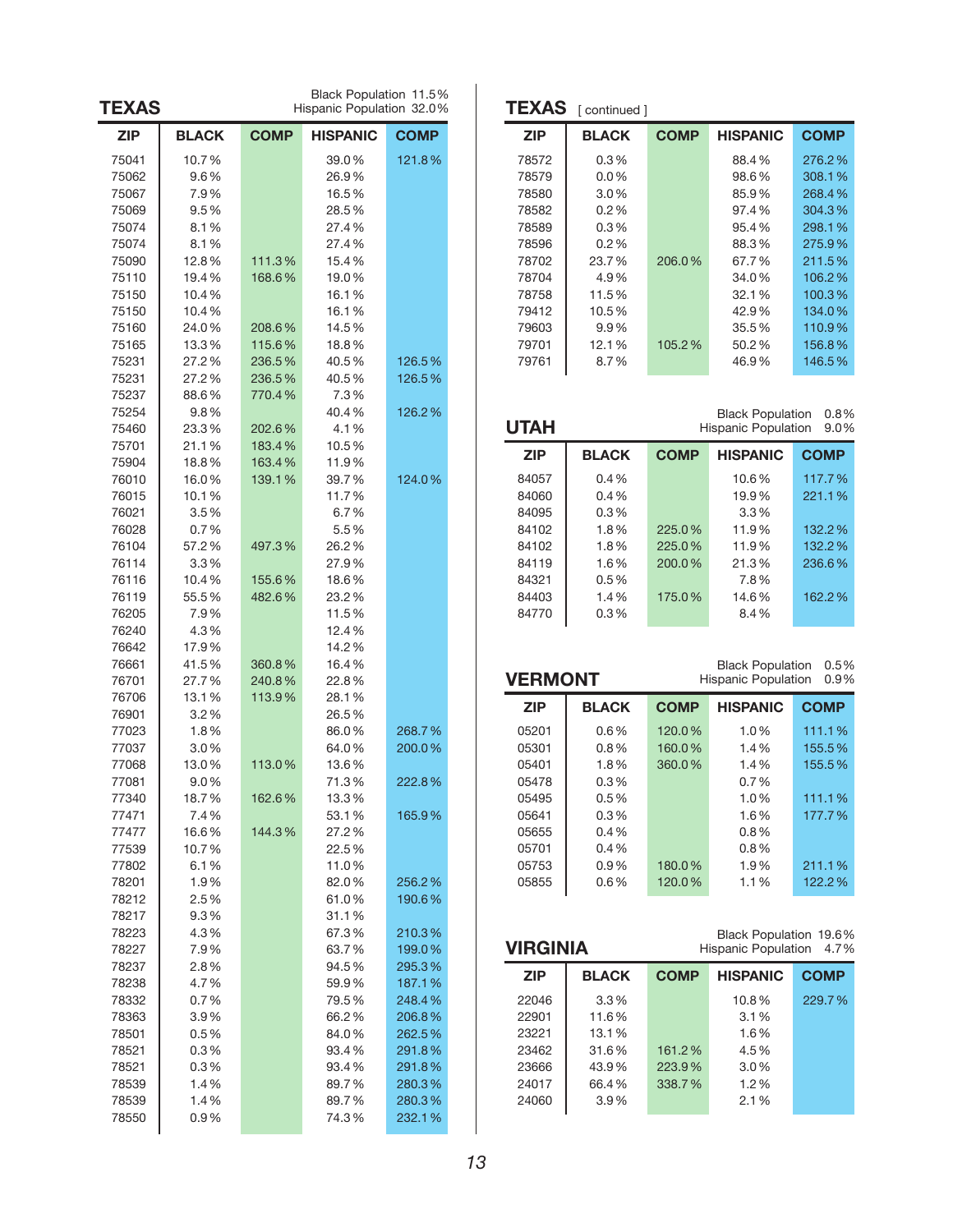| <b>Black Population</b><br>3.2%<br>WASHINGTON<br>Hispanic Population<br>7.5% |              |             |                 |             |
|------------------------------------------------------------------------------|--------------|-------------|-----------------|-------------|
| <b>ZIP</b>                                                                   | <b>BLACK</b> | <b>COMP</b> | <b>HISPANIC</b> | <b>COMP</b> |
| 98003                                                                        | 8.8%         | 275.0%      | 8.6%            | 114.6%      |
| 98007                                                                        | 2.9%         |             | 9.8%            | 130.6%      |
| 98027                                                                        | 0.8%         |             | 3.4%            |             |
| 98028                                                                        | 1.3%         |             | 3.6%            |             |
| 98031                                                                        | 7.4%         | 231.2%      | 6.1%            |             |
| 98036                                                                        | 2.6%         |             | 6.4%            |             |
| 98105                                                                        | 2.0%         |             | 3.7%            |             |
| 98122                                                                        | 25.0%        | 781.2%      | 6.9%            |             |
| 98126                                                                        | 7.3%         | 228.1%      | 6.1%            |             |
| 98133                                                                        | 4.2%         |             | 5.2%            |             |
| 98201                                                                        | 3.5%         |             | 6.6%            |             |
| 98225                                                                        | 0.9%         |             | 4.4%            |             |
| 98250                                                                        | 0.3%         |             | 2.8%            |             |
| 98271                                                                        | 0.5%         |             | 4.2%            |             |
| 98273                                                                        | 0.6%         |             | 23.3%           | 310.6%      |
| 98277                                                                        | 4.2%         | 131.2%      | 5.7%            |             |
| 98310                                                                        | 5.2%         |             | 4.5%            |             |
| 98331                                                                        | 1.4%         |             | 12.8%           | 170.6%      |
| 98362                                                                        | 0.4%         |             | 2.0%            |             |
| 98373                                                                        | 2.4%         |             | 3.9%            |             |
| 98382                                                                        | 0.2%         |             | 2.3%            |             |
| 98383                                                                        | 2.9%         |             | 4.1%            |             |
| 98405                                                                        | 21.7%        | 678.1%      | 6.0%            |             |
| 98501                                                                        | 1.1%         |             | 3.8%            |             |
| 98531                                                                        | 0.3%         |             | 9.0%            | 120.0%      |
| 98584                                                                        | 1.5%         |             | 6.0%            |             |
| 98662                                                                        | 1.9%         |             | 4.2%            |             |
| 98686                                                                        | 1.0%         |             | 4.6%            |             |
| 98902                                                                        | 1.6%         |             | 28.8%           | 384.0%      |
| 98926                                                                        | 0.8%         |             | 5.4%            |             |
| 98944                                                                        | 0.4%         |             | 66.6%           | 888.0%      |
| 99163                                                                        | 2.3%         |             | 3.7%            |             |
| 99206                                                                        | 0.9%         |             | 2.7%            |             |
| 99207                                                                        | 2.5%         |             | 3.4%            |             |
| 99207                                                                        | 2.5%         |             | 3.4%            |             |
| 99301                                                                        | 2.7%         |             | 47.9%           | 638.6%      |
| 99336                                                                        | 1.2%         |             | 18.6%           | 248.0%      |
| 99362                                                                        | 2.1%         |             | 16.0%           | 213.3%      |
|                                                                              |              |             |                 |             |

| <b>Black Population</b><br><b>WISCONSIN</b><br>Hispanic Population |              |             |                 |             |
|--------------------------------------------------------------------|--------------|-------------|-----------------|-------------|
| <b>ZIP</b>                                                         | <b>BLACK</b> | <b>COMP</b> | <b>HISPANIC</b> | <b>COMP</b> |
| 53038                                                              | 0.2%         |             | 2.9%            |             |
| 53081                                                              | 0.9%         |             | 6.4%            | 177.7%      |
| 53090                                                              | 0.2%         |             | 1.6%            |             |
| 53115                                                              | 0.9%         |             | 14.4%           | 400.0%      |
| 53142                                                              | 2.4%         |             | 4.9%            | 136.1%      |
| 53186                                                              | 1.0%         |             | 9.6%            | 266.6%      |
| 53202                                                              | 8.8%         | 154.3%      | 3.4%            |             |
| 53204                                                              | 8.2%         | 143.8%      | 64.8%           | 1800.0%     |
| 53212                                                              | 63.0%        | 1105.2%     | 10.3%           | 286.1%      |
| 53216                                                              | 75.7%        | 1328.0%     | 2.2%            |             |
| 53227                                                              | 2.1%         |             | 3.2%            |             |
| 53233                                                              | 34.4%        | 603.5%      | 5.2%            | 144.4%      |
| 53403                                                              | 28.6%        | 501.7%      | 15.4%           | 427.7%      |
| 53704                                                              | 7.0%         | 122.8%      | 4.7%            | 130.5%      |
| 53713                                                              | 17.3%        | 303.5%      | 15.1%           | 419.4%      |
| 53901                                                              | 2.8%         |             | 2.6%            |             |
| 53916                                                              | 0.3%         |             | 3.9%            | 108.3%      |
| 54166                                                              | 0.2%         |             | 1.3%            |             |
| 54220                                                              | 0.5%         |             | 2.2%            |             |
| 54301                                                              | 3.9%         |             | 5.2%            | 144.4%      |
| 54494                                                              | 0.3%         |             | 0.9%            |             |
| 54703                                                              | 0.6%         |             | 0.9%            |             |
| 54729                                                              | 0.2%         |             | 0.6%            |             |
| 54902                                                              | 0.6%         |             | 1.6%            |             |
| 54911                                                              | 1.1%         |             | 2.2%            |             |
| 54913                                                              | 0.4%         |             | 0.8%            |             |
| 54935                                                              | 1.6%         |             | 2.6%            |             |

Black Population 0.8% Hispanic Population 6.4%

| <b>ZIP</b> | <b>BLACK</b> | <b>COMP</b> | <b>HISPANIC</b> | <b>COMP</b> |
|------------|--------------|-------------|-----------------|-------------|
| 82604      | 0.4%         |             | 3.3%            |             |

#### **waShington, dC**

Black Population 60.0% Hispanic Population 7.9%

| <b>ZIP</b>     | <b>BLACK</b>     | <b>COMP</b> | <b>HISPANIC</b> | <b>COMP</b> |
|----------------|------------------|-------------|-----------------|-------------|
| 20019<br>20036 | 97.7%<br>$5.2\%$ | 162.8%      | $0.9\%$<br>7.4% |             |
|                |                  |             |                 |             |

| WEST VIRGINIA |  |
|---------------|--|
|---------------|--|

Black Population 3.2% Hispanic Population 0.7%

| <b>ZIP</b> | <b>BLACK</b> | <b>COMP</b> | HISPANIC |
|------------|--------------|-------------|----------|
| 26105      | 1.0%         |             | $0.6\%$  |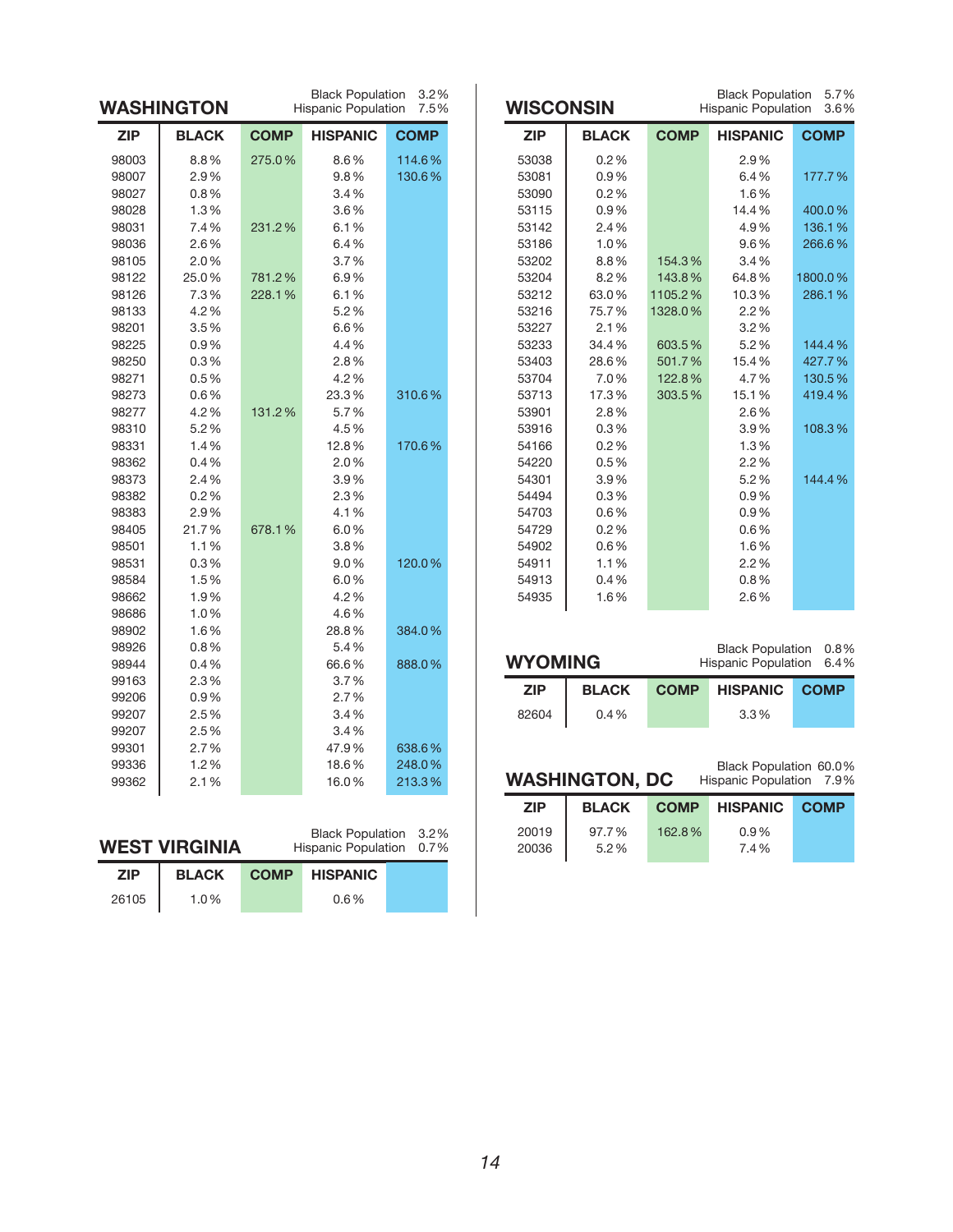# **Chart 2 – indePendent aBortion CLiniC LoCationS**

|                        | Black Population 26.0%<br><b>ALABAMA</b><br>Hispanic Population |             |                                                                         |                        |
|------------------------|-----------------------------------------------------------------|-------------|-------------------------------------------------------------------------|------------------------|
| <b>ZIP</b>             | <b>BLACK</b>                                                    | <b>COMP</b> | <b>HISPANIC</b>                                                         | <b>COMP</b>            |
| 35205                  | 40.0%                                                           | 153.8%      | 2.6%                                                                    | 152.9%                 |
| 35404                  | 35.7%                                                           | 137.3%      | 1.7%                                                                    |                        |
| 35801                  | 9.7%                                                            |             | 1.2%                                                                    |                        |
| 36109                  | 7.4%                                                            |             | 1.1%                                                                    |                        |
| <b>ALASKA</b>          |                                                                 |             | <b>Black Population</b><br><b>Hispanic Population</b>                   | 3.5%<br>4.1%           |
| <b>ZIP</b>             | <b>BLACK</b>                                                    | <b>COMP</b> | <b>HISPANIC</b>                                                         | <b>COMP</b>            |
| 99508                  | $9.0\%$                                                         | 257.1%      | 7.6%                                                                    | 185.3%                 |
| 99611                  | 0.6%                                                            |             | 2.9%                                                                    |                        |
| <b>ARIZONA</b>         |                                                                 |             | Black Population 3.1%<br>Hispanic Population 25.3%                      |                        |
| <b>ZIP</b>             | <b>BLACK</b>                                                    | <b>COMP</b> | <b>HISPANIC</b>                                                         | <b>COMP</b>            |
| 85006                  | 4.0%                                                            | 129.0%      | 73.3%                                                                   | 289.7%                 |
| 85016                  | 3.8%                                                            |             | 29.2%                                                                   |                        |
| 85018                  | 2.6%                                                            |             | 16.0%                                                                   |                        |
| 85021                  | 3.8%                                                            |             | 25.6%                                                                   | 101.1%                 |
| 85712                  | 4.0%                                                            | 129.0%      | 19.3%                                                                   |                        |
|                        |                                                                 |             |                                                                         |                        |
| <b>ARKANSAS</b><br>ZIP | <b>BLACK</b>                                                    | <b>COMP</b> | Black Population 15.7%<br><b>Hispanic Population</b><br><b>HISPANIC</b> | <b>COMP</b>            |
| 72211                  | 14.2%                                                           |             | 2.6%                                                                    |                        |
| <b>CALIFORNIA</b>      |                                                                 |             | <b>Black Population</b><br>Hispanic Population 32.4%                    |                        |
| <b>ZIP</b>             | <b>BLACK</b>                                                    | <b>COMP</b> | <b>HISPANIC</b>                                                         | <b>COMP</b>            |
| 90005                  | 5.1%                                                            |             | 58.3%                                                                   | 3.2%<br>6.7%<br>179.9% |
| 90007                  | 12.8%                                                           | 191.0%      | 58.2%                                                                   | 179.6%                 |
| 90008                  | 78.5%                                                           | 1171.6%     | 14.3%                                                                   |                        |
| 90010                  | 8.5%                                                            | 126.8%      | 19.6%                                                                   |                        |
| 90025                  | 3.1%                                                            |             | 15.9%                                                                   |                        |
| 90033                  | 1.5%                                                            |             | 92.3%                                                                   | 284.8%                 |
| 90034                  | 15.1%                                                           | 225.3%      | 29.2%                                                                   |                        |
| 90034                  | 15.1%                                                           | 225.3%      | 29.2%                                                                   |                        |
| 90057                  | 5.5%                                                            |             | 70.2%                                                                   | 216.6%                 |
| 90057                  | 5.5%                                                            |             | 70.2%                                                                   | 216.6%                 |
| 90057                  | 5.5%                                                            |             | 70.2%                                                                   | 216.6%                 |
| 90057                  | 5.5%                                                            |             | 70.2%                                                                   | 216.6%                 |
| 90211                  | 1.9%                                                            |             | 4.5%                                                                    |                        |
| 90211                  | 1.9%                                                            |             | 4.5%                                                                    |                        |
| 90241                  | 2.8%                                                            |             |                                                                         |                        |
| 90255                  | 0.7%                                                            |             | 57.7%<br>95.6%                                                          | 178.0%<br>295.0%       |

| <b>COMP</b><br><b>COMP</b><br>ZIP<br><b>BLACK</b><br>HISPANIC<br>4.3%<br>90292<br>6.0%<br>90504<br>3.5%<br>17.3%<br>90505<br>1.6%<br>8.7%<br>20.5%<br>305.9%<br>43.4%<br>133.9%<br>90806<br>1.8%<br>21.4%<br>91203<br>91205<br>1.4%<br>28.5%<br>4.5%<br>91304<br>34.0%<br>104.9%<br>91304<br>4.5%<br>34.0%<br>104.9%<br>91331<br>5.3%<br>82.6%<br>254.9%<br>4.2%<br>41.9%<br>129.3%<br>91335<br>91345<br>4.2%<br>53.7%<br>165.7%<br>91356<br>3.8%<br>13.1%<br>91403<br>3.6%<br>9.0%<br>6.0%<br>58.8%<br>91405<br>181.4%<br>91744<br>2.1%<br>81.3%<br>250.9%<br>6.2%<br>60.3%<br>186.1%<br>91763<br>91770<br>0.6%<br>42.1%<br>129.9%<br>91911<br>4.5%<br>60.4%<br>186.4%<br>4.5%<br>60.4%<br>186.4%<br>91911<br>4.5%<br>60.4%<br>186.4%<br>91911<br>92024<br>0.5%<br>14.9%<br>2.1%<br>92025<br>48.5%<br>149.6%<br>92078<br>2.0%<br>13.5%<br>92103<br>2.5%<br>12.7%<br>225.3%<br>149.3%<br>92105<br>15.1%<br>48.4%<br>162.6%<br>92115<br>10.9%<br>24.4%<br>92117<br>1.9%<br>16.0%<br>92123<br>9.2%<br>137.3%<br>14.4%<br>92126<br>2.9%<br>9.3%<br>2.7%<br>92234<br>49.3%<br>152.1%<br>14.4%<br>214.9%<br>44.5%<br>137.3%<br>92408<br>92505<br>6.0%<br>45.3%<br>139.8%<br>92701<br>1.4%<br>88.5%<br>273.1%<br>92701<br>1.4%<br>88.5%<br>273.1%<br>1.4%<br>88.5%<br>273.1%<br>92701<br>2.7%<br>45.1%<br>139.1%<br>92868<br>93065<br>1.2%<br>17.9%<br>93301<br>11.3%<br>168.6%<br>31.8%<br>93701<br>6.9%<br>102.9%<br>64.6%<br>199.3%<br>94110<br>4.2%<br>46.1%<br>142.2%<br>4.2%<br>142.2%<br>94110<br>46.1%<br>265.6%<br>5.5%<br>94115<br>17.8%<br>17.8%<br>5.5%<br>94115<br>265.6%<br>122.8%<br>94520<br>4.5%<br>39.8%<br>94538<br>3.6%<br>19.3%<br>192.5%<br>94541<br>12.9%<br>35.4%<br>109.2%<br>1.1%<br>7.8%<br>94566<br>50.8%<br>758.2%<br>12.6%<br>94607<br>94610<br>23.9%<br>356.7%<br>$6.9\%$<br>94954<br>1.3%<br>15.8%<br>2.9%<br>95116<br>64.5%<br>199.0% |       | <b>CALIFORNIA</b> [continued] |  |       |  |  |
|------------------------------------------------------------------------------------------------------------------------------------------------------------------------------------------------------------------------------------------------------------------------------------------------------------------------------------------------------------------------------------------------------------------------------------------------------------------------------------------------------------------------------------------------------------------------------------------------------------------------------------------------------------------------------------------------------------------------------------------------------------------------------------------------------------------------------------------------------------------------------------------------------------------------------------------------------------------------------------------------------------------------------------------------------------------------------------------------------------------------------------------------------------------------------------------------------------------------------------------------------------------------------------------------------------------------------------------------------------------------------------------------------------------------------------------------------------------------------------------------------------------------------------------------------------------------------------------------------------------------------------------------------------------------------------------------------------------------------------------------------------------------------------------------------------------------------------------------------------------|-------|-------------------------------|--|-------|--|--|
|                                                                                                                                                                                                                                                                                                                                                                                                                                                                                                                                                                                                                                                                                                                                                                                                                                                                                                                                                                                                                                                                                                                                                                                                                                                                                                                                                                                                                                                                                                                                                                                                                                                                                                                                                                                                                                                                  |       |                               |  |       |  |  |
|                                                                                                                                                                                                                                                                                                                                                                                                                                                                                                                                                                                                                                                                                                                                                                                                                                                                                                                                                                                                                                                                                                                                                                                                                                                                                                                                                                                                                                                                                                                                                                                                                                                                                                                                                                                                                                                                  |       |                               |  |       |  |  |
|                                                                                                                                                                                                                                                                                                                                                                                                                                                                                                                                                                                                                                                                                                                                                                                                                                                                                                                                                                                                                                                                                                                                                                                                                                                                                                                                                                                                                                                                                                                                                                                                                                                                                                                                                                                                                                                                  |       |                               |  |       |  |  |
|                                                                                                                                                                                                                                                                                                                                                                                                                                                                                                                                                                                                                                                                                                                                                                                                                                                                                                                                                                                                                                                                                                                                                                                                                                                                                                                                                                                                                                                                                                                                                                                                                                                                                                                                                                                                                                                                  |       |                               |  |       |  |  |
|                                                                                                                                                                                                                                                                                                                                                                                                                                                                                                                                                                                                                                                                                                                                                                                                                                                                                                                                                                                                                                                                                                                                                                                                                                                                                                                                                                                                                                                                                                                                                                                                                                                                                                                                                                                                                                                                  |       |                               |  |       |  |  |
|                                                                                                                                                                                                                                                                                                                                                                                                                                                                                                                                                                                                                                                                                                                                                                                                                                                                                                                                                                                                                                                                                                                                                                                                                                                                                                                                                                                                                                                                                                                                                                                                                                                                                                                                                                                                                                                                  |       |                               |  |       |  |  |
|                                                                                                                                                                                                                                                                                                                                                                                                                                                                                                                                                                                                                                                                                                                                                                                                                                                                                                                                                                                                                                                                                                                                                                                                                                                                                                                                                                                                                                                                                                                                                                                                                                                                                                                                                                                                                                                                  |       |                               |  |       |  |  |
|                                                                                                                                                                                                                                                                                                                                                                                                                                                                                                                                                                                                                                                                                                                                                                                                                                                                                                                                                                                                                                                                                                                                                                                                                                                                                                                                                                                                                                                                                                                                                                                                                                                                                                                                                                                                                                                                  |       |                               |  |       |  |  |
|                                                                                                                                                                                                                                                                                                                                                                                                                                                                                                                                                                                                                                                                                                                                                                                                                                                                                                                                                                                                                                                                                                                                                                                                                                                                                                                                                                                                                                                                                                                                                                                                                                                                                                                                                                                                                                                                  |       |                               |  |       |  |  |
|                                                                                                                                                                                                                                                                                                                                                                                                                                                                                                                                                                                                                                                                                                                                                                                                                                                                                                                                                                                                                                                                                                                                                                                                                                                                                                                                                                                                                                                                                                                                                                                                                                                                                                                                                                                                                                                                  |       |                               |  |       |  |  |
|                                                                                                                                                                                                                                                                                                                                                                                                                                                                                                                                                                                                                                                                                                                                                                                                                                                                                                                                                                                                                                                                                                                                                                                                                                                                                                                                                                                                                                                                                                                                                                                                                                                                                                                                                                                                                                                                  |       |                               |  |       |  |  |
|                                                                                                                                                                                                                                                                                                                                                                                                                                                                                                                                                                                                                                                                                                                                                                                                                                                                                                                                                                                                                                                                                                                                                                                                                                                                                                                                                                                                                                                                                                                                                                                                                                                                                                                                                                                                                                                                  |       |                               |  |       |  |  |
|                                                                                                                                                                                                                                                                                                                                                                                                                                                                                                                                                                                                                                                                                                                                                                                                                                                                                                                                                                                                                                                                                                                                                                                                                                                                                                                                                                                                                                                                                                                                                                                                                                                                                                                                                                                                                                                                  |       |                               |  |       |  |  |
|                                                                                                                                                                                                                                                                                                                                                                                                                                                                                                                                                                                                                                                                                                                                                                                                                                                                                                                                                                                                                                                                                                                                                                                                                                                                                                                                                                                                                                                                                                                                                                                                                                                                                                                                                                                                                                                                  |       |                               |  |       |  |  |
|                                                                                                                                                                                                                                                                                                                                                                                                                                                                                                                                                                                                                                                                                                                                                                                                                                                                                                                                                                                                                                                                                                                                                                                                                                                                                                                                                                                                                                                                                                                                                                                                                                                                                                                                                                                                                                                                  |       |                               |  |       |  |  |
|                                                                                                                                                                                                                                                                                                                                                                                                                                                                                                                                                                                                                                                                                                                                                                                                                                                                                                                                                                                                                                                                                                                                                                                                                                                                                                                                                                                                                                                                                                                                                                                                                                                                                                                                                                                                                                                                  |       |                               |  |       |  |  |
|                                                                                                                                                                                                                                                                                                                                                                                                                                                                                                                                                                                                                                                                                                                                                                                                                                                                                                                                                                                                                                                                                                                                                                                                                                                                                                                                                                                                                                                                                                                                                                                                                                                                                                                                                                                                                                                                  |       |                               |  |       |  |  |
|                                                                                                                                                                                                                                                                                                                                                                                                                                                                                                                                                                                                                                                                                                                                                                                                                                                                                                                                                                                                                                                                                                                                                                                                                                                                                                                                                                                                                                                                                                                                                                                                                                                                                                                                                                                                                                                                  |       |                               |  |       |  |  |
|                                                                                                                                                                                                                                                                                                                                                                                                                                                                                                                                                                                                                                                                                                                                                                                                                                                                                                                                                                                                                                                                                                                                                                                                                                                                                                                                                                                                                                                                                                                                                                                                                                                                                                                                                                                                                                                                  |       |                               |  |       |  |  |
|                                                                                                                                                                                                                                                                                                                                                                                                                                                                                                                                                                                                                                                                                                                                                                                                                                                                                                                                                                                                                                                                                                                                                                                                                                                                                                                                                                                                                                                                                                                                                                                                                                                                                                                                                                                                                                                                  |       |                               |  |       |  |  |
|                                                                                                                                                                                                                                                                                                                                                                                                                                                                                                                                                                                                                                                                                                                                                                                                                                                                                                                                                                                                                                                                                                                                                                                                                                                                                                                                                                                                                                                                                                                                                                                                                                                                                                                                                                                                                                                                  |       |                               |  |       |  |  |
|                                                                                                                                                                                                                                                                                                                                                                                                                                                                                                                                                                                                                                                                                                                                                                                                                                                                                                                                                                                                                                                                                                                                                                                                                                                                                                                                                                                                                                                                                                                                                                                                                                                                                                                                                                                                                                                                  |       |                               |  |       |  |  |
|                                                                                                                                                                                                                                                                                                                                                                                                                                                                                                                                                                                                                                                                                                                                                                                                                                                                                                                                                                                                                                                                                                                                                                                                                                                                                                                                                                                                                                                                                                                                                                                                                                                                                                                                                                                                                                                                  |       |                               |  |       |  |  |
|                                                                                                                                                                                                                                                                                                                                                                                                                                                                                                                                                                                                                                                                                                                                                                                                                                                                                                                                                                                                                                                                                                                                                                                                                                                                                                                                                                                                                                                                                                                                                                                                                                                                                                                                                                                                                                                                  |       |                               |  |       |  |  |
|                                                                                                                                                                                                                                                                                                                                                                                                                                                                                                                                                                                                                                                                                                                                                                                                                                                                                                                                                                                                                                                                                                                                                                                                                                                                                                                                                                                                                                                                                                                                                                                                                                                                                                                                                                                                                                                                  |       |                               |  |       |  |  |
|                                                                                                                                                                                                                                                                                                                                                                                                                                                                                                                                                                                                                                                                                                                                                                                                                                                                                                                                                                                                                                                                                                                                                                                                                                                                                                                                                                                                                                                                                                                                                                                                                                                                                                                                                                                                                                                                  |       |                               |  |       |  |  |
|                                                                                                                                                                                                                                                                                                                                                                                                                                                                                                                                                                                                                                                                                                                                                                                                                                                                                                                                                                                                                                                                                                                                                                                                                                                                                                                                                                                                                                                                                                                                                                                                                                                                                                                                                                                                                                                                  |       |                               |  |       |  |  |
|                                                                                                                                                                                                                                                                                                                                                                                                                                                                                                                                                                                                                                                                                                                                                                                                                                                                                                                                                                                                                                                                                                                                                                                                                                                                                                                                                                                                                                                                                                                                                                                                                                                                                                                                                                                                                                                                  |       |                               |  |       |  |  |
|                                                                                                                                                                                                                                                                                                                                                                                                                                                                                                                                                                                                                                                                                                                                                                                                                                                                                                                                                                                                                                                                                                                                                                                                                                                                                                                                                                                                                                                                                                                                                                                                                                                                                                                                                                                                                                                                  |       |                               |  |       |  |  |
|                                                                                                                                                                                                                                                                                                                                                                                                                                                                                                                                                                                                                                                                                                                                                                                                                                                                                                                                                                                                                                                                                                                                                                                                                                                                                                                                                                                                                                                                                                                                                                                                                                                                                                                                                                                                                                                                  |       |                               |  |       |  |  |
|                                                                                                                                                                                                                                                                                                                                                                                                                                                                                                                                                                                                                                                                                                                                                                                                                                                                                                                                                                                                                                                                                                                                                                                                                                                                                                                                                                                                                                                                                                                                                                                                                                                                                                                                                                                                                                                                  |       |                               |  |       |  |  |
|                                                                                                                                                                                                                                                                                                                                                                                                                                                                                                                                                                                                                                                                                                                                                                                                                                                                                                                                                                                                                                                                                                                                                                                                                                                                                                                                                                                                                                                                                                                                                                                                                                                                                                                                                                                                                                                                  |       |                               |  |       |  |  |
|                                                                                                                                                                                                                                                                                                                                                                                                                                                                                                                                                                                                                                                                                                                                                                                                                                                                                                                                                                                                                                                                                                                                                                                                                                                                                                                                                                                                                                                                                                                                                                                                                                                                                                                                                                                                                                                                  |       |                               |  |       |  |  |
|                                                                                                                                                                                                                                                                                                                                                                                                                                                                                                                                                                                                                                                                                                                                                                                                                                                                                                                                                                                                                                                                                                                                                                                                                                                                                                                                                                                                                                                                                                                                                                                                                                                                                                                                                                                                                                                                  |       |                               |  |       |  |  |
|                                                                                                                                                                                                                                                                                                                                                                                                                                                                                                                                                                                                                                                                                                                                                                                                                                                                                                                                                                                                                                                                                                                                                                                                                                                                                                                                                                                                                                                                                                                                                                                                                                                                                                                                                                                                                                                                  |       |                               |  |       |  |  |
|                                                                                                                                                                                                                                                                                                                                                                                                                                                                                                                                                                                                                                                                                                                                                                                                                                                                                                                                                                                                                                                                                                                                                                                                                                                                                                                                                                                                                                                                                                                                                                                                                                                                                                                                                                                                                                                                  |       |                               |  |       |  |  |
|                                                                                                                                                                                                                                                                                                                                                                                                                                                                                                                                                                                                                                                                                                                                                                                                                                                                                                                                                                                                                                                                                                                                                                                                                                                                                                                                                                                                                                                                                                                                                                                                                                                                                                                                                                                                                                                                  |       |                               |  |       |  |  |
|                                                                                                                                                                                                                                                                                                                                                                                                                                                                                                                                                                                                                                                                                                                                                                                                                                                                                                                                                                                                                                                                                                                                                                                                                                                                                                                                                                                                                                                                                                                                                                                                                                                                                                                                                                                                                                                                  |       |                               |  |       |  |  |
|                                                                                                                                                                                                                                                                                                                                                                                                                                                                                                                                                                                                                                                                                                                                                                                                                                                                                                                                                                                                                                                                                                                                                                                                                                                                                                                                                                                                                                                                                                                                                                                                                                                                                                                                                                                                                                                                  |       |                               |  |       |  |  |
|                                                                                                                                                                                                                                                                                                                                                                                                                                                                                                                                                                                                                                                                                                                                                                                                                                                                                                                                                                                                                                                                                                                                                                                                                                                                                                                                                                                                                                                                                                                                                                                                                                                                                                                                                                                                                                                                  |       |                               |  |       |  |  |
|                                                                                                                                                                                                                                                                                                                                                                                                                                                                                                                                                                                                                                                                                                                                                                                                                                                                                                                                                                                                                                                                                                                                                                                                                                                                                                                                                                                                                                                                                                                                                                                                                                                                                                                                                                                                                                                                  |       |                               |  |       |  |  |
|                                                                                                                                                                                                                                                                                                                                                                                                                                                                                                                                                                                                                                                                                                                                                                                                                                                                                                                                                                                                                                                                                                                                                                                                                                                                                                                                                                                                                                                                                                                                                                                                                                                                                                                                                                                                                                                                  |       |                               |  |       |  |  |
|                                                                                                                                                                                                                                                                                                                                                                                                                                                                                                                                                                                                                                                                                                                                                                                                                                                                                                                                                                                                                                                                                                                                                                                                                                                                                                                                                                                                                                                                                                                                                                                                                                                                                                                                                                                                                                                                  |       |                               |  |       |  |  |
|                                                                                                                                                                                                                                                                                                                                                                                                                                                                                                                                                                                                                                                                                                                                                                                                                                                                                                                                                                                                                                                                                                                                                                                                                                                                                                                                                                                                                                                                                                                                                                                                                                                                                                                                                                                                                                                                  |       |                               |  |       |  |  |
|                                                                                                                                                                                                                                                                                                                                                                                                                                                                                                                                                                                                                                                                                                                                                                                                                                                                                                                                                                                                                                                                                                                                                                                                                                                                                                                                                                                                                                                                                                                                                                                                                                                                                                                                                                                                                                                                  |       |                               |  |       |  |  |
|                                                                                                                                                                                                                                                                                                                                                                                                                                                                                                                                                                                                                                                                                                                                                                                                                                                                                                                                                                                                                                                                                                                                                                                                                                                                                                                                                                                                                                                                                                                                                                                                                                                                                                                                                                                                                                                                  |       |                               |  |       |  |  |
|                                                                                                                                                                                                                                                                                                                                                                                                                                                                                                                                                                                                                                                                                                                                                                                                                                                                                                                                                                                                                                                                                                                                                                                                                                                                                                                                                                                                                                                                                                                                                                                                                                                                                                                                                                                                                                                                  |       |                               |  |       |  |  |
|                                                                                                                                                                                                                                                                                                                                                                                                                                                                                                                                                                                                                                                                                                                                                                                                                                                                                                                                                                                                                                                                                                                                                                                                                                                                                                                                                                                                                                                                                                                                                                                                                                                                                                                                                                                                                                                                  |       |                               |  |       |  |  |
|                                                                                                                                                                                                                                                                                                                                                                                                                                                                                                                                                                                                                                                                                                                                                                                                                                                                                                                                                                                                                                                                                                                                                                                                                                                                                                                                                                                                                                                                                                                                                                                                                                                                                                                                                                                                                                                                  |       |                               |  |       |  |  |
|                                                                                                                                                                                                                                                                                                                                                                                                                                                                                                                                                                                                                                                                                                                                                                                                                                                                                                                                                                                                                                                                                                                                                                                                                                                                                                                                                                                                                                                                                                                                                                                                                                                                                                                                                                                                                                                                  |       |                               |  |       |  |  |
|                                                                                                                                                                                                                                                                                                                                                                                                                                                                                                                                                                                                                                                                                                                                                                                                                                                                                                                                                                                                                                                                                                                                                                                                                                                                                                                                                                                                                                                                                                                                                                                                                                                                                                                                                                                                                                                                  |       |                               |  |       |  |  |
|                                                                                                                                                                                                                                                                                                                                                                                                                                                                                                                                                                                                                                                                                                                                                                                                                                                                                                                                                                                                                                                                                                                                                                                                                                                                                                                                                                                                                                                                                                                                                                                                                                                                                                                                                                                                                                                                  | 95204 | 4.1%                          |  | 26.6% |  |  |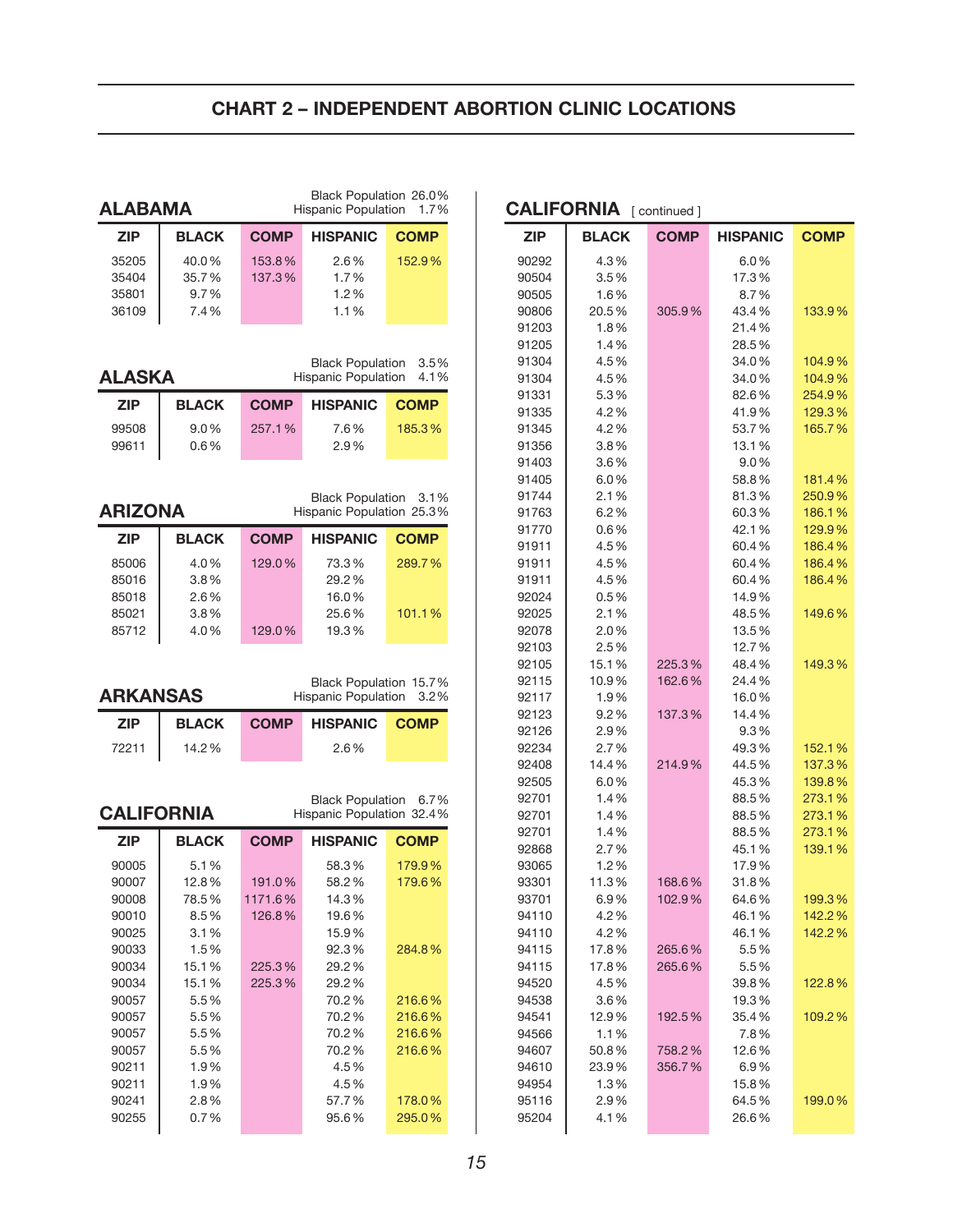### **CALIFORNIA** [ continued ]

| <b>ZIP</b> | <b>BLACK</b> | <b>COMP</b> | <b>HISPANIC</b> | <b>COMP</b> |
|------------|--------------|-------------|-----------------|-------------|
| 95825      | $9.2\%$      | 137.3%      | 16.4%           |             |
| 95825      | $9.2\%$      | 137.3%      | 16.4%           |             |
| 95928      | 1.7%         |             | 13.5%           |             |
| 96002      | 1.0%         |             | 5.7%            |             |
| 95355      | $3.0\%$      |             | 15.9%           |             |
| 95409      | 1.1%         |             | 7.0%            |             |
| 95437      | $0.6\%$      |             | 15.8%           |             |
| 95819      | 1.8%         |             | 8.7%            |             |

**Colorado**

Black Population 3.8% Hispanic Population 17.1%

| <b>ZIP</b> | <b>BLACK</b> | <b>COMP</b> | <b>HISPANIC</b> | <b>COMP</b> |
|------------|--------------|-------------|-----------------|-------------|
| 80014      | $8.2\%$      | 215.7%      | 6.8%            |             |
| 80111      | 1.6%         |             | 5.4%            |             |
| 80113      | $3.8\%$      |             | 1.0%            |             |
| 80113      | $3.8\%$      |             | 1.0%            |             |
| 80206      | 6.7%         | 176.3%      | 7.9%            |             |
| 80210      | 1.6%         |             | 6.7%            |             |
| 80218      | 6.6%         | 173.6%      | 11.4%           |             |
| 80220      | 15.6%        | 410.5%      | 16.7%           |             |
| 80220      | 15.6%        | 410.5%      | 16.7%           |             |
| 80246      | 7.4%         | 194.7%      | 21.4%           | 125.1%      |
| 80301      | 1.6%         |             | 8.7%            |             |
| 80304      | $0.8\%$      |             | $9.7\%$         |             |
| 81501      | $0.9\%$      |             | 13.7%           |             |
| 81611      | $0.6\%$      |             | 5.7%            |             |
| 81621      | $0.3\%$      |             | 22.8%           | 133.3%      |
| 81657      | $0.4\%$      |             | 7.9%            |             |

# **CONNECTICUT**

Black Population 9.1% Hispanic Population 9.4%

| <b>ZIP</b> | <b>BLACK</b> | <b>COMP</b> | <b>HISPANIC</b> | <b>COMP</b> |
|------------|--------------|-------------|-----------------|-------------|
| 06106      | 16.9%        | 185.7%      | 57.8%           | 614.8%      |
| 06120      | 59.3%        | 651.6%      | 37.9%           | 403.1%      |
| 06606      | 28.5%        | 313.1%      | 21.8%           | 231.9%      |
| 06810      | 7.0%         |             | 21.1%           | 224.4%      |

Black Population 19.2% Hispanic Population 4.8%

| <b>ZIP</b> | <b>BLACK</b> |        | <b>COMP HISPANIC COMP</b> |  |
|------------|--------------|--------|---------------------------|--|
| 19802      | 75.4%        | 392.7% | $3.2\%$                   |  |
| 19901      | 28.5%        | 148.4% | 4.4%                      |  |

#### **florida**

Black Population 14.6% Hispanic Population 16.8%

| <b>ZIP</b> | <b>BLACK</b> | <b>COMP</b> | <b>HISPANIC</b> | <b>COMP</b> |
|------------|--------------|-------------|-----------------|-------------|
| 32114      | 46.3%        | 317.1%      | 3.4%            |             |
| 32117      | 24.4%        | 167.1%      | 3.9%            |             |
| 32216      | 19.6%        | 134.2%      | 5.5%            |             |
| 32216      | 19.6%        | 134.2%      | 5.5%            |             |
|            |              |             |                 |             |

| <b>FLORIDA</b> [continued] |  |
|----------------------------|--|
|----------------------------|--|

| <b>ZIP</b> | BLACK   | <b>COMP</b> | <b>HISPANIC</b> | <b>COMP</b> |
|------------|---------|-------------|-----------------|-------------|
| 32216      | 19.6%   | 134.2%      | 5.5%            |             |
| 32301      | 47.1%   | 322.6%      | 3.5%            |             |
| 32504      | 12.1%   |             | 2.7%            |             |
| 32504      | 12.1%   |             | 2.7%            |             |
| 32601      | 23.5%   | 160.9%      | 6.7%            |             |
| 32609      | 39.9%   | 273.2%      | 4.1%            |             |
| 32701      | 15.7%   | 107.5%      | 14.2%           |             |
| 32803      | 5.1%    |             | 8.4%            |             |
| 32806      | 5.3%    |             | 9.7%            |             |
| 32812      | 6.5%    |             | 21.1%           | 125.5%      |
| 33012      | 1.6%    |             | 90.0%           | 535.7%      |
| 33012      | 1.6%    |             | 90.0%           | 535.7%      |
| 33013      | 1.5%    |             | 90.3%           | 537.5%      |
| 33013      | 1.5%    |             | 90.3%           | 537.5%      |
| 33015      | 18.1%   | 123.9%      | 62.0%           | 369.0%      |
| 33021      | 7.0%    |             | 17.8%           | 105.9%      |
| 33023      | 45.1%   | 308.9%      | 24.1%           | 143.4%      |
| 33065      | 13.3%   |             | 18.9%           | 112.5%      |
| 33133      | 16.4%   | 112.3%      | 44.9%           | 267.2%      |
| 33134      | $0.9\%$ |             | 69.1%           | 411.3%      |
| 33135      | 2.3%    |             | 92.9%           | 552.9%      |
| 33135      | 2.3%    |             | 92.9%           | 552.9%      |
| 33136      | 61.9%   | 423.9%      | 28.2%           | 167.8%      |
| 33143      | 12.0%   |             | 42.9%           | 255.3%      |
| 33150      | 71.1%   | 486.9%      | 18.6%           | 110.7%      |
| 33155      | 1.1%    |             | 75.8%           | 451.1%      |
| 33162      | 48.6%   | 332.8%      | 25.6%           | 152.3%      |
| 33162      | 48.6%   | 332.8%      | 25.6%           | 152.3%      |
| 33162      | 48.6%   | 332.8%      | 25.6%           | 152.3%      |
| 33166      | 5.4%    |             | 62.1%           | 369.6%      |
| 33173      | $2.2\%$ |             | 64.6%           | 384.5%      |
| 33183      | 2.8%    |             | 73.9%           | 439.8%      |
| 33308      | 0.9%    |             | 6.4%            |             |
| 33311      | 81.3%   | 556.8%      | 3.5%            |             |
| 33313      | 67.9%   | 465.0%      | 7.9%            |             |
| 33313      | 67.9%   | 465.0%      | 7.9%            |             |
| 33314      | 5.4%    |             | 22.2%           | 132.1 %     |
| 33317      | 20.1%   | 137.6%      | 17.5%           | 104.1%      |
| 33321      | 7.4%    |             | 14.4%           |             |
| 33321      | 7.4%    |             | 14.4%           |             |
| 33324      | 6.7%    |             | 14.2%           |             |
| 33334      | 12.3%   |             | 21.5%           | 127.9%      |
| 33407      | 60.6%   | 415.0%      | 9.3%            |             |
| 33606      | 11.4%   |             | 7.8%            |             |
| 33609      | 7.0%    |             | 21.4%           | 127.3%      |
| 33612      | 29.0%   | 198.6%      | 17.9%           | 106.5%      |
| 33613      | 19.1%   | 130.8%      | 17.1%           | 101.7%      |
| 33710      | 1.6%    |             | 4.4%            |             |
| 33713      | 9.4%    |             | 6.1%            |             |
| 33756      | 6.5%    |             | 8.2%            |             |
| 33761      | $0.8\%$ |             | $3.8\%$         |             |
| 33813      | 4.3%    |             | 5.1%            |             |
| 33901      | 22.1%   | 151.3%      | 10.4%           |             |
| 33903      | 1.5%    |             | 4.8%            |             |
| 33952      | 5.2%    |             | 5.5%            |             |
| 34239      | $0.9\%$ |             | 5.2%            |             |
| 34475      | 53.3%   | 365.0%      | 4.5%            |             |
| 34950      | 56.2%   | 384.9%      | 18.1%           | 107.7%      |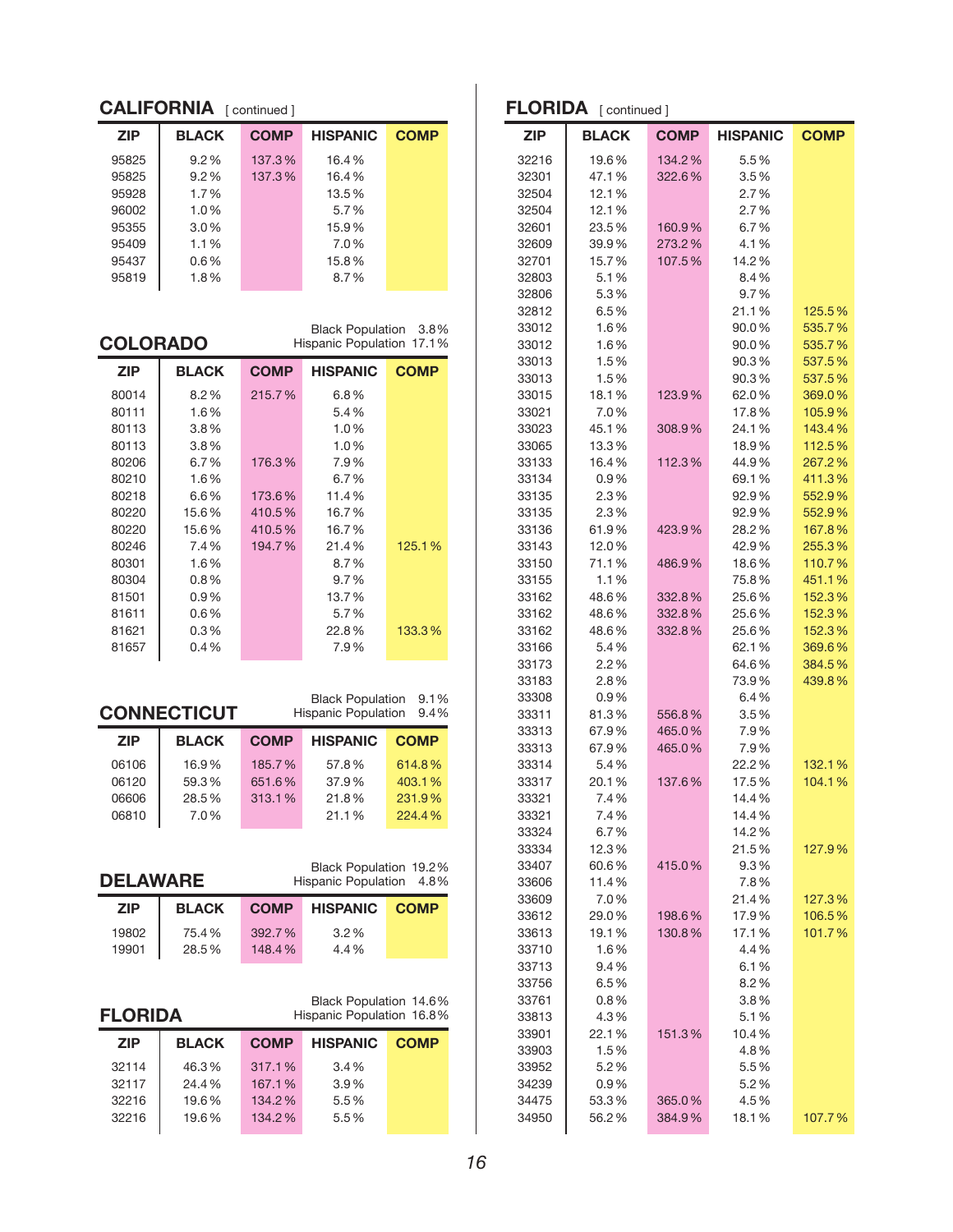| <b>ZIP</b>                                                                                                        | Black Population 28.7%<br><b>GEORGIA</b><br><b>Hispanic Population</b><br>5.3%                              |                            |                                                                                                              |                                                                              |  |
|-------------------------------------------------------------------------------------------------------------------|-------------------------------------------------------------------------------------------------------------|----------------------------|--------------------------------------------------------------------------------------------------------------|------------------------------------------------------------------------------|--|
|                                                                                                                   | <b>BLACK</b>                                                                                                | <b>COMP</b>                | <b>HISPANIC</b>                                                                                              | <b>COMP</b>                                                                  |  |
| 30035<br>30067<br>30076<br>30324<br>30324<br>30329<br>30341<br>30341<br>30342<br>30349<br>30907<br>31401<br>31904 | 89.4%<br>26.0%<br>9.1%<br>9.9%<br>9.9%<br>16.2%<br>9.9%<br>9.9%<br>7.3%<br>87.4%<br>10.5%<br>65.8%<br>20.3% | 311.4%<br>304.5%<br>229.2% | 1.7%<br>10.4%<br>15.7%<br>19.3%<br>19.3%<br>24.4%<br>31.7%<br>31.7%<br>17.6%<br>2.4%<br>2.5%<br>1.4%<br>0.5% | 196.2%<br>296.2%<br>364.1%<br>364.1%<br>460.3%<br>598.1%<br>598.1%<br>332.2% |  |
| <b>Black Population</b><br>1.8%<br><b>HAWAII</b><br><b>Hispanic Population</b><br>7.2%                            |                                                                                                             |                            |                                                                                                              |                                                                              |  |
|                                                                                                                   |                                                                                                             |                            |                                                                                                              |                                                                              |  |
| <b>Black Population</b><br>0.4%<br><b>IDAHO</b><br><b>Hispanic Population</b><br>7.9%                             |                                                                                                             |                            |                                                                                                              |                                                                              |  |
| <b>ZIP</b>                                                                                                        | <b>BLACK</b>                                                                                                | <b>COMP</b>                | <b>HISPANIC</b>                                                                                              | <b>COMP</b>                                                                  |  |
| 83702                                                                                                             | 0.6%                                                                                                        | 150.0%                     | 3.6%                                                                                                         |                                                                              |  |
| <b>ILLINOIS</b>                                                                                                   |                                                                                                             |                            | Black Population 15.1%<br>Hispanic Population 12.3%                                                          |                                                                              |  |
| <b>ZIP</b>                                                                                                        | <b>BLACK</b>                                                                                                | <b>COMP</b>                | <b>HISPANIC</b>                                                                                              | <b>COMP</b>                                                                  |  |
| 60016<br>60016<br>60018<br>60137<br>60191                                                                         | 2.7%<br>2.7%<br>1.0%                                                                                        |                            | 10.5%<br>10.5%<br>24.1%                                                                                      |                                                                              |  |
| 60516                                                                                                             | 2.1%<br>0.5%<br>2.5%                                                                                        |                            | 4.5%<br>13.4%<br>4.3%                                                                                        | 195.9%<br>108.9%                                                             |  |
| 60521<br>60612<br>60616<br>60619                                                                                  | 3.1%<br>65.6%<br>38.6%<br>98.1%                                                                             | 434.4%<br>255.6%<br>649.6% | 3.2%<br>14.0%<br>9.1%<br>0.7%                                                                                | 113.8%                                                                       |  |
| 60630<br>60637<br>60646<br>60647<br>60647                                                                         | $0.5\%$<br>82.2%<br>0.4%<br>$6.8\%$<br>$6.8\%$                                                              | 544.3%                     | 16.4%<br>1.3%<br>6.6%<br>67.7%<br>67.7%                                                                      | 133.3%<br>550.4%<br>550.4%                                                   |  |

# **iNdiaNa**

Black Population 8.4% Hispanic Population 3.5%

| .          |       |        | $1.10\%$ and $1.9\%$ and $1.9\%$ and $1.9\%$ |  |
|------------|-------|--------|----------------------------------------------|--|
| <b>ZIP</b> | BLACK |        | <b>COMP HISPANIC COMP</b>                    |  |
| 46219      | 11.4% | 135.7% | 2.4%                                         |  |

## **INDIANA** [ continued ]

| <b>ZIP</b> | <b>BLACK</b> | <b>COMP</b> | <b>HISPANIC</b> | <b>COMP</b> |
|------------|--------------|-------------|-----------------|-------------|
| 46222      | 38.4%        | 457.1%      | 7.4%            | 211.4%      |
| 46241      | 4.0%         |             | 2.8%            |             |
| 46408      | 55.5%        | 660.7%      | 7.4%            | 211.4%      |
| 46635      | 4.5%         |             | 2.2%            |             |
| 46815      | 4.9%         |             | 2.3%            |             |
|            |              |             |                 |             |

| <b>IOWA</b> |              |             | Black Population 2.1%<br>Hispanic Population 2.8% |  |
|-------------|--------------|-------------|---------------------------------------------------|--|
| <b>ZIP</b>  | <b>BLACK</b> | <b>COMP</b> | <b>HISPANIC COMP</b>                              |  |
| 52245       | 2.3%         | 109.5%      | 2.1%                                              |  |

| <b>KANSAS</b> |              | Black Population 5.7%<br>Hispanic Population 7.0% |                 |             |
|---------------|--------------|---------------------------------------------------|-----------------|-------------|
| <b>ZIP</b>    | <b>BLACK</b> | <b>COMP</b>                                       | <b>HISPANIC</b> | <b>COMP</b> |
| 66101         | 40.6%        | 712.2%                                            | 30.4%           | 434.2%      |
| 66211         | 1.5%         |                                                   | 1.2%            |             |

| Black Population 7.3%<br><b>KENTUCKY</b><br>Hispanic Population 1.5% |               |             |                 |                  |
|----------------------------------------------------------------------|---------------|-------------|-----------------|------------------|
| <b>ZIP</b>                                                           | <b>BLACK</b>  | <b>COMP</b> | <b>HISPANIC</b> | <b>COMP</b>      |
| 40202<br>40503                                                       | 66.8%<br>2.7% | 915.0%      | 2.1%<br>2.5%    | 140.0%<br>166.6% |

| <b>LOUISIANA</b> |              |             | Black Population 32.5%<br>Hispanic Population 2.4% |             |
|------------------|--------------|-------------|----------------------------------------------------|-------------|
| <b>ZIP</b>       | <b>BLACK</b> | <b>COMP</b> | <b>HISPANIC</b>                                    | <b>COMP</b> |
| 70002            | $6.0\%$      |             | 10.8%                                              | 450.0%      |
| 70115            | 51.0%        | 156.9%      | $3.2\%$                                            | 133.3%      |
| 70115            | 51.0%        | 156.9%      | 3.2%                                               | 133.3%      |
| 70122            | 73.2%        | 225.2%      | 3.2%                                               | 133.3%      |
| 70806            | 45.1%        | 138.7%      | $1.4\%$                                            |             |
| 71104            | 27.1%        |             | 2.6%                                               | 108.3%      |
| 71111            | 23.9%        |             | 3.2%                                               | 133.3%      |

| <b>Black Population</b><br><b>MAINE</b><br><b>Hispanic Population</b> |              |             | 0.5%<br>0.7%    |             |
|-----------------------------------------------------------------------|--------------|-------------|-----------------|-------------|
| <b>ZIP</b>                                                            | <b>BLACK</b> | <b>COMP</b> | <b>HISPANIC</b> | <b>COMP</b> |
| 04106                                                                 | 0.6%         | 120.0%      | 1.1%            | 157.1%      |
| 04330                                                                 | $0.4\%$      |             | 0.8%            | 114.2%      |
| 04401                                                                 | 0.8%         | 160.0%      | 0.9%            | 128.5%      |

| <b>MARYLAND</b> |              |             | Black Population 27.9%<br>Hispanic Population 4.3% |             |
|-----------------|--------------|-------------|----------------------------------------------------|-------------|
| <b>ZIP</b>      | <b>BLACK</b> | <b>COMP</b> | <b>HISPANIC</b>                                    | <b>COMP</b> |
| 20710           | 70.9%        | 254.1%      | 12.9%                                              | 300.0%      |
| 20740           | 15.5%        |             | 5.6%                                               | 130.2%      |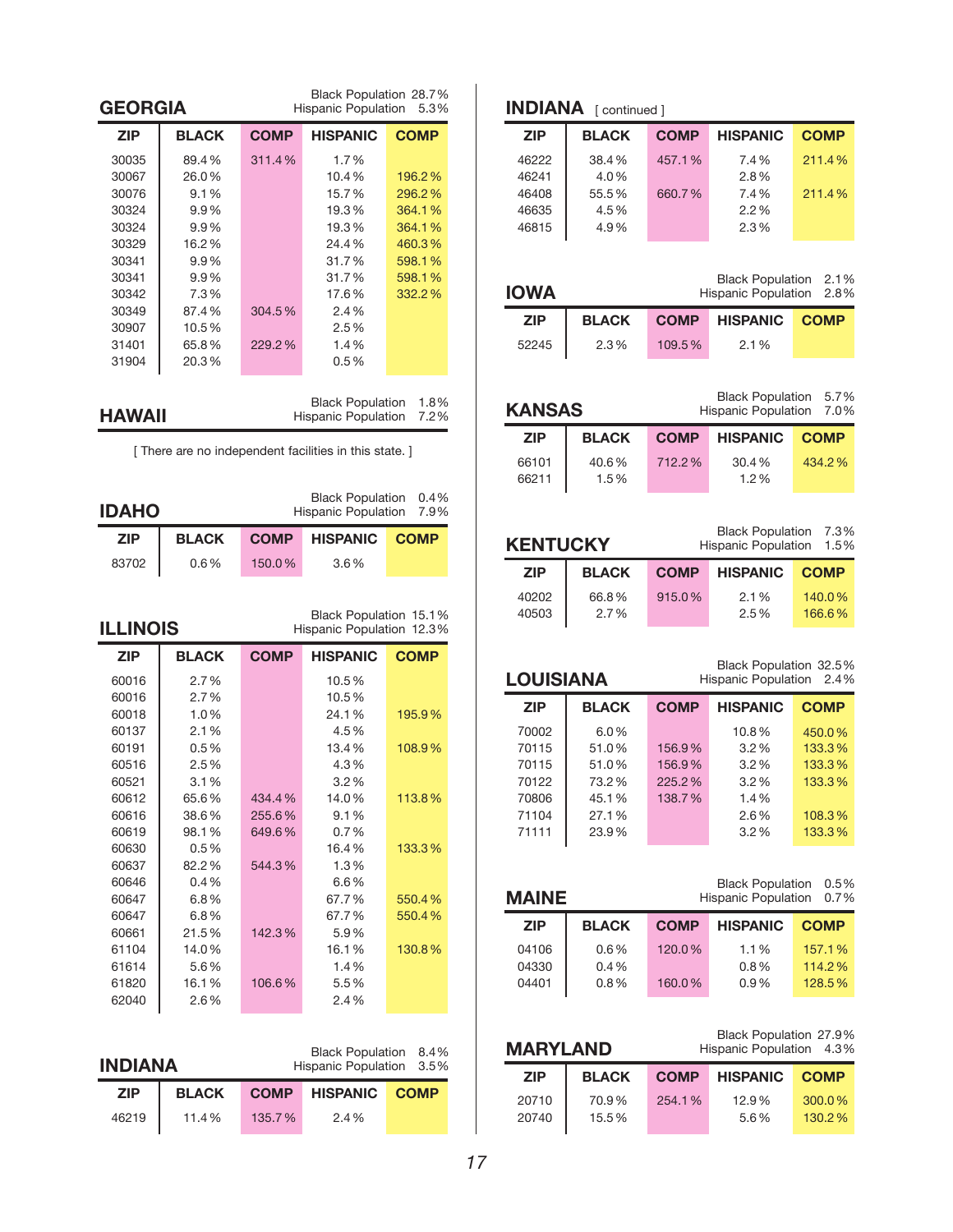### **MARYLAND** [ continued ]

| <b>ZIP</b> | <b>BLACK</b> | <b>COMP</b> | <b>HISPANIC</b> | <b>COMP</b> |
|------------|--------------|-------------|-----------------|-------------|
| 20740      | 15.5%        |             | 5.6%            | 130.2%      |
| 20746      | 87.1%        | 312.1%      | 2.4%            |             |
| 20747      | 89.9%        | 322.2%      | 1.3%            |             |
| 20783      | 39.3%        | 140.8%      | 40.6%           | 944.1%      |
| 20785      | 84.0%        | 301.0%      | 3.1%            |             |
| 20814      | 3.4%         |             | 6.1%            | 141.8%      |
| 20850      | 10.1%        |             | 8.4%            | 195.3%      |
| 20874      | 17.0%        |             | $9.0\%$         | 209.3%      |
| 20877      | 17.7%        |             | 27.4%           | 637.2%      |
| 20877      | 17.7%        |             | 27.4%           | 637.2%      |
| 21117      | 24.9%        |             | $3.0\%$         |             |
| 21228      | 17.6%        |             | 1.9%            |             |
| 21236      | $6.0\%$      |             | 1.7%            |             |
| 21237      | 16.3%        |             | 2.1%            |             |
| 21740      | 11.0%        |             | 1.5%            |             |

Black Population 5.4% Hispanic Population 6.8%

| <b>BLACK</b> | <b>COMP</b> | <b>HISPANIC</b>      | <b>COMP</b>              |
|--------------|-------------|----------------------|--------------------------|
| 0.7%         |             | 1.1%                 |                          |
| 2.8%         |             | 9.2%                 | 135.2%                   |
| $3.2\%$      |             | 4.8%                 |                          |
| 1.0%         |             | 3.4%                 |                          |
| 2.4%         |             | 3.7                  |                          |
| 2.4%         |             | 3.7                  |                          |
| 2.4%         |             | 3.7                  |                          |
| 1.6%         |             | 4.3%                 |                          |
|              |             | <b>MASSACHUSETTS</b> | Hispanic Population 6.8% |

| Black Population 14.2%<br><b>MICHIGAN</b><br><b>Hispanic Population</b> |              |             | 3.3%            |             |  |
|-------------------------------------------------------------------------|--------------|-------------|-----------------|-------------|--|
| <b>ZIP</b>                                                              | <b>BLACK</b> | <b>COMP</b> | <b>HISPANIC</b> | <b>COMP</b> |  |
| 48025                                                                   | $3.8\%$      |             | 1.2%            |             |  |
| 48075                                                                   | 70.7%        | 497.8%      | 1.0%            |             |  |
| 48076                                                                   | 42.1%        | 296.4%      | 1.1%            |             |  |
| 48093                                                                   | 1.5%         |             | 1.0%            |             |  |
| 48108                                                                   | 16.8%        | 118.3%      | 4.0%            | 121.2%      |  |
| 48126                                                                   | 1.4%         |             | 3.1%            |             |  |
| 48152                                                                   | 1.4%         |             | 1.8%            |             |  |
| 48185                                                                   | 6.2%         |             | 2.5%            |             |  |
| 48205                                                                   | 84.4%        | 594.3%      | 0.8%            |             |  |
| 48219                                                                   | 85.0%        | 598.5%      | 1.0%            |             |  |
| 48224                                                                   | 79.2%        | 557.7%      | 1.1%            |             |  |
| 48235                                                                   | 96.3%        | 678.1%      | 0.6%            |             |  |
| 48302                                                                   | 6.0%         |             | 1.3%            |             |  |
| 48310                                                                   | 1.2%         |             | 1.2%            |             |  |
| 48310                                                                   | 1.2%         |             | 1.2%            |             |  |
| 48312                                                                   | 1.7%         |             | 1.2%            |             |  |
| 48322                                                                   | 6.5%         |             | 1.4%            |             |  |
| 48346                                                                   | 1.1%         |             | 2.9%            |             |  |
| 48504                                                                   | 66.7%        | 469.7%      | 2.0%            |             |  |
| 48603                                                                   | 5.4%         |             | 4.2%            | 127.2%      |  |

## **MICHIGAN** [ continued ]

| <b>BLACK</b> | <b>COMP</b> | <b>HISPANIC</b> | <b>COMP</b> |
|--------------|-------------|-----------------|-------------|
| 13.1%        |             | 12.7%           | 384.8%      |
| 8.9%         |             | 4.9%            | 148.4%      |
| 6.3%         |             | 2.4%            |             |
| 22.9%        | 161.2%      | 5.5%            | 166.6%      |
| 22.2%        | 156.3%      | 15.3%           | 463.6%      |
| 13.1%        |             | 4.8%            | 145.4%      |
|              |             |                 |             |

| <b>MINNESOTA</b> |              | 3.5%<br><b>Black Population</b><br><b>Hispanic Population</b><br>2.9% |                 |             |  |
|------------------|--------------|-----------------------------------------------------------------------|-----------------|-------------|--|
| <b>ZIP</b>       | <b>BLACK</b> | <b>COMP</b>                                                           | <b>HISPANIC</b> | <b>COMP</b> |  |
| 55101            | 14.6%        | 417.1%                                                                | 9.8%            | 337.9%      |  |
| 55402            | 36.4%        | 1040.0%                                                               | 2.8%            |             |  |
| 55404            | 27.9%        | 797.1%                                                                | 15.6%           | 537.9%      |  |
| 55404            | 27.9%        | 797.1%                                                                | 15.6%           | 537.9%      |  |
| 55422            | 4.8%         | 137.1%                                                                | 2.0%            |             |  |
| 55802            | 1.9%         |                                                                       | 0.9%            |             |  |
|                  |              |                                                                       |                 |             |  |

| <b>MISSISSIPPI</b> |              |             | Black Population 36.3%<br>Hispanic Population 1.4% |  |
|--------------------|--------------|-------------|----------------------------------------------------|--|
| <b>ZIP</b>         | <b>BLACK</b> | <b>COMP</b> | <b>HISPANIC COMP</b>                               |  |
| 39216              | 35.3%        |             | $0.5\%$                                            |  |
|                    |              |             |                                                    |  |

| Black Population 11.2% |      |
|------------------------|------|
| Hispanic Population    | 2.1% |

[ There are no independent facilities in this state. ]

**MiSSouri**

| <b>Black Population</b><br>MONTANA<br><b>Hispanic Population</b>           |                         |             |                                                      | $0.3\%$<br>2.0%     |  |
|----------------------------------------------------------------------------|-------------------------|-------------|------------------------------------------------------|---------------------|--|
| <b>ZIP</b>                                                                 | <b>BLACK</b>            | <b>COMP</b> | <b>HISPANIC</b>                                      | <b>COMP</b>         |  |
| 59047<br>59802<br>59901                                                    | 0.3%<br>$0.3\%$<br>0.2% |             | 1.9%<br>1.8%<br>1.4%                                 |                     |  |
| <b>Black Population</b><br>4.0%<br>NEBRASKA<br>Hispanic Population<br>5.5% |                         |             |                                                      |                     |  |
|                                                                            |                         |             |                                                      |                     |  |
| <b>ZIP</b>                                                                 | <b>BLACK</b>            | <b>COMP</b> | <b>HISPANIC</b>                                      | <b>COMP</b>         |  |
| 68005                                                                      | 6.3%                    | 157.5%      | 5.1%                                                 |                     |  |
| <b>NEVADA</b>                                                              |                         |             | <b>Black Population</b><br>Hispanic Population 19.7% |                     |  |
| <b>ZIP</b>                                                                 | <b>BLACK</b>            | <b>COMP</b> | <b>HISPANIC</b>                                      | 6.8%<br><b>COMP</b> |  |

\* Statistics for this ZIP code were not available.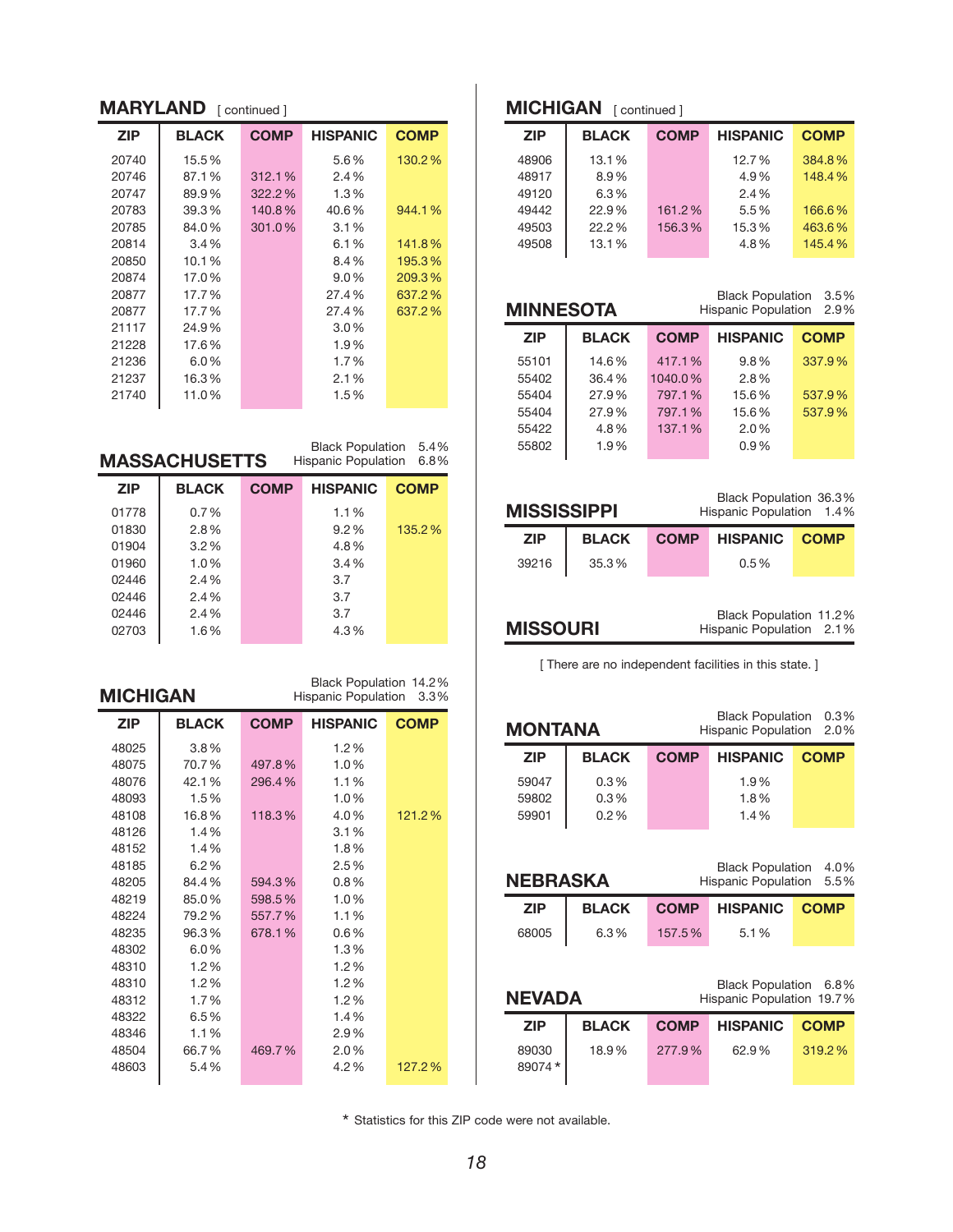|                | NEVADA [continued]   |             |                            |             | <b>NEW YORK</b> |              |             | Black Population 15.9%<br>Hispanic Population 15.1% |                  |
|----------------|----------------------|-------------|----------------------------|-------------|-----------------|--------------|-------------|-----------------------------------------------------|------------------|
| <b>ZIP</b>     | <b>BLACK</b>         | <b>COMP</b> | <b>HISPANIC</b>            | <b>COMP</b> | <b>ZIP</b>      | <b>BLACK</b> | <b>COMP</b> | <b>HISPANIC</b>                                     | <b>COMP</b>      |
| 89104          | 6.7%                 |             | 34.8%                      | 176.6%      | 10001           | 9.8%         |             | 20.1%                                               | 133.1%           |
| 89119          | 8.3%                 | 122.0%      | 31.7%                      | 160.9%      | 10003           | 4.4%         |             | 7.6%                                                |                  |
| 89169*         |                      |             |                            |             | 10013           | 4.8%         |             | 4.7%                                                |                  |
| 89502          | 2.5%                 |             | 33.6%                      | 170.5%      | 10016           | 5.2%         |             | 7.9%                                                |                  |
|                |                      |             |                            |             | 10017           | 3.4%         |             | 5.4%                                                |                  |
|                |                      |             |                            |             | 10017           | 3.4%         |             | 5.4%                                                |                  |
|                |                      |             | <b>Black Population</b>    | 0.7%        | 10017           | 3.4%         |             | 5.4%                                                |                  |
|                | <b>NEW HAMPSHIRE</b> |             | <b>Hispanic Population</b> | 1.7%        | 10022           | 1.2%         |             | 4.8%                                                |                  |
|                |                      |             |                            |             | 10023           | 5.5%         |             | 8.3%                                                |                  |
| <b>ZIP</b>     | <b>BLACK</b>         | <b>COMP</b> | <b>HISPANIC</b>            | <b>COMP</b> | 10024           | 5.9%         |             | 11.1%                                               |                  |
| 03103          | 2.5%                 | 357.1%      | 6.9%                       | 405.8%      | 10128           | 4.9%         |             | 8.7%                                                |                  |
| 03301          | 1.2%                 | 171.4%      | 1.5%                       |             | 10451           | 46.1%        | 289.9%      | 55.0%                                               | 364.2%           |
| 03840          | 0.3%                 |             | 0.7%                       |             | 10455           | 27.6%        | 173.5%      | 74.7%                                               | 494.7%           |
|                |                      |             |                            |             | 10455           | 27.6%        | 173.5%      | 74.7%                                               | 494.7%           |
|                |                      |             |                            |             | 10457           | 36.2%        | 227.6%      | 61.9%                                               | 409.9%           |
|                |                      |             | Black Population 13.6%     |             | 10458           | 23.2%        | 145.9%      | 58.8%                                               | 389.4%           |
|                | <b>NEW JERSEY</b>    |             | Hispanic Population 13.3%  |             | 10461           | 4.9%         |             | 26.0%                                               | 172.1%           |
| <b>ZIP</b>     | <b>BLACK</b>         | <b>COMP</b> | <b>HISPANIC</b>            | <b>COMP</b> | 10461           | 4.9%         |             | 26.0%                                               | 172.1%           |
|                |                      |             |                            |             | 10605           | 7.7%         |             | 11.9%                                               |                  |
| 07018          | 90.9%                | 668.3%      | 4.1%                       |             | 10710           | 10.9%        |             | 11.2%                                               |                  |
| 07024          | 1.7%                 |             | 7.9%                       |             | 10950           | 1.7%         |             | 5.5%                                                |                  |
| 07042          | 43.5%                | 319.8%      | 5.7%                       |             | 11030           | 1.2%         |             | 3.4%                                                |                  |
| 07052          | 17.4%                | 127.9%      | 10.0%                      |             | 11101           | 25.2%        | 158.4%      | 35.7%                                               | 236.4%           |
| 07060          | 34.6%                | 254.4%      | 29.9%                      | 224.8%      | 11201           | 20.7%        | 130.1%      | 14.4%                                               |                  |
| 07083          | 15.5%                | 113.9%      | 9.3%                       |             | 11201           | 20.7%        | 130.1%      | 14.4%                                               |                  |
| 07087          | 3.6%                 |             | 75.3%                      | 566.1%      | 11201           | 20.7%        | 130.1%      | 14.4%                                               |                  |
| 07095          | 8.1%                 |             | 9.8%                       |             | 11232           | 6.0%         |             | 64.0%                                               | 423.8%           |
| 07208          | 19.0%                | 139.7%      | 42.7%                      | 321.0%      | 11234           | 38.8%        | 244.0%      | 7.0%                                                |                  |
| 07306          | 15.9%                | 116.9%      | 29.0%                      | 218.0%      | 11237           | 10.1%        |             | 79.6%                                               | 527.1%           |
| 07601          | 24.6%                | 180.8%      | 25.9%                      | 194.7%      | 11354           | 4.4%         |             | 18.9%                                               | 125.1%           |
| 07631          | 39.0%                | 286.7%      | 21.8%                      | 163.9%      | 11364           | 2.0%         |             | 7.7%                                                |                  |
| 07631          | 39.0%                | 286.7%      | 21.8%                      | 163.9%      | 11372           | 2.9%         |             | 56.4%                                               | 373.5%           |
| 07631          | 39.0%                | 286.7%      | 21.8%                      | 163.9%      | 11372           | 2.9%         |             | 56.4%                                               | 373.5%           |
| 07652          | 1.1%                 |             | 4.9%                       |             | 11372           | 2.9%         |             | 56.4%                                               | 373.5%           |
| 07657<br>07731 | 0.8%<br>3.7%         |             | 13.8%<br>5.7%              | 103.7%      | 11372<br>11372  | 2.9%<br>2.9% |             | 56.4%<br>56.4%                                      | 373.5%<br>373.5% |
| 08002          | 5.5%                 |             | 3.5%                       |             | 11373           | 2.0%         |             | 43.1%                                               | 285.4%           |
| 08034          | 3.8%                 |             | 2.7%                       |             | 11374           | 2.6%         |             | 13.1%                                               |                  |
| 08043          | 8.0%                 |             | 2.5%                       |             | 11375           | 2.5%         |             | 10.2%                                               |                  |
| 08201          | 11.3%                |             | 6.3%                       |             | 11375           | 2.5%         |             | 10.2%                                               |                  |
| 08540          | 4.8%                 |             | 4.3%                       |             | 11417           | 4.1%         |             | 28.1%                                               | 186.0%           |
| 08755          | 2.7%                 |             | 4.3%                       |             | 11746           | 6.8%         |             | 12.7%                                               |                  |
| 08816          | 2.8%                 |             | 4.2%                       |             | 11787           | 0.7%         |             | 3.4%                                                |                  |
| 08865          | 2.2%                 |             | 3.7%                       |             | 11788           | 1.3%         |             | 4.7%                                                |                  |
| 08873          | 28.3%                | 208.3%      | 8.8%                       |             | 13057           | 1.2%         |             | 1.0%                                                |                  |
|                |                      |             |                            |             | 13057           | 1.2%         |             | 1.0%                                                |                  |
|                |                      |             |                            |             | 13851*          |              |             |                                                     |                  |
|                |                      |             | Black Population 1.9%      |             | 14214           | 37.5%        | 235.8%      | 2.8%                                                |                  |
|                | <b>NEW MEXICO</b>    |             | Hispanic Population 42.1%  |             | 14228           | 5.7%         |             | 1.8%                                                |                  |
|                |                      |             |                            |             | 14618           | 2.3%         |             | 1.7%                                                |                  |
| <b>ZIP</b>     | <b>BLACK</b>         | <b>COMP</b> | <b>HISPANIC</b>            | <b>COMP</b> | 14620           | 14.1%        |             | 5.1%                                                |                  |
| 87102          | 4.2%                 | 221.0%      | 68.8%                      | 163.4%      | 14620           | 14.1%        |             | 5.1%                                                |                  |
| 87102          | 4.2%                 | 221.0%      | 68.8%                      | 163.4%      |                 |              |             |                                                     |                  |
| 87505          | 0.7%                 |             | 52.5%                      | 124.7%      |                 |              |             |                                                     |                  |
| 88008          | 1.0%                 |             | 73.6%                      | 174.8%      |                 |              |             |                                                     |                  |
|                |                      |             |                            |             |                 |              |             |                                                     |                  |

 $\mathbf{r}$ 

Statistics for this ZIP code were not available. \*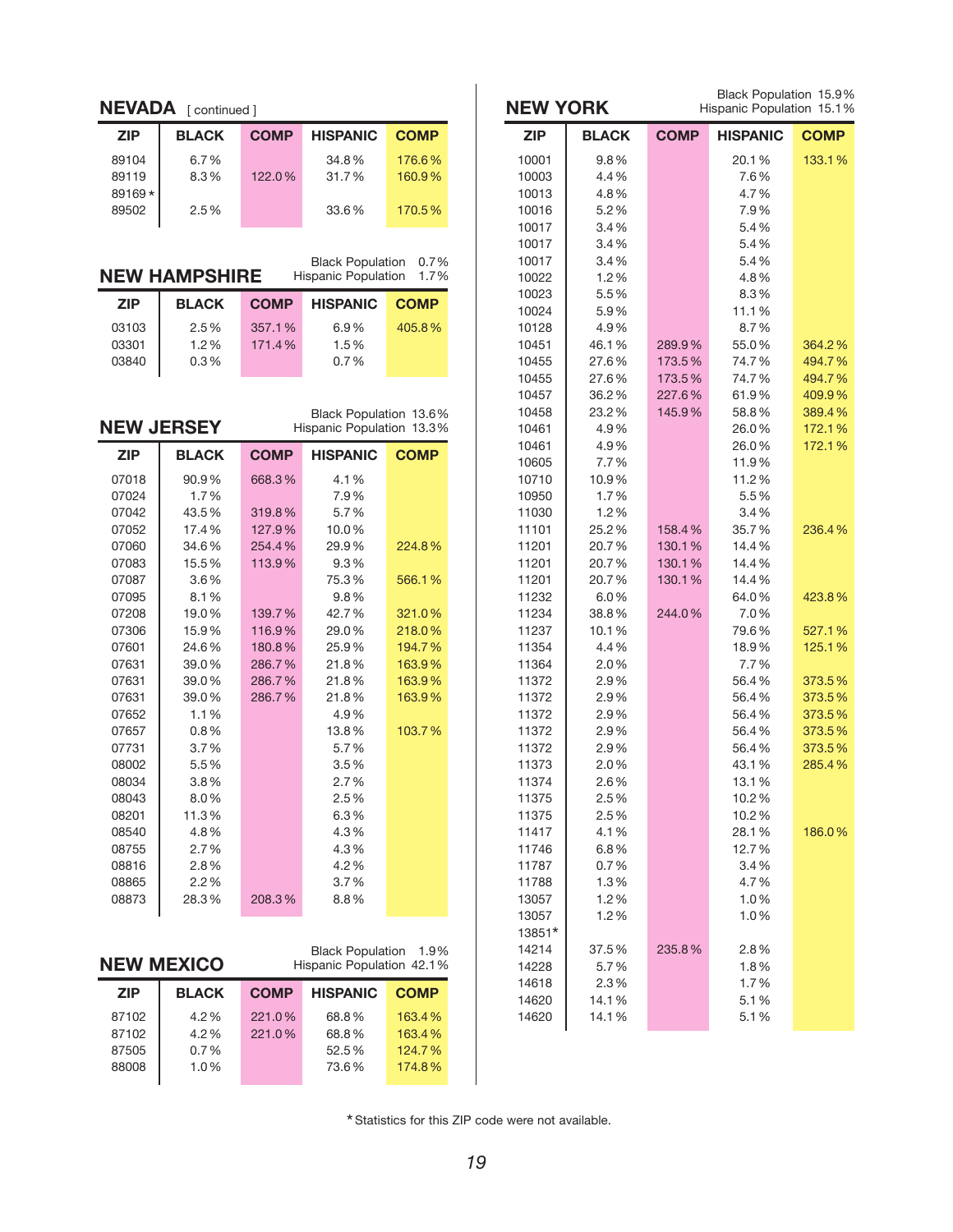|                 | <b>NORTH CAROLINA</b> |             | Black Population 21.6%<br>Hispanic Population 4.7%    |              |                  | <b>PENNSYLVANIA</b>   |             | Black Population 10.0%<br>Hispanic Population          | 3.2%        |
|-----------------|-----------------------|-------------|-------------------------------------------------------|--------------|------------------|-----------------------|-------------|--------------------------------------------------------|-------------|
| <b>ZIP</b>      | <b>BLACK</b>          | <b>COMP</b> | <b>HISPANIC</b>                                       | <b>COMP</b>  | <b>ZIP</b>       | <b>BLACK</b>          | <b>COMP</b> | <b>HISPANIC</b>                                        | <b>COMP</b> |
| 27262           | 21.1%                 |             | 6.7%                                                  | 142.5%       | 15206            | 51.2%                 | 512.0%      | 1.5%                                                   |             |
| 27406           | 53.1%                 | 245.8%      | 2.4%                                                  |              | 15206            | 51.2%                 | 512.0%      | 1.5%                                                   |             |
| 27407           | 25.2%                 | 116.6%      | 6.9%                                                  | 146.8%       | 15222            | 24.8%                 | 248.0%      | 1.1%                                                   |             |
| 27514           | 9.2%                  |             | 3.3%                                                  |              | 17110            | 35.5%                 | 355.0%      | 3.8%                                                   | 118.7%      |
| 27606           | 13.3%                 |             | 6.5%                                                  | 138.2%       | 18104            | 1.6%                  |             | 2.7%                                                   |             |
| 27607           | 11.0%                 |             | 4.6%                                                  |              | 18109*           |                       |             |                                                        |             |
|                 | 14.9%                 |             | 9.2%                                                  |              |                  | 75.8%                 |             |                                                        |             |
| 27609           |                       |             |                                                       | 195.7%       | 19013            |                       | 758.0%      | 5.2%                                                   | 162.5%      |
| 28211           | 12.1%                 |             | 3.3%                                                  |              | 19106            | 6.3%                  |             | 2.9%                                                   |             |
| 28211           | 12.1%                 |             | 3.3%                                                  |              | 19141            | 83.3%                 | 833.0%      | 2.5%                                                   |             |
| 28273           | 28.5%                 | 131.9%      | 6.0%                                                  | 127.6%       |                  |                       |             |                                                        |             |
| 28306           | 24.6%                 | 113.8%      | 4.5%                                                  |              |                  |                       |             |                                                        |             |
| 28546           | 24.5%                 | 113.4%      | 7.6%                                                  | 161.7%       |                  |                       |             | <b>Black Population</b>                                | 4.5%        |
| 28801           | 44.8%                 | 207.4%      | 2.5%                                                  |              |                  | <b>RHODE ISLAND</b>   |             | Hispanic Population                                    | 8.7%        |
|                 |                       |             |                                                       |              | <b>ZIP</b>       | <b>BLACK</b>          | <b>COMP</b> | <b>HISPANIC</b>                                        | <b>COMP</b> |
|                 | <b>NORTH DAKOTA</b>   |             | <b>Black Population</b><br><b>Hispanic Population</b> | 0.6%<br>1.2% | 02905            | 18.5%                 | 411.1%      | 26.5%                                                  | 304.5%      |
| <b>ZIP</b>      | <b>BLACK</b>          | <b>COMP</b> | <b>HISPANIC</b>                                       | <b>COMP</b>  |                  |                       |             |                                                        |             |
| 58102           | 0.8%                  | 133.3%      | 1.3%                                                  | 108.3%       |                  | <b>SOUTH CAROLINA</b> |             | Black Population 29.5%<br>Hispanic Population 2.4%     |             |
|                 |                       |             |                                                       |              | <b>ZIP</b>       | <b>BLACK</b>          | <b>COMP</b> | <b>HISPANIC</b>                                        | <b>COMP</b> |
|                 |                       |             |                                                       |              | 29407            | 30.7%                 | 104.0%      | 1.6%                                                   |             |
| <b>OHIO</b>     |                       |             | Black Population 11.5%<br>Hispanic Population         | 1.9%         | 29605            | 46.0%                 | 155.9%      | 2.3%                                                   |             |
| <b>ZIP</b>      | <b>BLACK</b>          | <b>COMP</b> | <b>HISPANIC</b>                                       | <b>COMP</b>  |                  |                       |             |                                                        |             |
| 43205           | 81.6%                 | 709.5%      | 1.5%                                                  |              |                  |                       |             | <b>Black Population</b>                                | 0.6%        |
| 43214           | 2.9%                  |             | 1.2%                                                  |              |                  | <b>SOUTH DAKOTA</b>   |             | Hispanic Population                                    | 1.4%        |
| 43231           | 18.8%                 | 163.4%      | 2.9%                                                  | 152.6%       |                  |                       |             |                                                        |             |
| 43604           | 39.7%                 | 345.2%      | 10.7%                                                 | 563.1%       |                  |                       |             | [ There are no independent facilities in this state. ] |             |
| 43612           | 5.6%                  |             | 4.4%                                                  | 231.5%       |                  |                       |             |                                                        |             |
| 44109           | 7.0%                  |             | 19.7%                                                 | 1036.8%      |                  |                       |             |                                                        |             |
| 44120           | 76.3%                 | 663.4%      | 1.1%                                                  |              |                  |                       |             | Black Population 16.4%                                 |             |
| 44304           | 30.4%                 | 264.3%      | 2.3%                                                  | 121.0%       | <b>TENNESSEE</b> |                       |             | Hispanic Population 2.2%                               |             |
| 45241           | 3.6%                  |             | 1.1%                                                  |              |                  |                       |             |                                                        |             |
| 45324           | 6.7%                  |             | 1.7%                                                  |              | <b>ZIP</b>       | <b>BLACK</b>          | <b>COMP</b> | <b>HISPANIC</b>                                        | <b>COMP</b> |
| 45429           | 1.0%                  |             | 1.0%                                                  |              | 37211            | 18.7%                 | 114.0%      | 10.0%                                                  | 454.5%      |
|                 |                       |             |                                                       |              | 37620            | 2.3%                  |             | 0.6%                                                   |             |
|                 |                       |             |                                                       |              | 37643            | 1.1%                  |             | 0.9%                                                   |             |
|                 |                       |             | Black Population 7.6%                                 |              | 37916            | 7.4%                  |             | 1.4%                                                   |             |
| <b>OKLAHOMA</b> |                       |             | Hispanic Population 5.2%                              |              | 37919            | 4.3%                  |             | 1.9%                                                   |             |
| <b>ZIP</b>      | <b>BLACK</b>          | <b>COMP</b> | <b>HISPANIC</b>                                       | <b>COMP</b>  | 38104            | 27.5%                 | 167.6%      | 3.4%                                                   | 154.5%      |
| 73069           | 3.2%                  |             | 4.9%                                                  |              | 38104            | 27.5%                 | 167.6%      | 3.4%                                                   | 154.5%      |
| 73132           | 13.8%                 | 181.5%      | 5.7%                                                  | 109.6%       |                  |                       |             |                                                        |             |
| 74135           | 6.6%                  |             | 5.7%                                                  | 109.6%       |                  |                       |             |                                                        |             |
|                 |                       |             |                                                       |              | <b>TEXAS</b>     |                       |             | Black Population 11.5%<br>Hispanic Population 32.0%    |             |
|                 |                       |             |                                                       |              | <b>ZIP</b>       | <b>BLACK</b>          | <b>COMP</b> | <b>HISPANIC</b>                                        | <b>COMP</b> |
| <b>OREGON</b>   |                       |             | <b>Black Population</b><br><b>Hispanic Population</b> | 1.6%<br>8.0% | 75205            | 1.6%                  |             | 6.2%                                                   |             |
|                 |                       |             |                                                       |              | 75231            | 27.2%                 | 236.5%      | 40.5%                                                  | 126.5%      |
| <b>ZIP</b>      | <b>BLACK</b>          | <b>COMP</b> | <b>HISPANIC</b>                                       | <b>COMP</b>  | 75235            | 9.9%                  |             | 70.3%                                                  | 219.6%      |
|                 |                       |             |                                                       |              |                  |                       |             |                                                        |             |
| 97116           | 0.4%                  |             | 15.4%                                                 | 192.5%       | 75243            | 33.9%                 | 294.7%      | 14.4%                                                  |             |
| 97205           | 5.3%                  | 331.2%      | 5.1%                                                  |              | 76108            | 4.3%                  |             | 12.6%                                                  |             |
| 97210           | 1.6%                  |             | 3.0%                                                  |              | 76110            | 4.8%                  |             | 62.8%                                                  | 196.2%      |
| 97401           | 1.5%                  |             | 3.9%                                                  |              | 76542            | 25.8%                 | 224.3%      | 14.8%                                                  |             |

Statistics for this ZIP code were not available. \*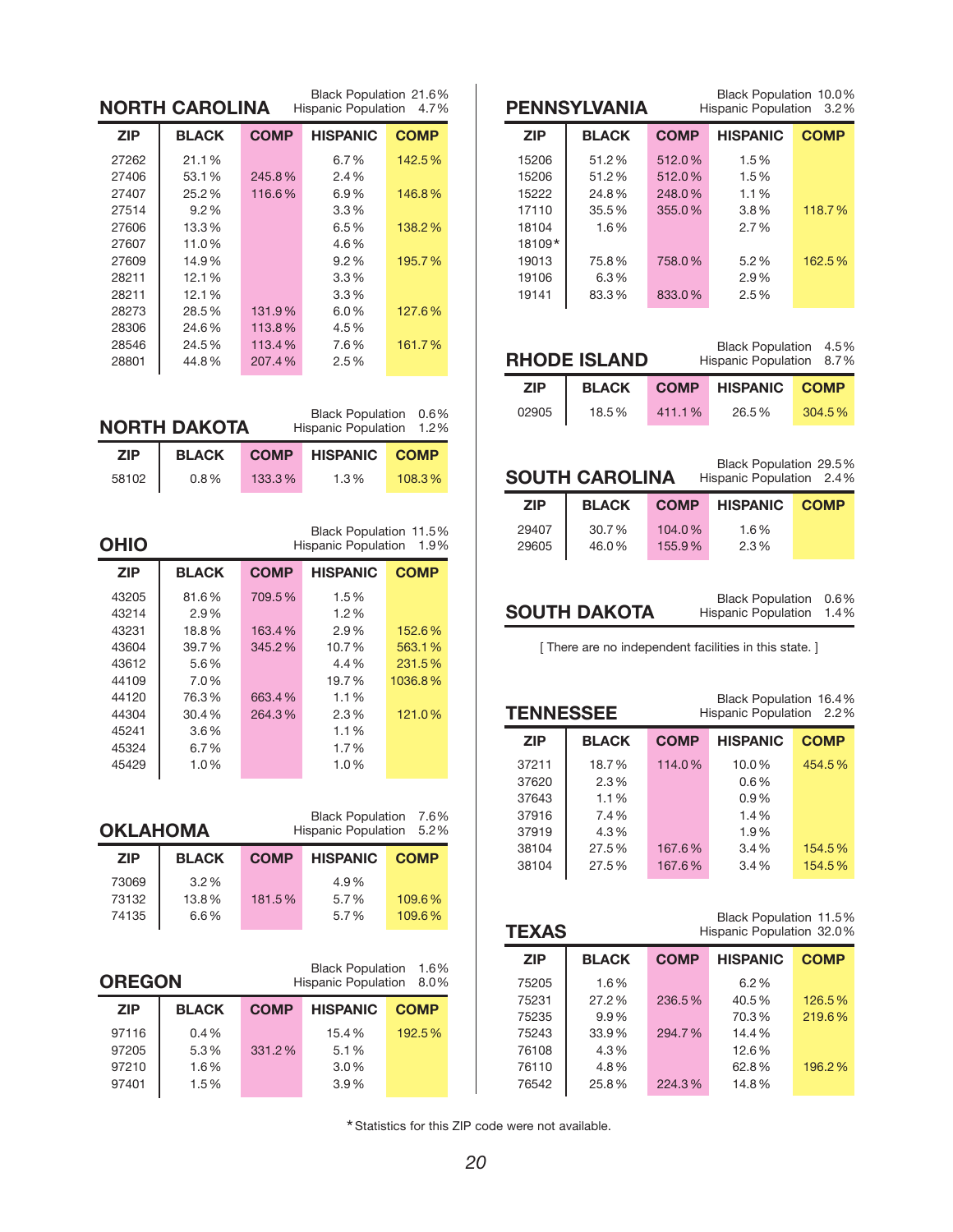| <b>TEXAS</b>                                                                               | [ continued ] |             |                                                      |             |  |
|--------------------------------------------------------------------------------------------|---------------|-------------|------------------------------------------------------|-------------|--|
| <b>ZIP</b>                                                                                 | <b>BLACK</b>  | <b>COMP</b> | <b>HISPANIC</b>                                      | <b>COMP</b> |  |
| 77002                                                                                      | 40.6%         | 353.0%      | 22.0%                                                |             |  |
| 77004                                                                                      | 72.4%         | 629.5%      | 11.8%                                                |             |  |
| 77008                                                                                      | 4.2%          |             | 43.2%                                                | 135.0%      |  |
| 77026                                                                                      | 67.6%         | 587.8%      | 31.1%                                                |             |  |
| 77057                                                                                      | 4.7%          |             | 22.6%                                                |             |  |
| 77074                                                                                      | 20.4%         | 177.3%      | 43.2%                                                | 135.0%      |  |
| 77074                                                                                      | 20.4%         | 177.3%      | 43.2%                                                | 135.0%      |  |
| 77076                                                                                      | 8.0%          |             | 72.3%                                                | 225.9%      |  |
| 77090                                                                                      | 17.5%         | 152.1%      | 18.4%                                                |             |  |
| 77098                                                                                      | 2.2%          |             | 17.8%                                                |             |  |
| 77401                                                                                      | 1.0%          |             | 7.9%                                                 |             |  |
| 77707                                                                                      | 23.9%         | 207.8%      | 7.2%                                                 |             |  |
| 78212                                                                                      | 2.5%          |             | 61.0%                                                | 190.6%      |  |
| 78212                                                                                      | 2.5%          |             | 61.0%                                                | 190.6%      |  |
| 78222                                                                                      | 22.4%         | 194.7%      | 44.0%                                                | 137.5%      |  |
| 78238                                                                                      | 4.7%          |             | 59.9%                                                | 187.1%      |  |
| 78240                                                                                      | 5.3%          |             | 42.5%                                                | 132.8%      |  |
| 78240                                                                                      | 5.3%          |             | 42.5%                                                | 132.8%      |  |
| 78404                                                                                      | 1.9%          |             | 64.6%                                                | 201.8%      |  |
| 78501                                                                                      | 0.5%          |             | 84.0%                                                | 262.5%      |  |
| 78550                                                                                      | 0.9%          |             | 74.3%                                                | 232.1%      |  |
| 78704                                                                                      | 4.9%          |             | 34.0%                                                | 106.2%      |  |
| 78750                                                                                      | 2.8%          |             | 9.8%                                                 |             |  |
| 78753                                                                                      | 18.7%         | 162.6%      | 38.5%                                                | 120.3%      |  |
| 79902                                                                                      | 1.5%          |             | 76.1%                                                | 237.8%      |  |
| 79902                                                                                      | 1.5%          |             | 76.1%                                                | 237.8%      |  |
|                                                                                            |               |             | <b>Black Population</b>                              | $0.8\%$     |  |
| <b>UTAH</b>                                                                                |               |             | Hispanic Population                                  | 9.0%        |  |
| ZIP                                                                                        | <b>BLACK</b>  | <b>COMP</b> | HISPANIC                                             | <b>COMP</b> |  |
| 84107                                                                                      | 1.1%          | 137.5%      | 8.9%                                                 |             |  |
| 84111                                                                                      | 3.4%          | 425.0%      | 23.1%                                                | 256.6%      |  |
| 84124                                                                                      | 0.5%          |             | 3.6%                                                 |             |  |
| <b>Black Population</b><br>0.5%<br><b>VERMONT</b><br><b>Hispanic Population</b><br>$0.9\%$ |               |             |                                                      |             |  |
| [ There are no independent facilities in this state. ]                                     |               |             |                                                      |             |  |
| VIRGINIA                                                                                   |               |             | Black Population 19.6%<br><b>Hispanic Population</b> | 4.7%        |  |
| 71D                                                                                        | <b>RIACK</b>  |             | COMP HIGDANIC                                        | <b>COMP</b> |  |

| <b>ZIP</b> | <b>BLACK</b> | <b>COMP</b> | <b>HISPANIC</b> | <b>COMP</b> |
|------------|--------------|-------------|-----------------|-------------|
| 20110      | 12.4%        |             | 14.2%           | 302.1%      |
| 22030      | 7.5%         |             | $9.7\%$         | 206.3%      |
| 22031      | 5.5%         |             | 13.8%           | 293.6%      |
| 22046      | $3.3\%$      |             | 10.8%           | 229.7%      |
| 22304      | 24.4%        | 124.4%      | 15.0%           | 319.1%      |
| 22314      | 22.4%        | 114.2%      | 5.1%            | 108.5%      |
| 22901      | 11.6%        |             | 3.1%            |             |
| 23220      | 44.6%        | 227.5%      | 1.9%            |             |
| 23229      | $5.0\%$      |             | 1.9%            |             |
|            |              |             |                 |             |

## **VIRGINIA** [ continued ]

| <b>ZIP</b> | <b>BLACK</b> | <b>COMP</b> | <b>HISPANIC</b> | <b>COMP</b> |
|------------|--------------|-------------|-----------------|-------------|
| 23452      | 17.9%        |             | 4.3%            |             |
| 23502      | 48.2%        | 245.9%      | $3.2\%$         |             |
| 23518      | 23.8%        | 121.4%      | 4.1%            |             |
| 23601      | 25.1%        | 128.0%      | 2.9%            |             |
| 24016      | 45.4%        | 231.6%      | 2.4%            |             |

# **washington**

Black Population 3.2% Hispanic Population 7.5%

| <b>ZIP</b> | <b>BLACK</b> | <b>COMP</b> | <b>HISPANIC</b> | <b>COMP</b> |
|------------|--------------|-------------|-----------------|-------------|
| 98057*     |              |             |                 |             |
| 98101      | 10.5%        | 328.1%      | 5.1%            |             |
| 98104      | 20.0%        | 625.0%      | 7.2%            |             |
| 98115      | 1.9%         |             | $3.0\%$         |             |
| 98122      | 25.0%        | 781.2%      | $6.9\%$         |             |
| 98122      | 25.0%        | 781.2%      | 6.9%            |             |
| 98405      | 21.7%        | 678.1%      | $6.0\%$         |             |
| 98418      | 11.2%        | 350.0%      | 6.9%            |             |
|            |              |             |                 |             |

|                | <b>WEST VIRGINIA</b> |                  | Black Population 3.2%<br>Hispanic Population 0.7% |             |
|----------------|----------------------|------------------|---------------------------------------------------|-------------|
| <b>ZIP</b>     | <b>BLACK</b>         | <b>COMP</b>      | <b>HISPANIC</b>                                   | <b>COMP</b> |
| 25302<br>25304 | 13.3%<br>6.5%        | 415.6%<br>203.1% | $0.5\%$<br>1.0%                                   | 142.8%      |

| <b>WISCONSIN</b> |              |             | Black Population 5.7%<br>Hispanic Population 3.6% |             |
|------------------|--------------|-------------|---------------------------------------------------|-------------|
| <b>ZIP</b>       | <b>BLACK</b> | <b>COMP</b> | <b>HISPANIC</b>                                   | <b>COMP</b> |
| 53202            | 8.8%         | 154.3%      | $3.4\%$                                           |             |
| 54301            | 3.9%         |             | 5.2%                                              | 144.4%      |
| 54303            | 1.7%         |             | 3.6%                                              |             |

| Black Population 0.8%<br><b>WYOMING</b><br>Hispanic Population 6.4% |              |             |                      |        |
|---------------------------------------------------------------------|--------------|-------------|----------------------|--------|
| <b>ZIP</b>                                                          | <b>BLACK</b> | <b>COMP</b> | <b>HISPANIC COMP</b> |        |
| 83001                                                               | $0.2\%$      |             | 8.1%                 | 126.5% |

|            | <b>WASHINGTON, DC</b> | Black Population 60.0%<br>Hispanic Population 7.9% |                 |             |
|------------|-----------------------|----------------------------------------------------|-----------------|-------------|
| <b>ZIP</b> | <b>BLACK</b>          | <b>COMP</b>                                        | <b>HISPANIC</b> | <b>COMP</b> |
| 20020      | 96.5%                 | 160.8%                                             | 0.9%            |             |
| 20032      | 97.0%                 | 161.6%                                             | 0.8%            |             |
| 20037      | 7.1%                  |                                                    | 5.6%            |             |
|            |                       |                                                    |                 |             |

Statistics for this ZIP code were not available. \*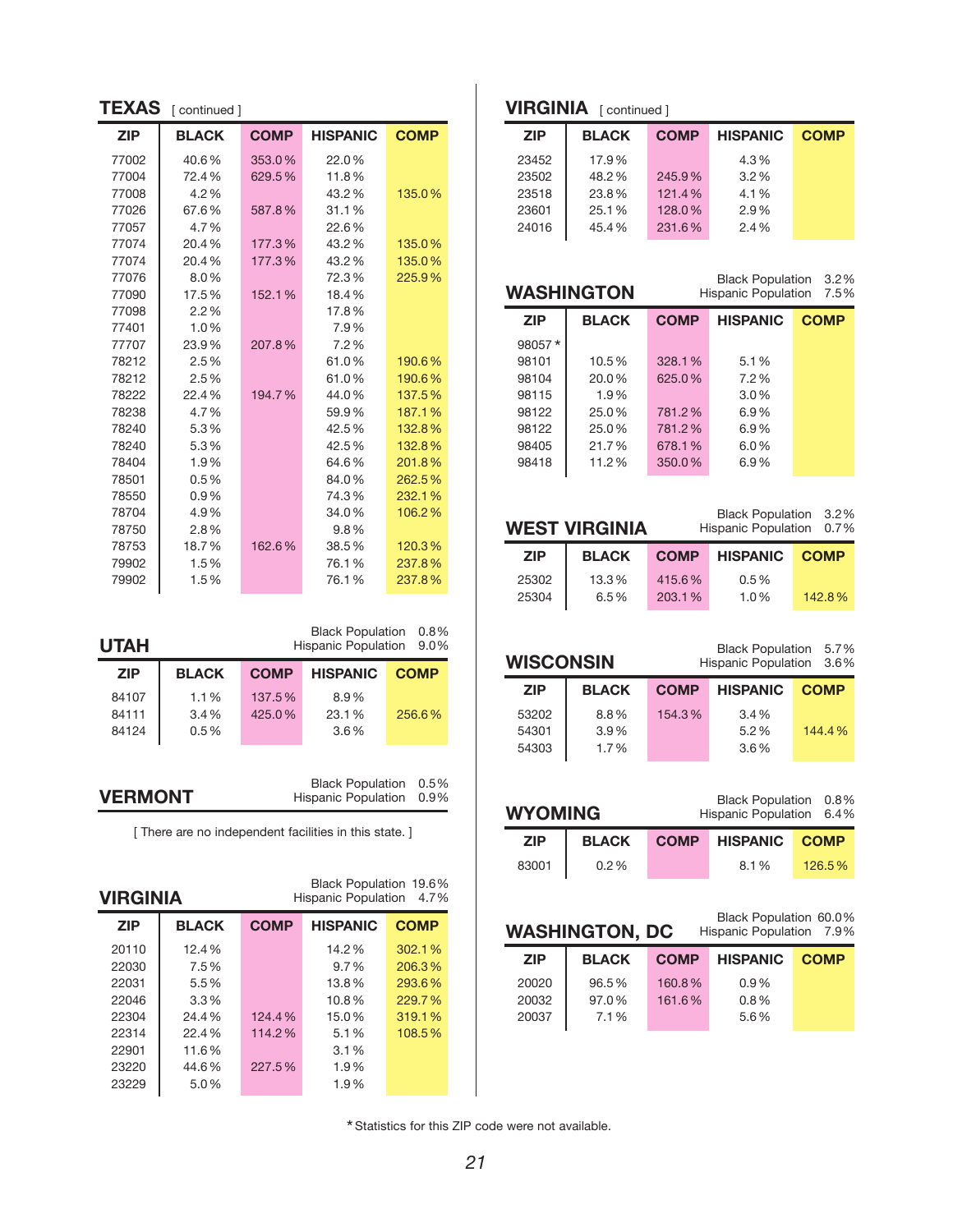#### **analysis & conclusion**

It is important to remember that every time there is a figure in the "**coMP**" column, that figure represents a population control facility in a ZIP code that is disproportionately black, disproportionately Hispanic or, in many cases, both.

The fact is that even a cursory scan of those columns takes the allegations of racial targeting made in *Maafa 21* and transforms them into an observable and undeniable reality.

The numbers are staggering. As just one example, consider Texas which has 94 Zip codes with at least one population control facility. Of those, only 22 are not disproportionately black and/or Hispanic.

As the charts demonstrate, similar patterns are found across the country and they do not vary appreciably by the size of the state. In Connecticut  $-$  a state thoroughly dissimilar from Texas in size, culture and geography – there are 21 Zip codes in which population control facilities are located and only six are not disproportionately black and/or Hispanic.

It is also important to note the number of times there are multiple facilities in disproportionately minority ZIP codes. For example, in New Jersey, ZIP code 07631 has a black population 286.7% of the state's overall percentage and a Hispanic population 163.9% of the state. That ZIP code alone has four population control facilities. Similarly, Minnesota ZIP code 55404 has a black population that is 797.1% of the overall state percentage and a Hispanic population 537.9% of the state. In that ZIP code there are three population control centers.

Again, this pattern is repeated in state after state. We identified 116 ZIP codes with more than one population control facility. Of those, 84 were disproportionately black and/or Hispanic. What this means is that, when the American family planning industry places multiple facilities in a ZIP code, that ZIP code is more than two-and-a-half times as likely to be disproportionately minority as not.

What we now know – and have documented – is that there is not one state in the union without population control centers located in ZIP codes with higher percentages of blacks and/or Hispanics than the state's overall percentage. In fact, Hawaii is the only state that does not have facilities located in ZIP codes exceeding 125% of their overall percentage.

Not only is this racial targeting widespread, it's scale is often enormous. We found 42 states with family planning facilities in ZIP codes where the black and/or Hispanic populations exceeds 200% of the state's overall percentage. More telling is that these percentages routinely go far beyond even this level. Numerous states have facilities in ZIP codes that range from 250% to well over 1,000% and it is not uncommon for them to have facilities located in many such ZIP codes.

In the end, this data speaks for itself and does not require a lot of analysis. The numbers make it clear that the African-American and Hispanic communities have been targeted and logic makes it clear that this did not happen coincidentally or unintentionally.

It should also be noted that this eugenics effort is being funded with taxpayer money. Currently, Planned Parenthood alone receives approximately one million dollars a day from the federal government plus an unknown amount in state and local funds. Moreover, this has been going on for decades.

For years, there have been those within the American political system who have taken action to address the disproportionate treatment of minorities. Earlier, this issue was raised in the context of alcohol and tobacco marketing but, make no mistake, it exists in many other parts of our culture as well.

Now, this report validates the revelations contained in *Maafa 21* to create a new challenge. The question becomes whether the political leaders who have so righteously spoken out against these other injustices, will remain silent in the face of this one. Should that be their decision, they will surrender their credibility and lose the right to ever again be outraged.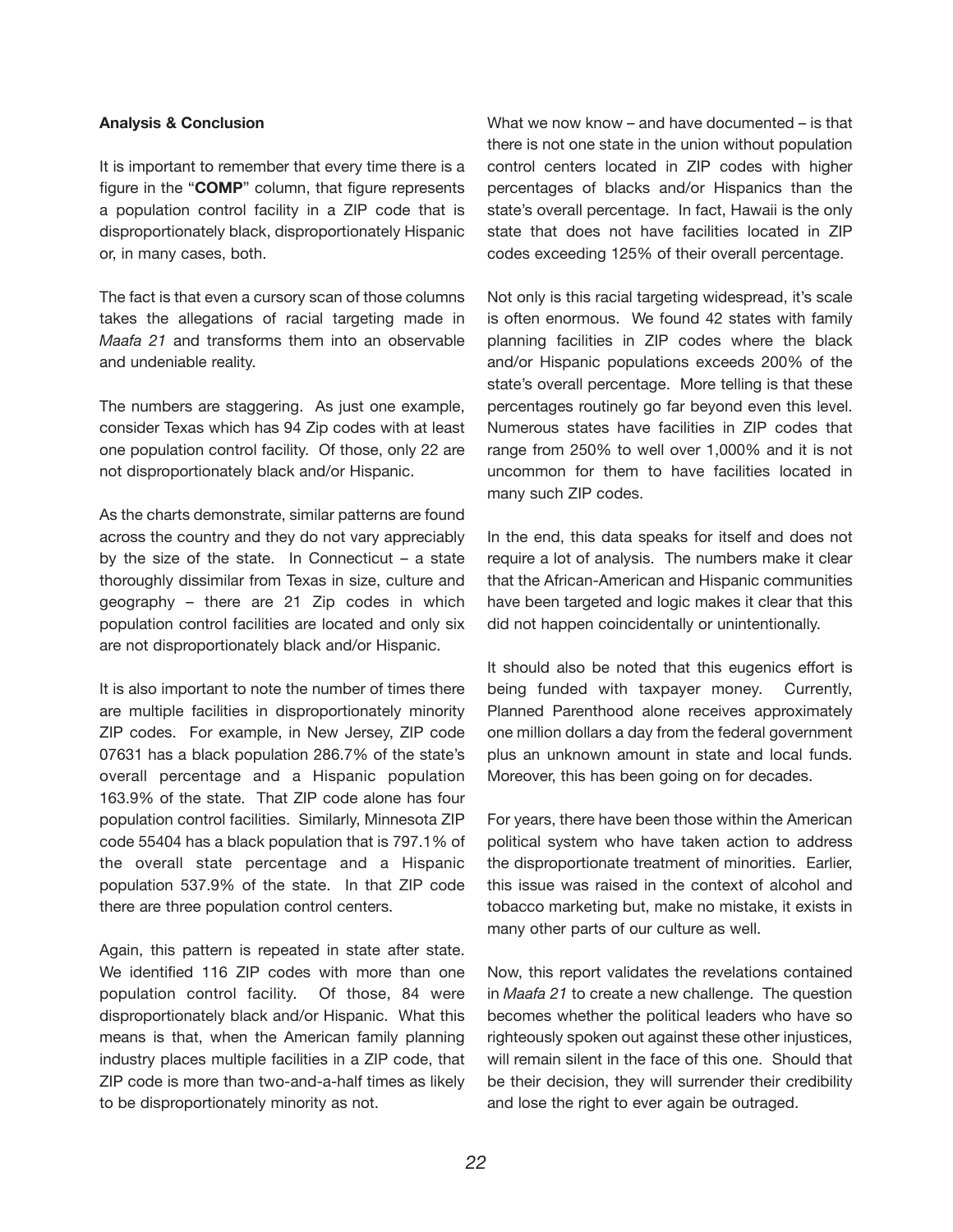# **Maafa 21 information**

This 2-hour and 17-minute documentary is available on DVD for \$20 including shipping.

To place an order, call toll-free or go online.

**1 | 800 | 800-5433 Maafa21.com**

This website also features a short trailer of the film plus comments from previous viewers.

For additional information, call

**940 | 380-8800**